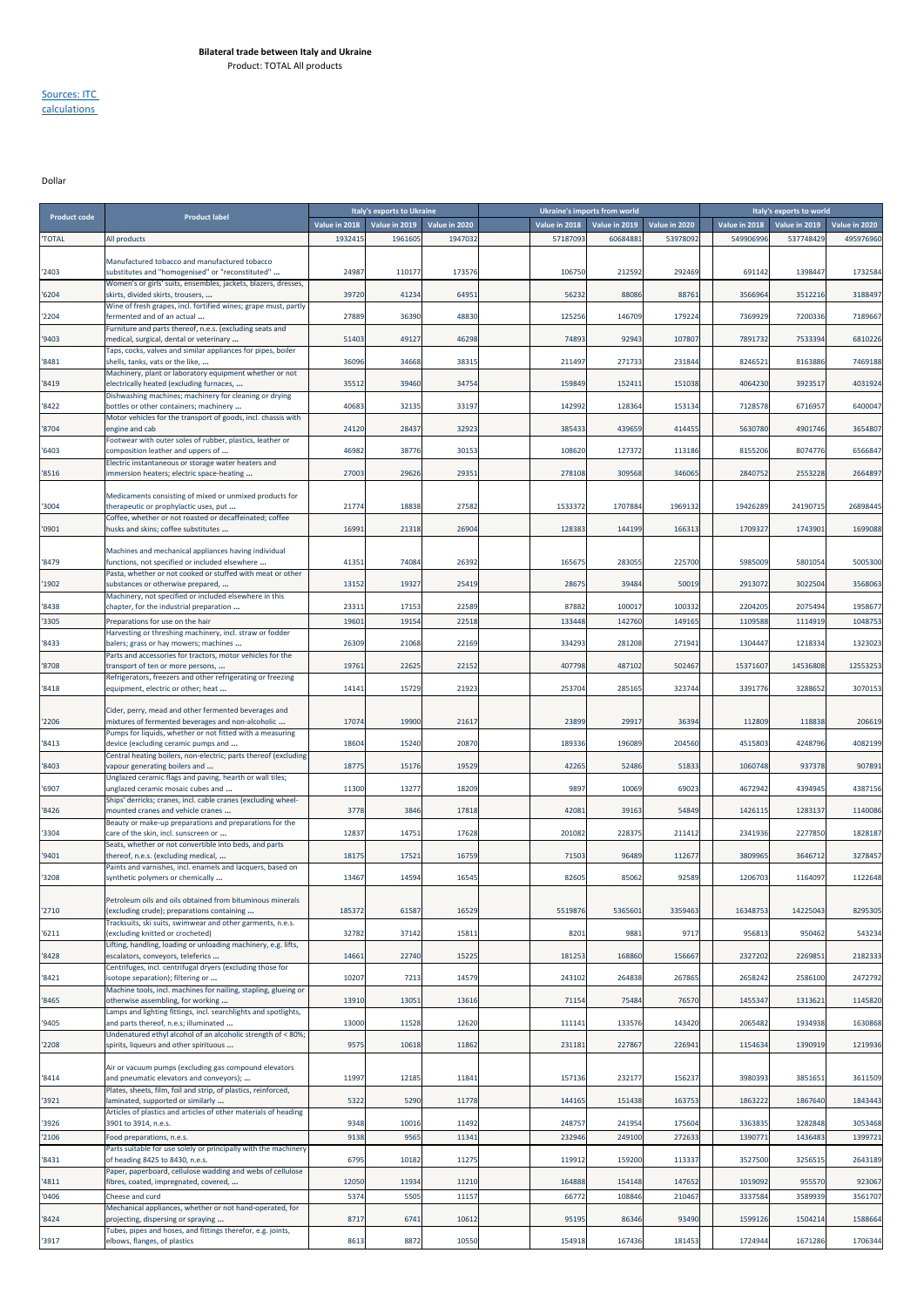| '9022         | Apparatus based on the use of X-rays or of alpha, beta or<br>gamma radiations, whether or not                                                                   | 15335        | 13828        | 10544        | 95399          | 105733         | 147931         | 463890            | 500189            | 482464            |
|---------------|-----------------------------------------------------------------------------------------------------------------------------------------------------------------|--------------|--------------|--------------|----------------|----------------|----------------|-------------------|-------------------|-------------------|
| '3923         | Articles for the conveyance or packaging of goods, of<br>plastics; stoppers, lids, caps and other                                                               | 4909         | 6468         | 10334        | 163787         | 175419         | 176041         | 2015638           | 1940402           | 1885551           |
|               | Electromechanical domestic appliances, with self-contained                                                                                                      |              |              |              |                |                |                |                   |                   |                   |
| '8509         | electric motor; parts thereof (excluding                                                                                                                        | 8308         | 10097        | 10286        | 63875          | 69184          | 86508          | 436464            | 408958            | 464087            |
|               | Transmission shafts, incl. camshafts and crankshafts, and                                                                                                       |              |              |              |                |                |                |                   |                   |                   |
| '8483         | cranks; bearing housings and plain<br>Vermouth and other wine of fresh grapes, flavoured with                                                                   | 10260        | 15528        | 10143        | 18171          | 189642         | 16521          | 3652230           | 3453997           | 3160026           |
| '2205         | plants or aromatic substances<br>Machines for cleaning, sorting or grading seed, grain or dried                                                                 | 5047         | 7985         | 9910         | 7547           | 9250           | 8086           | 208005            | 222766            | 221853            |
| '8437         | leguminous vegetables; machinery<br>Agricultural, horticultural or forestry machinery for soil                                                                  | 2796         | 6113         | 9651         | 14419          | 13122          | 20238          | 196190            | 18667             | 152818            |
| 8432          | preparation or cultivation (excluding<br>Trunks, suitcases, vanity cases, executive-cases, briefcases,                                                          | 10940        | 10399        | 9584         | 309645         | 235917         | 243695         | 874311            | 866572            | 861977            |
| 4202          | school satchels, spectacle cases,                                                                                                                               | 12429        | 10764        | 9477         | 85637          | 101223         | 80008          | 8668608           | 10408950          | 8091486           |
| '1806         | Chocolate and other food preparations containing cocoa                                                                                                          | 6907         | 9286         | 9473         | 132618         | 150406         | 189102         | 2078527           | 2109419           | 2096444           |
| '7306         | Tubes, pipes and hollow profiles "e.g., open seam or welded,<br>riveted or similarly closed",                                                                   | 12595        | 14747        | 9451         | 52383          | 61172          | 48040          | 3936277           | 3601264           | 3165229           |
| '8477         | Machinery for working rubber or plastics or for the<br>manufacture of products from these materials,                                                            | 7463         | 5663         | 9332         | 69107          | 55933          | 63664          | 2482933           | 2338316           | 2100516           |
| '8302         | Base metal mountings, fittings and similar articles suitable<br>for furniture, doors, staircases,                                                               | 7866         | 8133         | 9330         | 156870         | 176869         | 201961         | 1678216           | 1570604           | 1458372           |
| 6110          | Jerseys, pullovers, cardigans, waistcoats and similar articles,<br>knitted or crocheted (excluding                                                              | 11821        | 10617        | 8930         | 58937          | 99425          | 82705          | 3272415           | 3513911           | 3002707           |
| 2309          | Preparations of a kind used in animal feeding                                                                                                                   | 4904         | 4410         | 8778         | 19579          | 211864         | 25900          | 862448            | 85857             | 92908             |
| '8501         | Electric motors and generators (excluding generating sets)                                                                                                      | 8712         | 6877         | 8698         | 133323         | 148469         | 127879         | 2414445           | 2282661           | 1899518           |
| '8427         | Fork-lift trucks; other works trucks fitted with lifting or<br>handling equipment (excluding straddle                                                           | 6891         | 9689         | 8672         | 110369         | 113002         | 99008          | 1568999           | 1592494           | 1237597           |
| '8504         | Electrical transformers, static converters, e.g. rectifiers, and<br>inductors; parts thereof                                                                    | 9963         | 25726        | 8182         | 246220         | 38941          | 214292         | 2562104           | 2664331           | 2588748           |
|               | Amino-resins, phenolic resins and polyurethanes, in primary                                                                                                     | 6993         |              | 7984         |                |                | 104160         |                   |                   |                   |
| '3909         | forms                                                                                                                                                           |              | 8302         |              | 117816         | 10615          |                | 84435             | 722433            | 66655             |
| '1905         | Bread, pastry, cakes, biscuits and other bakers' wares,<br>whether or not containing cocoa; communion                                                           | 4109         | 6705         | 7596         | 56903          | 81699          | 101027         | 2469194           | 2705117           | 2744798           |
| '3506         | Prepared glues and other prepared adhesives, n.e.s.;<br>products suitable for use as glues or                                                                   | 6607         | 6355         | 7382         | 46300          | 45562          | 48163          | 548787            | 53568             | 523352            |
| 7616          | Articles of aluminium, n.e.s.<br>Olive oil and its fractions obtained from the fruit of the olive                                                               | 4456         | 4927         | 7345         | 4325           | 42706          | 27626          | 1767521           | 1618101           | 1449053           |
| 1509          | tree solely by mechanical                                                                                                                                       | 2234         | 3494         | 7201         | 7760           | 11247          | 15550          | 1665012           | 1475730           | 1604327           |
| '8514         | Industrial or laboratory electric furnaces and ovens, incl.<br>those functioning by induction                                                                   | 11261        | 4209         | 7166         | 31377          | 28853          | 34695          | 523465            | 526277            | 503055            |
| '8474         | Machinery for sorting, screening, separating, washing,<br>crushing, grinding, mixing or kneading                                                                | 34336        | 13529        | 7112         | 12639          | 109264         | 135675         | 1627459           | 1471812           | 1308988           |
| '6203         | Men's or boys' suits, ensembles, jackets, blazers, trousers,<br>bib and brace overalls, breeches                                                                | 9133         | 8497         | 6989         | 42395          | 63443          | 57333          | 2368479           | 2347896           | 1932830           |
| '9028         | Gas, liquid or electricity supply or production meters, incl.<br>calibrating meters therefor                                                                    | 3044         | 568          | 6922         | 26628          | 30144          | 33025          | 287085            | 294604            | 319801            |
|               | Instruments and appliances used in medical, surgical, dental                                                                                                    |              |              |              |                |                |                |                   |                   |                   |
| '9018         | or veterinary sciences, incl.<br>Industrial or laboratory furnaces and ovens, non-electric,                                                                     | 5443         | 5583         | 6811         | 245060         | 279557         | 35363          | 2292397           | 2381013           | 2264667           |
| '8417         | incl. incinerators (excluding drying                                                                                                                            | 14483        | 2189         | 6806         | 42716          | 25594          | 17185          | 70974             | 654955            | 534158            |
| '7326         | Articles of iron or steel, n.e.s. (excluding cast articles)<br>Articles of jewellery and parts thereof, of precious metal or                                    | 6988         | 8238         | 6749         | 16498          | 181400         | 96284          | 3873476           | 3774726           | 3252097           |
| '7113         | of metal clad with precious metal<br>Polyacetals, other polyethers and epoxide resins, in primary                                                               | 5676         | 4749         | 6746         | 18779          | 17671          | 20578          | 7064579           | 7231965           | 5257179           |
| '3907         | forms; polycarbonates, alkyd resins,<br>Printing machinery used for printing by means of plates,                                                                | 7070         | 8439         | 6685         | 300000         | 278612         | 237302         | 2045064           | 1850081           | 1728783           |
| 8443          | cylinders and other printing components                                                                                                                         | 6349         | 6198         | 6672         | 117489         | 119558         | 118435         | 1284363           | 1162365           | 980002            |
| '3303         | Perfumes and toilet waters (excluding aftershave lotions,<br>personal deodorants and hair lotions)                                                              | 6718         | 7947         | 6641         | 109188         | 113176         | 82140          | 1336112           | 1313224           | 1044944           |
| '3808         | Insecticides, rodenticides, fungicides, herbicides, anti-<br>sprouting products and plant-growth                                                                | 6608         | 12397        | 6189         | 968736         | 932875         | 89212          | 792895            | 775697            | 812411            |
| '8705         | Special purpose motor vehicles (other than those principally<br>designed for the transport of                                                                   | 4065         | 5811         | 6046         | 145241         | 157510         | 121507         | 1118405           | 1177197           | 1024099           |
| '8480         | Moulding boxes for metal foundry; mould bases; moulding<br>patterns; moulds for metal (other than                                                               | 4739         | 5821         | 6037         | 39190          | 46410          | 50453          | 1673276           | 1433708           | 1199306           |
| 8450          | Household or laundry-type washing machines, incl. machines                                                                                                      | 7456         | 6611         | 5989         | 116622         | 123486         | 150394         | 783006            | 711749            | 706667            |
|               | which both wash and dry; parts thereof<br>Leather further prepared after tanning or crusting "incl.                                                             |              |              |              |                |                |                |                   |                   |                   |
| '4107         | parchment-dressed leather", of bovine<br>Reservoirs, tanks, vats and similar containers, of iron or                                                             | 6525         | 5214         | 5953         | 152616         | 136801         | 133508         | 3052129           | 2687849           | 2123525           |
| '7309         | steel, for any material "other than                                                                                                                             | 2335         | 3752         | 5859         | 68710          | 96298          | 43271          | 288613            | 314036            | 324186            |
| '3402         | Organic surface-active agents (excluding soap); surface-<br>active preparations, washing preparations,                                                          | 451          | 5355         | 5836         | 212234         | 216696         | 268645         | 1572600           | 1626350           | 1597823           |
| 16212         | Brassieres, girdles, corsets, braces, suspenders, garters and<br>similar articles and parts thereof,                                                            | 7313         | 6865         | 5610         | 15927          | 22519          | 17530          | 248119            | 262900            | 238518            |
|               | Pantyhose, tights, stockings, socks and other hosiery, incl.                                                                                                    |              |              |              |                |                |                |                   |                   |                   |
| '6115         | graduated compression hosiery                                                                                                                                   | 4883         | 6374         | 5546         | 34347          | 56951          | 42270          | 873438            | 832431            | 664538            |
| '8415         | Air conditioning machines comprising a motor-driven fan<br>and elements for changing the temperature                                                            | 4318         | 7573         | 5291         | 123833         | 132228         | 142216         | 1834880           | 1854056           | 1805183           |
| '2713         | Petroleum coke, petroleum bitumen and other residues of<br>petroleum oil or of oil obtained from                                                                |              |              | 5228         | 288062         | 205107         | 255822         | 549182            | 431914            | 312416            |
| 6802          | Monumental or building stone, natural (excluding slate),<br>worked, and articles; mosaic cubes                                                                  | 4709         | 4710         | 5209         | 15486          | 14050          | 14247          | 1683590           | 1509181           | 1345333           |
|               | Spectacles, goggles and the like, corrective, protective or                                                                                                     |              |              |              |                |                |                |                   |                   |                   |
| '9004         | other (excluding spectacles for                                                                                                                                 | 6089         | 5531         | 5139         | 21517          | 22314          | 19289          | 2969825           | 2895296           | 2140796           |
| 6406          | Parts of footwear, incl. uppers whether or not attached to<br>soles other than outer soles; removable                                                           | 803          | 8309         | 5009         | 49140          | 48269          | 35723          | 892328            | 803366            | 603535            |
| '3920         | Plates, sheets, film, foil and strip, of non-cellular plastics, not<br>reinforced, laminated,                                                                   | 6533         | 4768         | 4954         | 308410         | 315304         | 317024         | 2861876           | 2724136           | 2566722           |
| '6202         | Women's or girls' overcoats, car coats, capes, cloaks,<br>anoraks, incl. ski jackets, windcheaters,                                                             | 7735         | 5484         | 4953         | 32086          | 64296          | 49906          | 1774849           | 1819399           | 1520640           |
| '8441         | Machinery for making up paper pulp, paper or paperboard,                                                                                                        | 5842         | 2383         | 4936         | 21178          | 26025          | 28475          | 1253333           | 1084923           | 962552            |
|               |                                                                                                                                                                 |              |              |              |                |                |                |                   |                   |                   |
|               | incl. cutting machines of all kinds,                                                                                                                            |              |              |              |                |                |                |                   |                   |                   |
| 6109<br>'8301 | T-shirts, singlets and other vests, knitted or crocheted<br>Padlocks and locks "key, combination or electrically<br>operated", of base metal; clasps and frames | 6064<br>4833 | 5837<br>3629 | 4885<br>4849 | 44111<br>28102 | 59889<br>36282 | 62095<br>45570 | 1695060<br>501567 | 1842754<br>466643 | 1707999<br>420155 |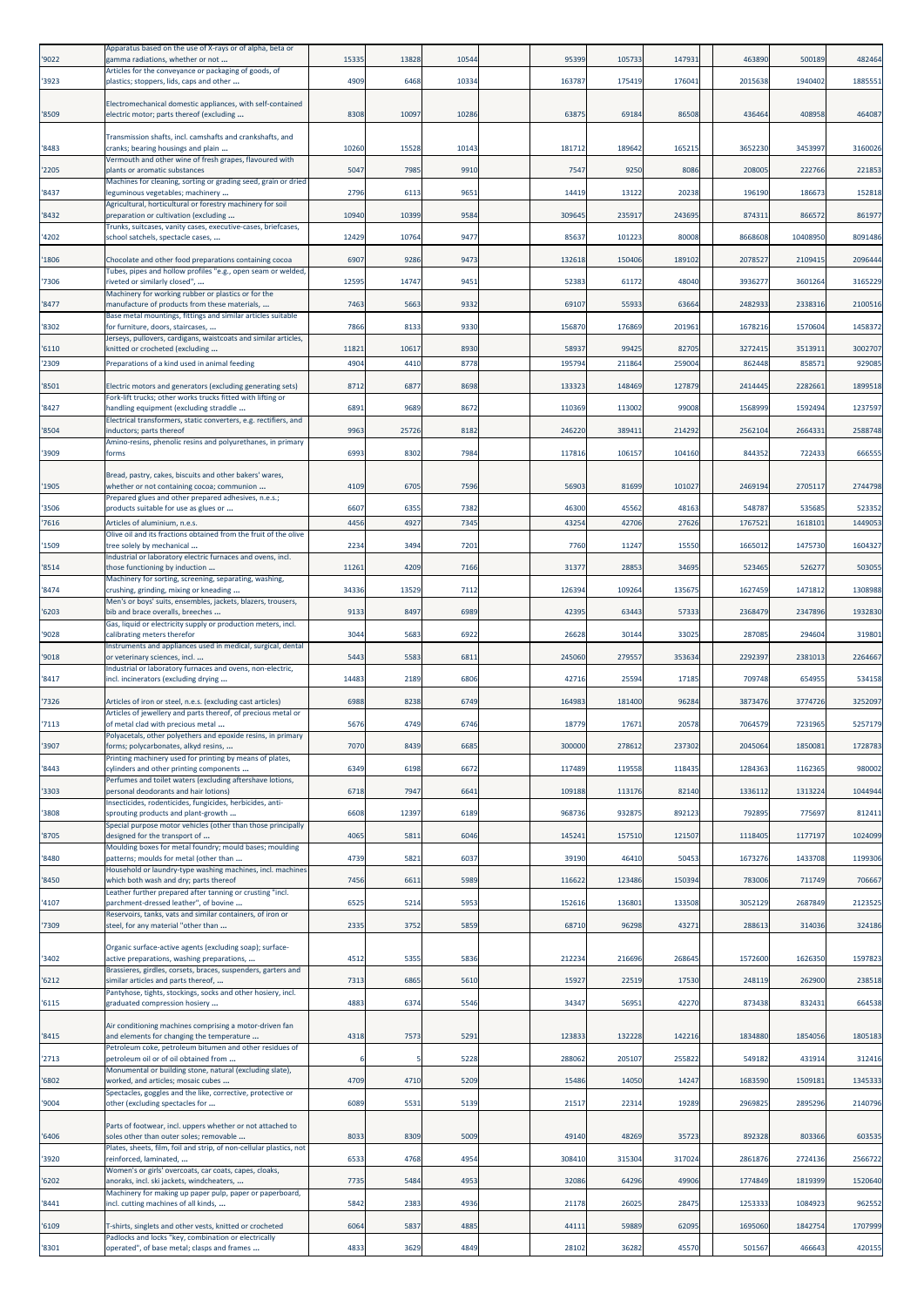|                | Machine tools for working stone, ceramics, concrete,                                                           |              |              |              |                 |                 |                 |                    |                   |                    |
|----------------|----------------------------------------------------------------------------------------------------------------|--------------|--------------|--------------|-----------------|-----------------|-----------------|--------------------|-------------------|--------------------|
| '8464          | asbestos-cement or like mineral materials<br>Tricycles, scooters, pedal cars and similar wheeled toys;         | 4680         | 4588         | 4777         | 11283           | 12757           | 1291:           | 923022             | 871178            | 707244             |
| '9503          | dolls' carriages; dolls; other toys;<br>Machine tools, incl. presses, for working metal by forging,            | 1246         | 1451         | 4747         | 185075          | 211947          | 209477          | 495522             | 498396            | 466650             |
| '8462          | hammering or die-stamping; machine<br>Self-adhesive plates, sheets, film, foil, tape, strip and other          | 4127         | 3736         | 4712         | 53298           | 51056           | 50973           | 1455200            | 1323843           | 1130456            |
| '3919          | flat shapes, of plastics, whether<br>Electrical apparatus for switching or protecting electrical               | 4358         | 5505         | 4679         | 78599           | 80443           | 86794           | 1186470            | 1096709           | 1026358            |
| '8536          | circuits, or for making connections                                                                            | 3592         | 4329         | 4510         | 368236          | 368257          | 362136          | 2936158            | 2783600           | 2656705            |
| '6404          | Footwear with outer soles of rubber, plastics, leather or<br>composition leather and uppers of                 | 5610         | 5817         | 4384         | 67073           | 90252           | 106223          | 1719246            | 1986664           | 1904588            |
| '3401          | Soap; organic surface-active products and preparations for<br>use as soap, in the form of bars,                | 2831         | 2982         | 4268         | 57539           | 61553           | 68063           | 474936             | 486977            | 561688             |
| '8703          | Motor cars and other motor vehicles principally designed for<br>the transport of persons, incl                 | 8205         | 7242         | 4266         | 2243166         | 3615166         | 3504576         | 17028145           | 15201417          | 14648356           |
| '8515          | Electric, incl. electrically heated gas, laser or other light or<br>photon beam, ultrasonic, electron          | 1019         | 1520         | 4265         | 39760           | 37191           | 47487           | 580236             | 56634             | 505847             |
| '3903          | Polymers of styrene, in primary forms                                                                          | 769          | 1006         | 4219         | 11723           | 99166           | 86187           | 464009             | 40918             | 365961             |
| '9031          | Measuring or checking instruments, appliances and<br>machines not elsewhere specified in chapter               | 431          | 2796         | 4153         | 56681           | 57483           | 52825           | 1518086            | 1444641           | 1354182            |
| '7412          | Copper tube or pipe fittings "e.g., couplings, elbows,<br>sleeves"                                             | 3525         | 3699         | 4121         | 13958           | 18946           | 22478           | 683820             | 673804            | 657105             |
| '9402          | Medical, surgical, dental or veterinary furniture, e.g.<br>operating tables, examination tables,               | 1220         | 2397         | 4045         | 11755           | 13997           | 22714           | 151560             | 160207            | 160894             |
| '9404          | Mattress supports (excluding spring interiors for seats);<br>articles of bedding and similar furnishing,       | 3044         | 3148         | 4037         | 16841           | 18598           | 25035           | 349647             | 340948            | 346646             |
| '3209          | Paints and varnishes, incl. enamels and lacquers, based on<br>synthetic polymers or chemically                 | 3449         | 3141         | 4004         | 32096           | 30384           | 35976           | 443749             | 423303            | 395357             |
|                | Instruments and apparatus for measuring or checking the                                                        |              |              |              |                 |                 |                 |                    |                   |                    |
| '9026          | flow, level, pressure or other variables<br>Men's or boys' overcoats, car coats, capes, cloaks, anoraks,       | 1427         | 2754         | 3955         | 40027           | 44187           | 48462           | 548697             | 533630            | 527412             |
| '6201<br>'8701 | incl. ski jackets, windcheaters,                                                                               | 4302<br>7705 | 4070<br>5200 | 3779<br>3686 | 33973<br>639681 | 52311<br>611338 | 41601<br>520618 | 1467624<br>1652822 | 1577247<br>163505 | 1386753<br>1735979 |
| '7604          | Tractors (other than tractors of heading 8709)<br>Bars, rods and profiles, of aluminium, n.e.s.                | 3511         | 3377         | 3663         | 6236            | 7058            | 72726           | 1050547            | 94525             | 848458             |
|                | Shaving preparations, incl. pre-shave and aftershave                                                           |              |              |              |                 |                 |                 |                    |                   |                    |
| '3307          | products, personal deodorants, bath and<br>Machine tools for deburring, sharpening, grinding, honing,          | 367          | 3372         | 3594         | 92525           | 106123          | 102569          | 648736             | 59515             | 542691             |
| '8460          | lapping, polishing or otherwise<br>Stoves, ranges, grates, cookers, incl. those with subsidiary                | 421          | 2217         | 357C         | 9203            | 12379           | 13885           | 255193             | 269158            | 207946             |
| '7321          | boilers for central heating, barbecues,<br>Crustaceans, whether in shell or not, live, fresh, chilled,         | 2930         | 3035         | 3508         | 30444           | 34071           | 38343           | 1041233            | 964779            | 930595             |
| '0306          | frozen, dried, salted or in brine,<br>Live plants incl. their roots, cuttings and slips; mushroom              | 1157         | 2711         | 3378         | 27045           | 38576           | 55030           | 57017              | 56085             | 38516              |
| '0602          | spawn (excluding bulbs, tubers,<br>Parts suitable for use solely or principally with internal                  | 3379         | 3152         | 3361         | 21186           | 23748           | 24897           | 791992             | 75441             | 769349             |
| '8409          | combustion piston engine of heading                                                                            | 3366         | 3626         | 3358         | 7884            | 80247           | 71977           | 2552145            | 249497            | 2094837            |
| '8544          | Insulated "incl. enamelled or anodised" wire, cable "incl.<br>coaxial cable" and other insulated               | 6267         | 8897         | 3328         | 607551          | 575393          | 498319          | 3584817            | 3444875           | 2940257            |
|                | Prepared binders for foundry moulds or cores; chemical                                                         |              |              |              |                 |                 |                 |                    |                   |                    |
| '3824          | products and preparations for the chemical<br>Parts and accessories suitable for use solely or principally     | 3949         | 3038         | 3274         | 107668          | 101721          | 103193          | 1104059            | 1025350           | 1068001            |
| '8466          | with the machine tools of heading<br>Women's or girls' suits, ensembles, jackets, blazers, dresses,            | 6380         | 5553         | 3209         | 27522           | 29378           | 24002           | 1692709            | 1643799           | 1275897            |
| '6104          | skirts, divided skirts, trousers,<br>Tanned or crust hides and skins of bovine "incl. buffalo" or              | 4071         | 3430         | 3199         | 27786           | 35815           | 37563           | 903712             | 1018519           | 916780             |
| '4104          | equine animals, without hair on,<br>nimal or vegetable fertilisers, whether or not mixed                       | 8305         | 6410         | 3158         | 7155            | 6048            | 1841            | 360390             | 292542            | 196364             |
| '3101          | together or chemically treated; fertilisers<br>Millstones, grindstones, grinding wheels and the like,          | 2335         | 2107         | 3086         | 903             | 579             | 962             | 128040             | 122723            | 135961             |
| '6804          | without frameworks, for milling, grinding,                                                                     | 1361         | 1295         | 3051         | 15976           | 15499           | 19945           | 384643             | 358055            | 332323             |
| '2103          | Sauce and preparations therefor; mixed condiments and<br>mixed seasonings; mustard flour and meal,             | 993          | 1965         | 3024         | 5268            | 63136           | 68129           | 924787             | 1007596           | 1268083            |
| '5407          | Woven fabrics of synthetic filament yarn, incl. monofilament<br>of >= 67 decitex and with a cross              | 3789         | 5052         | 2994         | 185765          | 153588          | 99844           | 834833             | 815974            | 652119             |
| '7310          | Tanks, casks, drums, cans, boxes and similar containers, of<br>iron or steel, for any material                 | 1289         | 2375         | 2948         | 11987           | 12321           | 12687           | 428344             | 425151            | 417438             |
| '4418          | Builders' joinery and carpentry, of wood, incl. cellular wood<br>panels, assembled flooring panels,            | 3237         | 3396         | 2936         | 19773           | 20291           | 23371           | 467039             | 429466            | 377545             |
| '4203          | Articles of apparel and clothing accessories, of leather or<br>composition leather (excluding                  | 4446         | 3601         | 2883         | 7562            | 9778            | 9559            | 1307889            | 1615435           | 1126852            |
| '8507          | Electric accumulators, incl. separators therefor, whether or<br>not square or rectangular; parts               | 2144         | 2974         | 2855         | 77528           | 98072           | 110473          | 88663              | 846161            | 825125             |
| '7013          | Glassware of a kind used for table, kitchen, toilet, office,<br>indoor decoration or similar purposes          | 1989         | 1927         | 2821         | 49242           | 55030           | 61763           | 351430             | 362635            | 289930             |
|                | Regulating or controlling instruments and apparatus                                                            |              |              |              |                 |                 |                 |                    |                   |                    |
| '9032          | (excluding taps, cocks and valves of heading<br>Mineral or chemical fertilisers containing two or three of the | 4195         | 2647         | 2786         | 38687           | 56414           | 45156           | 684271             | 603440            | 587935             |
| '3105          | fertilising elements nitrogen,                                                                                 | 1784         | 2679         | 2782         | 612824          | 756260          | 610225          | 194832             | 196649            | 184325             |
| '3002          | Human blood; animal blood prepared for therapeutic,<br>prophylactic or diagnostic uses; antisera               | 4260         | 7423         | 2767         | 339694          | 346711          | 439632          | 7385512            | 8410603           | 7881333            |
| '3204          | Synthetic organic colouring matter, whether or not<br>chemically defined; preparations based on                | 2341         | 3124         | 2754         | 20642           | 22593           | 23064           | 253489             | 242649            | 197126             |
| '3214          | Glaziers' putty, grafting putty, resin cements, caulking<br>compounds and other mastics; painters'             | 2296         | 2380         | 2746         | 88185           | 90727           | 97207           | 319808             | 278829            | 245553             |
| '4016          | Articles of vulcanised rubber (excluding hard rubber), n.e.s.                                                  | 2187         | 1615         | 2674         | 202098          | 210184          | 212299          | 1282779            | 1199067           | 1170817            |
| '7318          | Screws, bolts, nuts, coach screws, screw hooks, rivets,<br>cotters, cotter pins, washers, incl.                | 2434         | 2524         | 2673         | 111468          | 117163          | 114124          | 2100497            | 1936113           | 1705175            |
| '5903          | Textile fabrics impregnated, coated, covered or laminated<br>with plastics (excluding tyre cord                | 3550         | 3527         | 2612         | 81459           | 89719           | 86982           | 615547             | 581885            | 493217             |
| '8476          | Automatic goods-vending machines, e.g. postage stamp,<br>cigarette, food or beverage machines,                 | 4232         | 4488         | 2608         | 4187            | 5572            | 5314            | 518718             | 462560            | 325544             |
| '6108          | Women's or girls' slips, petticoats, briefs, panties,<br>nightdresses, pyjamas, négligés, bathrobes,           | 2258         | 2700         | 2590         | 14911           | 30343           | 26992           | 218838             | 218393            | 206704             |
| '3306          | Preparations for oral or dental hygiene, incl. denture fixative<br>pastes and powders; yarn used               | 1442         | 1940         | 2582         | 46011           | 51384           | 53267           | 258468             | 263376            | 281539             |
|                | Other vegetables, fresh or chilled (excluding potatoes,                                                        |              |              |              |                 |                 |                 |                    |                   |                    |
| '0709          | tomatoes, alliaceous vegetables, edible                                                                        | 972          | 1167         | 2572         | 18613           | 31798           | 34471           | 684967             | 700054            | 705183             |
| '8502          | Electric generating sets and rotary converters                                                                 | 1625         | 2389         | 2543         | 207916          | 406724          | 313955          | 667584             | 537344            | 523282             |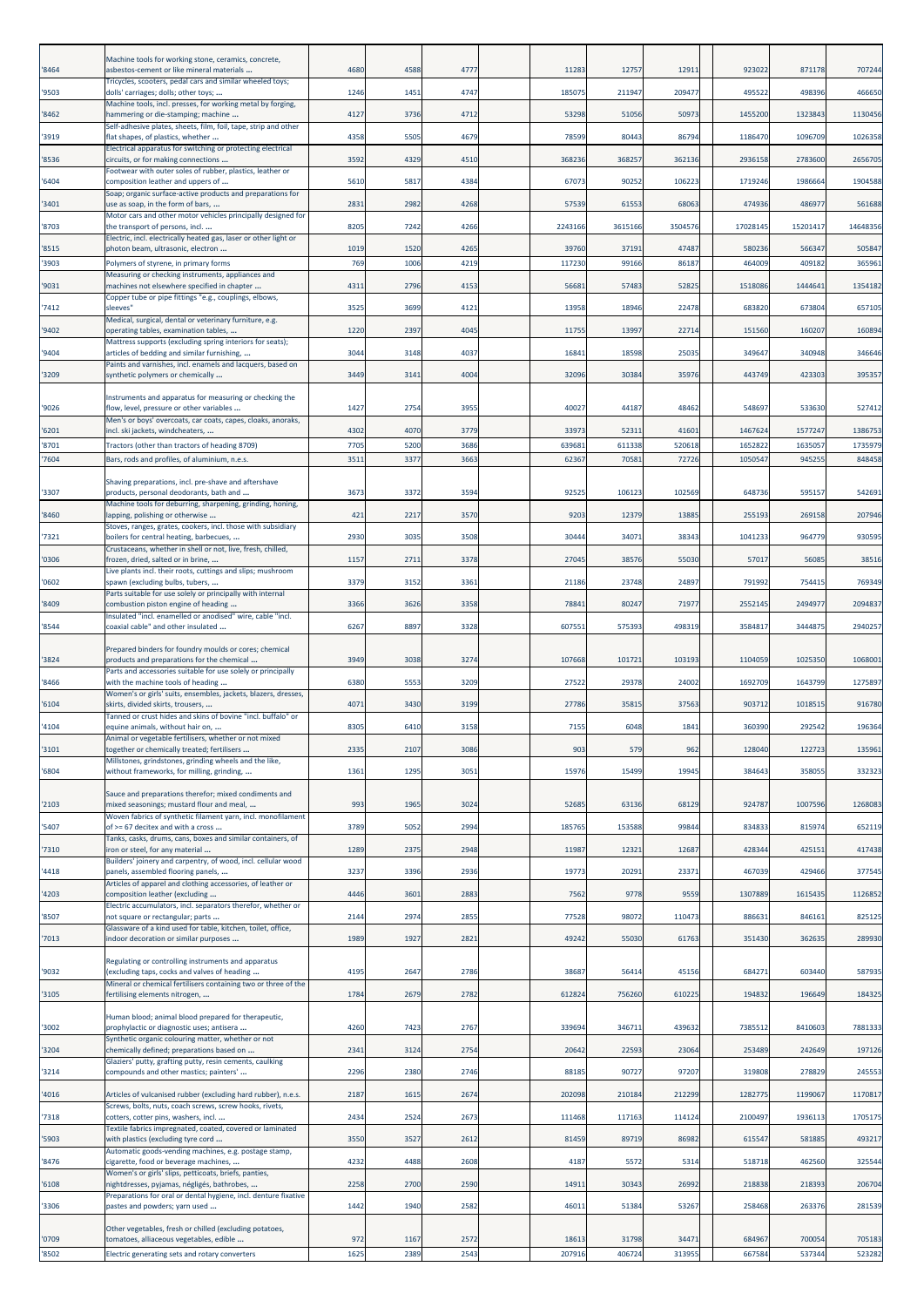| '7307 | Tube or pipe fittings "e.g. couplings, elbows, sleeves", of iron<br>or steel                                       | 2272 | 2441  | 2512 | 41255  | 43814  | 41644  | 1921199 | 1784377 | 1599452 |
|-------|--------------------------------------------------------------------------------------------------------------------|------|-------|------|--------|--------|--------|---------|---------|---------|
| '6910 | Ceramic sinks, washbasins, washbasin pedestals, baths,<br>bidets, water closet pans, flushing                      | 2423 | 2327  | 2510 | 17179  | 17486  | 21886  | 302885  | 276940  | 256372  |
| '7222 | Other bars and rods of stainless steel; angles, shapes and<br>sections of stainless steel, n.e.s.                  | 276  | 2945  | 2472 | 12308  | 12194  | 12068  | 1121482 | 1049523 | 874346  |
| '9303 | Firearms and similar devices which operate by the firing of<br>an explosive charge, e.g. sporting                  | 2484 | 2338  | 2448 |        |        |        | 295118  | 297870  | 301620  |
| '8716 | Trailers and semi-trailers; other vehicles, not mechanically<br>propelled (excluding railway and                   | 2429 | 2286  | 2437 | 176458 | 208891 | 18560  | 688384  | 630179  | 548827  |
| '6402 | Footwear with outer soles and uppers of rubber or plastics<br>(excluding waterproof footwear of                    | 1518 | 2164  | 2425 | 92786  | 153857 | 138915 | 1124687 | 1215485 | 1197795 |
| '7218 | Stainless steel in ingots or other primary forms (excluding<br>remelting scrap ingots and products                 | 7141 | 5875  | 2417 | 15297  | 21270  | 21529  | 102425  | 99549   | 70212   |
| '6112 | Track-suits, ski-suits and swimwear, knitted or crocheted                                                          | 2940 | 3056  | 2396 | 9512   | 12466  | 12365  | 146183  | 171615  | 147897  |
| '2002 | Tomatoes, prepared or preserved otherwise than by vinegar<br>or acetic acid                                        | 1276 | 1759  | 2380 | 2318   | 3334   | 4512   | 186623  | 1902138 | 2180158 |
| '4410 | Particle board, oriented strand board "OSB" and similar<br>board "e.g. waferboard" of wood or                      | 2595 | 2362  | 2245 | 64709  | 63155  | 60098  | 292202  | 301332  | 296776  |
| '8309 | Stoppers, caps and lids, incl. crown corks, screw caps and<br>pouring stoppers, capsules for bottles,              | 4352 | 2648  | 2221 | 24696  | 26775  | 31985  | 661890  | 622114  | 660672  |
|       | Cartons, boxes, cases, bags and other packing containers, of                                                       |      |       |      |        |        |        |         |         |         |
| '4819 | paper, paperboard, cellulose wadding                                                                               | 1726 | 2329  | 2138 | 86972  | 80408  | 80900  | 1389985 | 1357823 | 1288924 |
| '8411 | Turbojets, turbopropellers and other gas turbines<br>Furnace burners for liquid fuel, for pulverised solid fuel or |      | 273   | 2124 | 4698   | 41306  | 2299   | 351144  | 450528  | 3286879 |
| '8416 | for gas; mechanical stokers,<br>Tableware, kitchenware, other household articles and toilet                        | 3109 | 2123  | 2123 | 10496  | 11175  | 13845  | 539553  | 455668  | 408284  |
| '3924 | articles, of plastics (excluding<br>Conveyor or transmission belts or belting, of vulcanised                       | 1295 | 1901  | 2102 | 39261  | 45983  | 53604  | 691648  | 638034  | 579698  |
| '4010 | rubber                                                                                                             | 2193 | 1803  | 2095 | 72166  | 70262  | 64606  | 293844  | 284023  | 242327  |
| '3901 | Polymers of ethylene, in primary forms<br>Carpets and other textile floor coverings, tufted "needle                | 2465 | 860   | 208  | 34705  | 33213  | 285919 | 90050   | 826100  | 819767  |
| '5703 | punched", whether or not made up<br>Radiators for central heating, non-electrically heated, and                    | 2210 | 1940  | 2003 | 23759  | 25774  | 22193  | 102776  | 8864    | 72998   |
| '7322 | parts thereof, of iron or steel;<br>Machinery for preparing or making up tobacco, not specified                    | 1423 | 1960  | 1991 | 34284  | 35661  | 33886  | 23545   | 206027  | 182782  |
| '8478 | or included elsewhere in this chapter;<br>Printing ink, writing or drawing ink and other inks, whether             |      | 28    | 1982 | 18525  | 4717   | 4577   | 548543  | 325298  | 270148  |
| '3215 | or not concentrated or solid                                                                                       | 1411 | 1556  | 1980 | 42064  | 41586  | 42753  | 334400  | 302170  | 254572  |
| '1602 | Prepared or preserved meat, offal or blood (excluding<br>sausages and similar products, and meat                   | 193  | 218   | 1967 | 12998  | 17457  | 21085  | 396570  | 390756  | 375584  |
| '8430 | Moving, grading, levelling, scraping, excavating, tamping,                                                         | 2284 | 24707 | 1967 | 141153 | 25321  | 41030  | 624120  | 592434  | 496011  |
|       | compacting, extracting or boring<br>Fish, fresh or chilled (excluding fish fillets and other fish                  |      |       |      |        |        |        |         |         |         |
| '0302 | meat of heading 0304)                                                                                              | 701  | 822   | 1967 | 107353 | 14051  | 16220  | 164068  | 165435  | 159967  |
| '6210 | Garments made up of felt or nonwovens, whether or not<br>impregnated, coated, covered or laminated;                | 1989 | 2236  | 1956 | 6162   | 14509  | 35584  | 746065  | 741271  | 492083  |
| '8451 | Machinery (excluding of heading 8450) for washing,<br>cleaning, wringing, drying, ironing, pressing                | 201  | 1800  | 1955 | 14244  | 11613  | 15120  | 805429  | 728692  | 613601  |
| '8463 | Machine tools for working metal, sintered metal carbides or<br>cermets, without removing material                  | 977  | 1138  | 1946 | 14988  | 6320   | 5113   | 32304   | 277624  | 172234  |
| '3207 | Prepared pigments, prepared opacifiers and prepared<br>colours, vitrifiable enamels and glazes,                    | 2938 | 2201  | 1933 | 25412  | 23795  | 24864  | 242981  | 219588  | 207154  |
| '1901 | Malt extract; food preparations of flour, groats, meal, starch<br>or malt extract, not containing                  | 424  | 1749  | 1928 | 50734  | 57421  | 63783  | 161437  | 168394  | 180666  |
| '7219 | Flat-rolled products of stainless steel, of a width of >= 600<br>mm, hot-rolled or cold-rolled                     | 2323 | 2273  | 1901 | 66080  | 61351  | 54512  | 1643289 | 1586018 | 1372895 |
| '6302 | Bedlinen, table linen, toilet linen and kitchen linen of all<br>types of textile materials (excluding              | 735  | 974   | 1900 | 34467  | 56752  | 50334  | 267174  | 228317  | 175985  |
| '4009 | Tubes, pipes and hoses, of vulcanised rubber other than<br>hard rubber, with or without their                      | 2136 | 2123  | 1882 | 36288  | 38646  | 36510  | 606350  | 566180  | 470457  |
| '8436 | Agricultural, horticultural, forestry, poultry-keeping or bee-                                                     | 2173 | 3158  | 1879 | 3781   | 35124  | 32682  | 658120  | 621277  | 623873  |
|       | keeping machinery, incl. germination<br>Brooms, brushes, incl. brushes constituting parts of                       |      |       |      |        |        |        |         |         |         |
| '9603 | machines, appliances or vehicles, hand-operated<br>Baths, shower-baths, sinks, washbasins, bidets, lavatory        | 1749 | 1818  | 1869 | 37229  | 42214  | 45238  | 253272  | 247596  | 233941  |
| '3922 | pans, seats and covers, flushing cisterns<br>Synthetic rubber and factice derived from oils, in primary            | 1255 | 1429  | 1860 | 28893  | 35289  | 38160  | 180004  | 177963  | 169604  |
| '4002 | forms or in plates, sheets or strip;<br>Engines and motors (excluding steam turbines, internal                     | 1265 | 1655  | 1812 | 65384  | 51230  | 56701  | 357479  | 317921  | 282105  |
| '8412 | combustion piston engine, hydraulic<br>Machinery, apparatus and equipment (other than the                          | 2732 | 1503  | 1766 | 59740  | 63050  | 45010  | 693560  | 762100  | 756562  |
| '8442 | machine-tools of headings 8456 to 8465)<br>Sugar confectionery not containing cocoa, incl. white                   | 1556 | 2380  | 1753 | 11522  | 10406  | 9032   | 87097   | 72906   | 62116   |
| '1704 | chocolate                                                                                                          | 1104 | 1863  | 1720 | 44633  | 55986  | 56747  | 203413  | 202713  | 197402  |
| '3502 | Albumins, incl. concentrates of two or more whey proteins<br>containing by weight > 80% whey proteins,             | 1378 | 1382  | 1703 | 2837   | 3212   | 3423   | 61093   | 62872   | 59730   |
| '9003 | Frames and mountings for spectacles, goggles or the like,<br>and parts thereof, n.e.s.                             | 2040 | 2607  | 1703 | 3804   | 4638   | 4573   | 1339184 | 1351506 | 1070749 |
| '6217 | Made-up clothing accessories and parts of garments or<br>clothing accessories, of all types of                     | 5607 | 4066  | 1684 | 7801   | 7253   | 5249   | 404316  | 435738  | 548957  |
| '4303 | Articles of apparel, clothing accessories and other furskin<br>articles (excluding gloves made                     | 5970 | 3705  | 1662 | 1076   | 4791   | 1735   | 389131  | 308748  | 204274  |
| '9021 | Orthopaedic appliances, incl. crutches, surgical belts and<br>trusses; splints and other fracture                  | 1060 | 1342  | 1662 | 86743  | 110225 | 100553 | 799138  | 863594  | 703652  |
|       | Paper, paperboard, cellulose wadding and webs of cellulose                                                         |      |       |      |        |        |        |         |         |         |
| '4823 | fibres, in strips or rolls of a<br>Articles and equipment for general physical exercise,                           | 1725 | 1746  | 1655 | 43669  | 34006  | 32978  | 559071  | 533271  | 472312  |
| '9506 | gymnastics, athletics, other sports,<br>Wallpaper and similar wallcoverings of paper; window                       | 1480 | 2085  | 1654 | 34573  | 45746  | 49639  | 1086204 | 996880  | 861876  |
| '4814 | transparencies of paper<br>Men's or boys' suits, ensembles, jackets, blazers, trousers,                            | 2053 | 1527  | 1652 | 11815  | 11220  | 11819  | 96955   | 87033   | 68023   |
| '6103 | bib and brace overalls, breeches                                                                                   | 1463 | 1633  | 1651 | 16964  | 21699  | 19161  | 399332  | 436456  | 375741  |
| '3202 | Synthetic organic tanning substances; inorganic tanning<br>substances; tanning preparations, whether               | 1761 | 1369  | 1607 | 2633   | 2500   | 2240   | 154065  | 137433  | 104608  |
| '9024 | Machines and appliances for testing the hardness, strength,<br>compressibility, elasticity or                      | 706  | 1191  | 1592 | 4528   | 4061   | 3655   | 145474  | 141960  | 111730  |
| '7308 | Structures and parts of structures "e.g., bridges and bridge-<br>sections, lock-gates, towers,                     | 5321 | 7749  | 1548 | 127444 | 222500 | 130467 | 1833521 | 1635796 | 1527948 |
| '7210 | Flat-rolled products of iron or non-alloy steel, of a width >=<br>600 mm, hot-rolled or cold-rolled                | 1521 | 1867  | 1544 | 432873 | 439746 | 437330 | 2290981 | 1875100 | 1518293 |
| '4011 | New pneumatic tyres, of rubber                                                                                     | 784  | 1167  | 1498 | 390197 | 454570 | 435387 | 1681632 | 1609395 | 1426328 |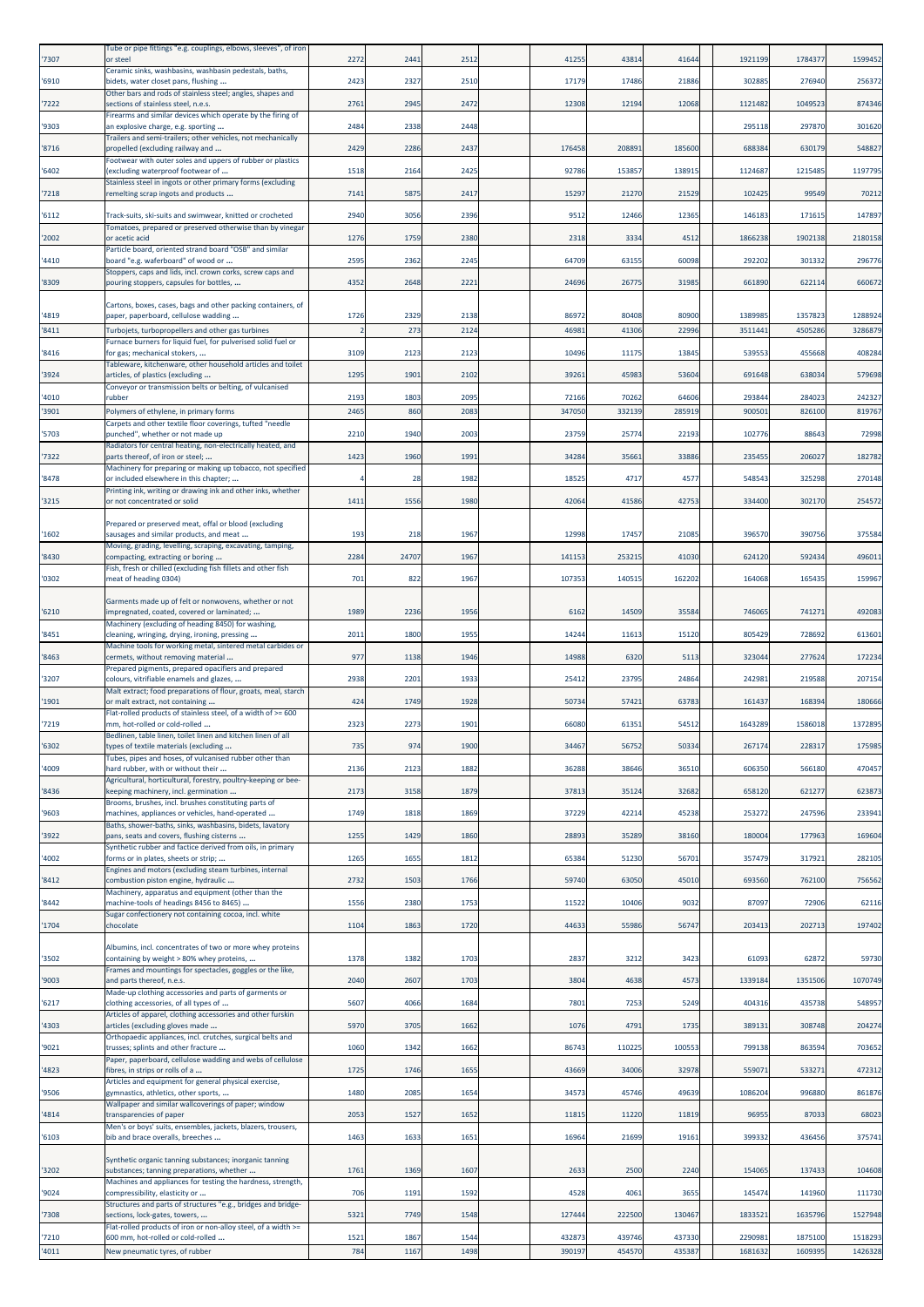| '1601          | Sausages and similar products, of meat, offal or blood; food<br>preparations based on these products                    | 559         | 693          | 1481         | 4549           | 9045            | 15518          | 549919             | 559096             | 631517             |
|----------------|-------------------------------------------------------------------------------------------------------------------------|-------------|--------------|--------------|----------------|-----------------|----------------|--------------------|--------------------|--------------------|
| '9027          | nstruments and apparatus for physical or chemical analysis,<br>e.g. polarimeters, refractometers,                       | 1445        | 1403         | 1480         | 63650          | 75636           | 85208          | 51964              | 489988             | 496047             |
| '8308          | Clasps, frames with clasps, buckles, buckle-clasps, hooks,<br>eyes, eyelets and the like, of base                       | 1545        | 1528         | 1470         | 13388          | 13669           | 12222          | 586526             | 562139             | 422056             |
| '0805          | Citrus fruit, fresh or dried                                                                                            | 1500        | 1272         | 1467         | 21651          | 25644           | 29260:         | 296486             | 261664             | 279311             |
|                | Prepared rubber accelerators; compound plasticisers for                                                                 |             |              |              |                |                 |                |                    |                    |                    |
| '3812          | rubber or plastics, n.e.s.; anti-oxidising<br>Milking machines and dairy machinery (excluding                           | 152         | 1596         | 1465         | 15431          | 16072           | 14914          | 350633             | 335859             | 325830             |
| '8434          | refrigerating or heat treatment equipment,<br>Boards, panels, consoles, desks, cabinets and other bases,                | 956         | 1820         | 1458         | 2900           | 6607            | 8765           | 131797             | 135187             | 100863             |
| '8537          | equipped with two or more apparatus                                                                                     | 641         | 3045         | 1395         | 151829         | 219024          | 132812         | 1217231            | 1019201            | 1009732            |
| '2009          | Fruit juices, incl. grape must, and vegetable juices,<br>unfermented, not containing added spirit,                      | 1460        | 1529         | 1381         | 38280          | 35159           | 40301          | 635175             | 540850             | 528523             |
| '7220          | Flat-rolled products of stainless steel, of a width of < 600<br>mm, hot-rolled or cold-rolled                           | 2112        | 1232         | 1346         | 5351           | 4759            | 5207           | 450018             | 360621             | 330923             |
| '1209          | Seeds, fruits and spores, for sowing (excluding leguminous<br>vegetables and sweetcorn, coffee,                         | 723         | 709          | 1342         | 46438          | 49527           | 54715          | 274824             | 274059             | 313541             |
| '8475          | Machines for assembling electric or electronic lamps, tubes<br>or valves or flashbulbs, in glass                        | 4896        | 6835         | 1339         | 16143          | 16470           | 5057           | 223523             | 274624             | 246716             |
| '8439          | Machinery for making pulp of fibrous cellulosic material or<br>for making or finishing paper or                         | 849         | 3447         | 1325         | 1894           | 14654           | 12872          | 542947             | 402465             | 275267             |
|                |                                                                                                                         |             |              |              |                |                 |                |                    |                    |                    |
| '3403          | Lubricant preparations, incl. cutting-oil preparations, bolt or<br>nut release preparations, anti-rust                  | 698         | 814          | 1320         | 50290          | 55730           | 58620          | 232544             | 24253              | 232587             |
| '0810          | Fresh strawberries, raspberries, blackberries, back, white or<br>red currants, gooseberries and                         | 280         | 978          | 1313         | 41651          | 55839           | 69259          | 604542             | 591403             | 623577             |
| '8511          | Electrical ignition or starting equipment of a kind used for<br>spark-ignition or compression-ignition                  | 1317        | 1257         | 1313         | 40096          | 47958           | 46383          | 624737             | 611903             | 548733             |
| '7304          | Tubes, pipes and hollow profiles, seamless, of iron or steel<br>(excluding products of cast iron)                       | 2041        | 1577         | 1286         | 116078         | 102620          | 59859          | 1321765            | 123339             | 977339             |
| '3906          | Acrylic polymers, in primary forms                                                                                      | 866         | 584          | 1282         | 5399           | 49183           | 49538          | 38382              | 36966              | 348837             |
| '4807          | Composite paper and paperboard "made by sticking flat<br>layers of paper or paperboard together                         | 619         | 1064         | 1282         | 2214           | 2182            | 1989           | 40051              | 37630              | 31635              |
| '5603          | Nonwovens, whether or not impregnated, coated, covered<br>or laminated, n.e.s.                                          | 121         | 1229         | 1279         | 82626          | 85838           | 118569         | 1290053            | 1254105            | 1228596            |
| '1604          | Prepared or preserved fish; caviar and caviar substitutes<br>prepared from fish eggs                                    | 142         | 337          | 1278         | 53822          | 71735           | 87749          | 294247             | 281278             | 321729             |
|                | Table, kitchen or other household articles, and parts thereof,                                                          |             |              |              |                |                 |                |                    |                    |                    |
| '7323          | of iron or steel; iron or steel<br>Bombs, grenades, torpedos, mines, missiles, cartridges and                           | 983         | 1072         | 1272         | 37638          | 42437           | 47848          | 337054             | 311573             | 311416             |
| '9306          | other ammunition and projectiles<br>Ion-exchangers based on polymers of heading 3901 to 3913,                           | 842         | 771          | 126          |                |                 |                | 145439             | 123695             | 126108             |
| '3914          | in primary forms                                                                                                        | 590         | 561          | 1246         | 5657           | 7044            | 7631           | 48572              | 59526              | 56624              |
| '6005          | Warp knit fabrics "incl. those made on galloon knitting<br>machines", of a width of > 30 cm (excluding                  | 199         | 353          | 123          | 15319          | 19254           | 22112          | 150642             | 145039             | 160319             |
| '9508          | Roundabouts, swings, shooting galleries and other<br>fairground amusements; travelling circuses                         | 1300        | 200          | 1207         | 2610           | 5093            | 3755           | 267558             | 241931             | 175079             |
| '6111          | Babies' garments and clothing accessories, knitted or<br>crocheted (excluding hats)                                     | 1300        | 1294         | 1164         | 6352           | 16852           | 17486          | 154270             | 117086             | 114827             |
| '7019          | Glass fibres, incl. glass wool, and articles thereof (excluding<br>mineral wools and articles                           | 298         | 473          | 1154         | 71312          | 7061            | 64360          | 264120             | 26772              | 258835             |
|                |                                                                                                                         |             |              |              |                |                 |                |                    |                    |                    |
|                | Electrical apparatus for switching or protecting electrical                                                             |             |              |              |                |                 |                |                    |                    |                    |
| '8535          | circuits, or for making connections<br>Parts suitable for use solely or principally with the apparatus                  | 756         | 1886         | 1145         | 22059          | 39356           | 42715          | 500913             | 466965             | 441889             |
| '8538          | of heading 8535, 8536 or 8537,                                                                                          | 134         | 1314         | 1139         | 109168         | 104818          | 108484         | 1123658            | 1024898            | 1017410            |
| '3902          | Polymers of propylene or of other olefins, in primary forms<br>Other vegetables prepared or preserved otherwise than by | 1052        | 945          | 1125         | 184842         | 169010          | 147901         | 961499             | 897621             | 781414             |
| '2005          | vinegar or acetic acid, not frozen<br>Mechano-therapy appliances; massage apparatus;                                    | 734         | 1058         | 1114         | 59870          | 53559           | 44694          | 646820             | 641779             | 702237             |
| '9019          | psychological aptitude-testing apparatus; ozone                                                                         | 752         | 925          | 1094         | 31992          | 32348           | 15292          | 147703             | 154391             | 218191             |
| '6004          | Knitted or crocheted fabrics, of a width > 30 cm, containing<br>by weight >= 5% of elastomeric                          | 1321        | 1131         | 1089         | 26496          | 38200           | 56465          | 451476             | 440057             | 380610             |
| '4409          | Wood, incl. strips and friezes for parquet flooring, not<br>assembled, continuously shaped "tongued,                    | 852         | 681          | 1087         | 1813           | 1556            | 1837           | 163359             | 163895             | 144943             |
| '1517          | Margarine, other edible mixtures or preparations of animal<br>or vegetable fats or oils and edible                      | 943         | 1147         | 1081         | 37172          | 37900           | 40435          | 99947              | 102644             | 106409             |
| '4821          | Paper or paperboard labels of all kinds, whether or not<br>printed                                                      | 229         | 230          | 1072         | 11480          | 11971           | 10835          | 234383             | 231375             | 227053             |
| '8207          | Tools, interchangeable, for hand tools, whether or not<br>power-operated, or for machine tools                          | 1839        | 2143         | 1071         | 61243          | 66546           | 58153          | 1125169            | 1058771            | 877359             |
|                | Table, kitchen or other household articles, sanitary ware,                                                              |             |              |              |                |                 |                |                    |                    |                    |
| '7615          | and parts thereof, of aluminium,<br>Narrow woven fabrics of textile materials, with a width of <=                       | 1230        | 945          | 1060         | 19888          | 21111           | 27120          | 427069             | 401659             | 412636             |
| '5806          | 30 cm (excluding labels, badges<br>Waters, incl. natural or artificial mineral waters and aerated                       | 1170        | 1191         | 1054         | 27436          | 26737           | 24970          | 172801             | 166030             | 145407             |
| '2201          | waters, not containing added                                                                                            | 892<br>1313 | 967<br>990   | 1046<br>1042 | 26619          | 33103           | 28970          | 684740             | 683702             | 620850             |
| '8715          | Baby carriages and parts thereof, n.e.s.<br>Calculating machines and pocket-size "dimensions <= 170                     |             |              |              | 10344          | 11950           | 12816          | 98523              | 84488              | 65313              |
| '8470          | mm x 100 mm x 45 mm" data recording,<br>Carboys, bottles, flasks, jars, pots, phials, ampoules and                      | 1485        | 3106         | 1036         | 13106          | 30896           | 18291          | 102028             | 81459              | 71722              |
| '7010          | other containers, of glass, of a<br>Steam or other vapour generating boilers (excluding central                         | 108         | 1278         | 1034         | 26263          | 27655           | 27364          | 885721             | 913321             | 905588             |
| '8402          | heating hot water boilers capable                                                                                       | 750         | 431          | 1014         | 8344           | 57318           | 29621          | 275271             | 214008             | 202120             |
| '8487          | Machinery parts, n.e.s. in chapter 84 (excluding parts<br>containing electrical connectors, insulators,                 | 956         | 1006         | 1013         | 9617           | 8632            | 5908           | 352672             | 337866             | 309071             |
|                | Articles of cement, concrete or artificial stone, whether or                                                            |             |              |              |                |                 |                |                    |                    |                    |
| '6810          | not reinforced<br>Lettuce "Lactuca sativa" and chicory "Cichorium spp.", fresh                                          | 850         | 545          | 1012         | 24697          | 28542           | 25801          | 352391             | 355604             | 333540             |
| '0705<br>'9999 | or chilled<br>Commodities not elsewhere specified                                                                       | 647<br>3684 | 1227<br>3631 | 1010<br>1007 | 5006<br>539219 | 11426<br>381223 | 10758<br>90810 | 255440<br>10762170 | 251006<br>15178035 | 218795<br>14828965 |
| '0210          | Meat and edible offal, salted, in brine, dried or smoked;<br>edible flours and meals of meat or                         | 509         | 965          | 998          | 4435           | 7177            | 11756          | 1083653            | 1030049            | 1053765            |
|                | Women's or girls' blouses, shirts and shirt-blouses (excluding                                                          |             |              | 996          |                |                 |                |                    |                    |                    |
| '6206          | knitted or crocheted and vests)<br>Wrist-watches, pocket-watches and other watches, incl. stop                          | 1674        | 1383         |              | 13315          | 15208           | 16886          | 692837             | 695631             | 546241             |
| '9101          | watches, with case of precious<br>Paper and paperboard, coated on one or both sides with                                | 492         | 259          | 989          | 592            | 555             | 674            | 538593             | 452521             | 289418             |
| '4810          | kaolin "China clay" or other inorganic<br>Pigments, incl. metallic powders and flakes, dispersed in non-                | 1319        | 1301         | 987          | 186455         | 178199          | 160000         | 1384592            | 1311666            | 931289             |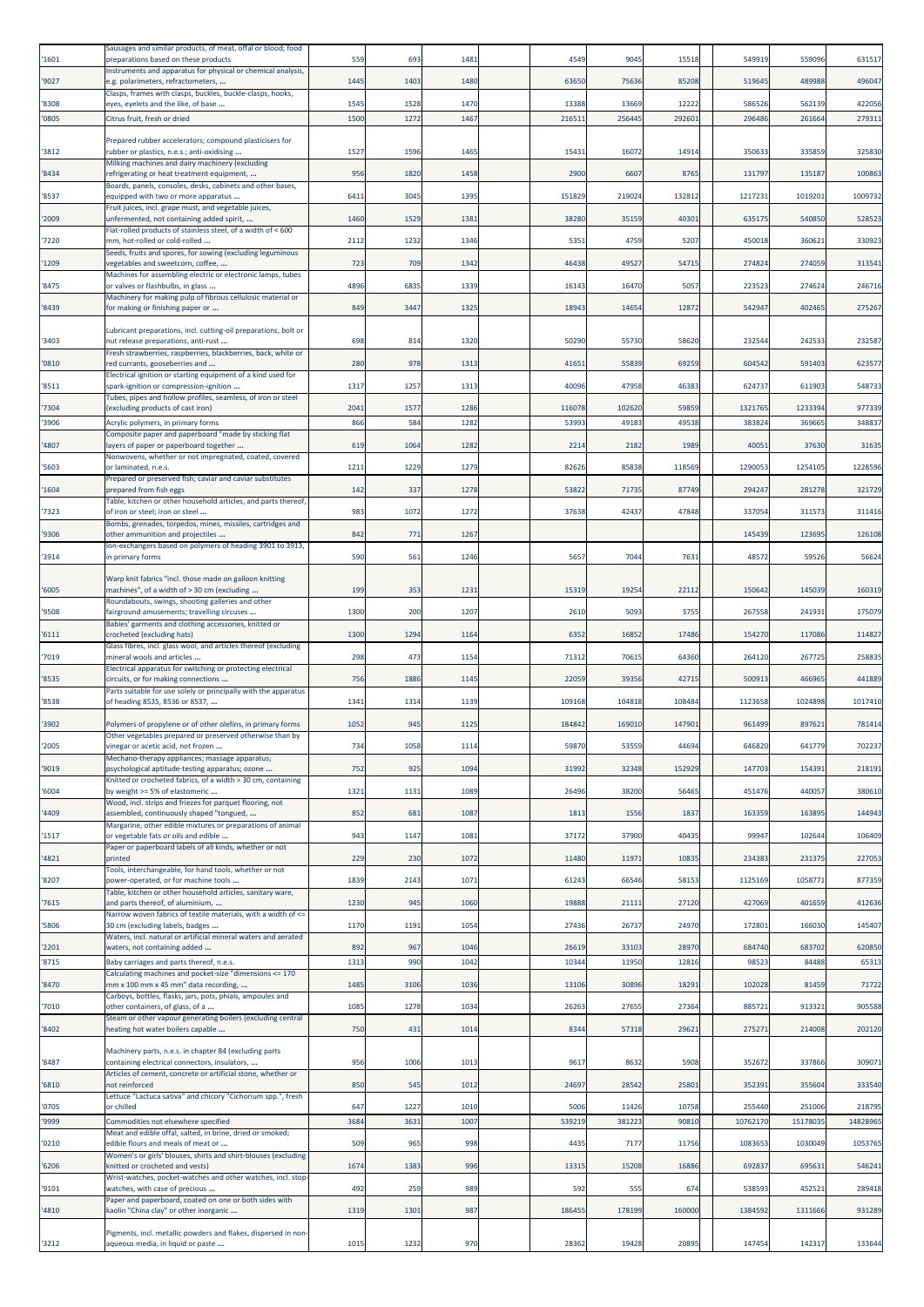| '3811          | Anti-knock preparations, oxidation inhibitors, gum<br>inhibitors, viscosity improvers, anti-corrosive    | 1219        | 1586        | 957        | 16503         | 16551          | 14944         | 1027321         | 1047493         | 956763          |
|----------------|----------------------------------------------------------------------------------------------------------|-------------|-------------|------------|---------------|----------------|---------------|-----------------|-----------------|-----------------|
| '7217          | Wire of iron or non-alloy steel, in coils (excluding bars and<br>rods)                                   | 886         | 706         | 953        | 15702         | 14343          | 13228         | 524165          | 53294:          | 521640          |
| '3302          | Mixtures of odoriferous substances and mixtures, incl.<br>alcoholic solutions, based on one or           | 1208        | 1275        | 949        | 124765        | 135660         | 118278        | 205986          | 201471          | 203984          |
| '1101          | Wheat or meslin flour                                                                                    | 481         | 750         | 946        | 2293          | 1168           | 2640          | 12612           | 144229          | 148169          |
| '3925          | Builders' ware of plastics, n.e.s.<br>Textile products and articles, for technical use, specified in     | 932         | 889         | 920        | 63024         | 75930          | 8582          | 42206           | 402204          | 428120          |
| '5911          | Note 7 to chapter 59<br>Butter, incl. dehydrated butter and ghee, and other fats and                     | 3410        | 2845        | 919        | 19254         | 20558          | 22427         | 23608           | 225496          | 216070          |
| '0405          | oils derived from milk; dairy                                                                            | 60          | 170         | 913        | 7472          | 16458          | 4057          | 75763           | 74251           | 78551           |
| '3407          | Modelling pastes, incl. those put up for children's<br>amusement; preparations known as "dental          | 841         | 942         | 909        | 8083          | 8837           | 7991          | 95738           | 91727           | 86571           |
| '3822          | Diagnostic or laboratory reagents on a backing, prepared<br>diagnostic or laboratory reagents            | 413         | 540         | 906        | 40072         | 42341          | 95893         | 498466          | 507659          | 692143          |
| '1206          | Sunflower seeds, whether or not broken                                                                   |             | 2046        | 905        | 25828         | 249042         | 218427        | 4731            | 5863            | 31112           |
| '1515          | Fixed vegetable fats and oils, incl. jojoba oil, and their<br>fractions, whether or not refined,         | 222         | 655         | 888        | 4063          | 4646           | 5010          | 162789          | 149093          | 150916          |
| '7324          | Sanitary ware, and parts thereof, of iron or steel (excluding<br>cans, boxes and similar containers      | 673         | 613         | 878        | 14988         | 12071          | 1360          | 126756          | 117459          | 111423          |
|                | Synthetic filament yarn, incl. synthetic monofilaments of <                                              |             |             |            |               |                |               |                 |                 |                 |
| '5402          | 67 decitex (excluding sewing thread<br>Microphones and stands therefor (excluding cordless               | 931         | 838         | 868        | 54883         | 47532          | 41659         | 81067           | 726528          | 594386          |
| '8518          | microphones with built-in transmitter);                                                                  | 1192        | 1397        | 855        | 44956         | 62828          | 68026         | 625567          | 699100          | 813512          |
|                | Electrical machines and apparatus, having individual                                                     |             |             |            |               |                |               |                 |                 |                 |
| '8543          | functions, n.e.s. in chapter 85 and parts                                                                | 394         | 306         | 848        | 75811         | 125487         | 71014         | 544303          | 508461          | 449462          |
| '8429          | Self-propelled bulldozers, angledozers, graders, levellers,<br>scrapers, mechanical shovels, excavators, | 712         | 1031        | 847        | 22504         | 194780         | 22193         | 962380          | 905570          | 653918          |
| '3809          | Finishing agents, dye carriers to accelerate the dyeing or<br>fixing of dyestuffs and other products     | 1202        | 1069        | 846        | 15639         | 14270          | 16508         | 245404          | 221368          | 190730          |
| '7117          | Imitation jewellery                                                                                      | 569         | 429         | 842        | 6262          | 7319           | 5544          | 379915          | 385196          | 353732          |
| '6805          | Natural or artificial abrasive powder or grain, on a base of<br>textile material, paper, paperboard      | 927         | 832         | 837        | 16194         | 17400          | 19919         | 207526          | 198005          | 207354          |
| '8406          | Steam turbines and other vapour turbines; parts thereof                                                  | 1620        | 4712        | 837        | 6113          | 13960          | 19573         | 251777          | 183437          | 140561          |
| '3905          | Polymers of vinyl acetate or of other vinyl esters, in primary<br>forms; other vinyl polymers,           | 801         | 683         | 830        | 36327         | 34114          | 34149         | 166176          | 162170          | 158102          |
| '1510          | Other oils and their fractions, obtained solely from olives,<br>whether or not refined, but not          | 243         | 377         | 827        | 626           | 826            | 1432          | 10225           | 64657           | 59931           |
|                | Women's or girls' singlets and other vests, slips, petticoats,                                           |             |             |            |               |                |               |                 |                 |                 |
| '6208<br>'1006 | briefs, panties, nightdresses,<br>Rice                                                                   | 1797<br>181 | 1167<br>302 | 825<br>823 | 3980<br>38457 | 4586<br>35187  | 5496<br>50002 | 63267<br>622460 | 67811<br>619024 | 64684<br>715232 |
| '5104          | Garnetted stock of wool or of fine or coarse animal hair,<br>neither carded nor combed                   | 1620        | 985         | 816        | 1656          | 1088           | 909           | 2188            | 1837            | 1399            |
|                | Calendering or other rolling machines (other than for metals                                             | 767         |             | 808        | 12885         |                | 9055          |                 | 238503          |                 |
| '8420          | or glass) and cylinders therefor;<br>Extracts, essences and concentrates, of coffee, tea or maté         |             | 1281        |            |               | 8663           |               | 235669          |                 | 222513          |
| '2101          | and preparations with a basis of<br>Converters, ladles, ingot moulds and casting machines of a           | 509         | 601         | 802        | 111189        | 114379         | 126790        | 101398          | 85564           | 74750           |
| '8454          | kind used in metallurgy or in metal                                                                      | 5825        | 1593        | 800        | 53362         | 10341          | 9036          | 420953          | 402079          | 311525          |
| '9030          | Oscilloscopes, spectrum analysers and other instruments<br>and apparatus for measuring or checking       | 530         | 913         | 791        | 31829         | 45486          | 34326         | 476808          | 469488          | 549638          |
| '6114          | Special garments for professional, sporting or other<br>purposes, n.e.s., knitted or crocheted           | 6140        | 2278        | 791        | 2170          | 2785           | 3192          | 688549          | 642496          | 383611          |
|                | Reaction initiators, reaction accelerators and catalytic                                                 |             |             |            |               |                |               |                 |                 |                 |
| '3815          | preparations, n.e.s. (excluding rubber<br>Toilet paper and similar paper, cellulose wadding or webs of   | 789         | 850         | 789        | 11933         | 22162          | 19579         | 689865          | 832219          | 1157892         |
| '4818          | cellulose fibres, of a kind used                                                                         | 787         | 950         | 784        | 38776         | 42555          | 39924         | 938290          | 925926          | 945758          |
| '3505          | Dextrins and other modified starches, e.g. pregelatinised or<br>esterified starches; glues based         | 1193        | 975         | 775        | 25711         | 23484          | 22285         | 12637           | 115673          | 121142          |
| '0511          | Animal products n.e.s.; dead animals of all types, unfit for<br>human consumption                        | 996         | 949         | 771        | 5763          | 5754           | 6069          | 62858           | 60168           | 68981           |
|                | Machinery for preparing, tanning or working hides, skins or                                              | 1895        | 1730        | 770        |               |                | 2512          | 493200          | 400814          | 273399          |
| '8453<br>'2401 | leather or for making or repairing<br>Unmanufactured tobacco; tobacco refuse                             | 20410       | 11854       | 761        | 3379<br>26322 | 3264<br>232887 | 22772         | 35759           | 312830          | 298444          |
| '2202          | Waters, incl. mineral waters and aerated waters, containing<br>added sugar or other sweetening           | 190         | 370         | 754        | 22840         | 27721          | 39484         | 573487          | 633860          | 725375          |
| '8482          | Ball or roller bearings (excluding steel balls of heading 7326);<br>parts thereof                        | 994         | 748         | 751        | 135719        | 129327         | 116193        | 1650461         | 1493687         | 1194239         |
| '2828          | Hypochlorites; commercial calcium hypochlorite; chlorites;<br>hypobromites                               | 73          | 30          | 748        | 2589          | 2135           | 3552          | 11876           | 10211           | 14475           |
|                | Telephone sets, incl. telephones for cellular networks or for                                            |             |             |            |               |                |               |                 |                 |                 |
| '8517          | other wireless networks; other<br>Knives and cutting blades, of base metal, for machines or for          | 1804        | 348         | 748        | 986656        | 970369         | 1109782       | 3431723         | 3178583         | 3574794         |
| '8208          | mechanical appliances                                                                                    | 732         | 752         | 748        | 23472         | 26263          | 28078         | 109706          | 110453          | 97244           |
| '8457          | Machining centres, unit construction machines "single<br>station" and multi-station transfer machines    | 191         | 208         | 734        | 29232         | 30866          | 15755         | 526981          | 585172          | 464481          |
| '6903          | Retorts, crucibles, mufflers, nozzles, plugs, supports, cupels,<br>tubes, pipes, sheaths, rods           | 343         | 603         | 727        | 28427         | 25391          | 25843         | 65912           | 56846           | 48961           |
| '8455          | Metal-rolling mills and rolls therefor; parts of metal-rolling<br>mills                                  | 9142        | 1403        | 721        | 21253         | 33763          | 27454         | 792080          | 988880          | 713036          |
|                | Structures and parts of structures "e.g., bridges and bridge-                                            |             |             |            |               |                |               |                 |                 |                 |
| '7610          | sections, towers, lattice masts,<br>Ice cream and other edible ice, whether or not containing            | 583         | 1216        | 708        | 11079         | 14932          | 19852         | 714340          | 658996          | 730806          |
| '2105          | cocoa<br>Organic composite solvents and thinners, n.e.s.; prepared                                       | 183         | 258         | 702        | 1405          | 2597           | 5611          | 299521          | 243757          | 269420          |
| '3814          | paint or varnish removers (excluding<br>Activated carbon; activated natural mineral products; animal     | 632         | 610         | 699        | 33457         | 42233          | 44526         | 117328          | 122689          | 118414          |
| '3802          | black, whether or not spent<br>Motorcycles, incl. mopeds, and cycles fitted with an auxiliary            | 795         | 534         | 699        | 27714         | 24356          | 27321         | 38456           | 38174           | 44098           |
| '8711          | motor, with or without side-cars;<br>Woven fabrics of cotton, containing >= 85% cotton by weight         | 439         | 659         | 698        | 28337         | 43506          | 54836         | 1548264         | 1556582         | 1607053         |
| '5208          | and weighing $\leq$ 200 g/m <sup>2</sup>                                                                 | 1296        | 1073        | 694        | 56624         | 57228          | 55113         | 503283          | 448844          | 332625          |
| '6105          | Men's or boys' shirts, knitted or crocheted (excluding<br>nightshirts, T-shirts, singlets and            | 703         | 692         | 694        | 6248          | 6594           | 6085          | 347409          | 390445          | 312081          |
|                | Bookbinding machinery, incl. book-sewing machines                                                        |             |             |            |               |                |               |                 |                 |                 |
| '8440<br>'3404 | (excluding machinery of heading 8441, general-purpose<br>Artificial waxes and prepared waxes             | 152<br>215  | 66<br>240   | 691<br>690 | 1405<br>9583  | 1487<br>9550   | 4027<br>10854 | 71715<br>82266  | 62802<br>87086  | 42746<br>80424  |
|                |                                                                                                          |             |             |            |               |                |               |                 |                 |                 |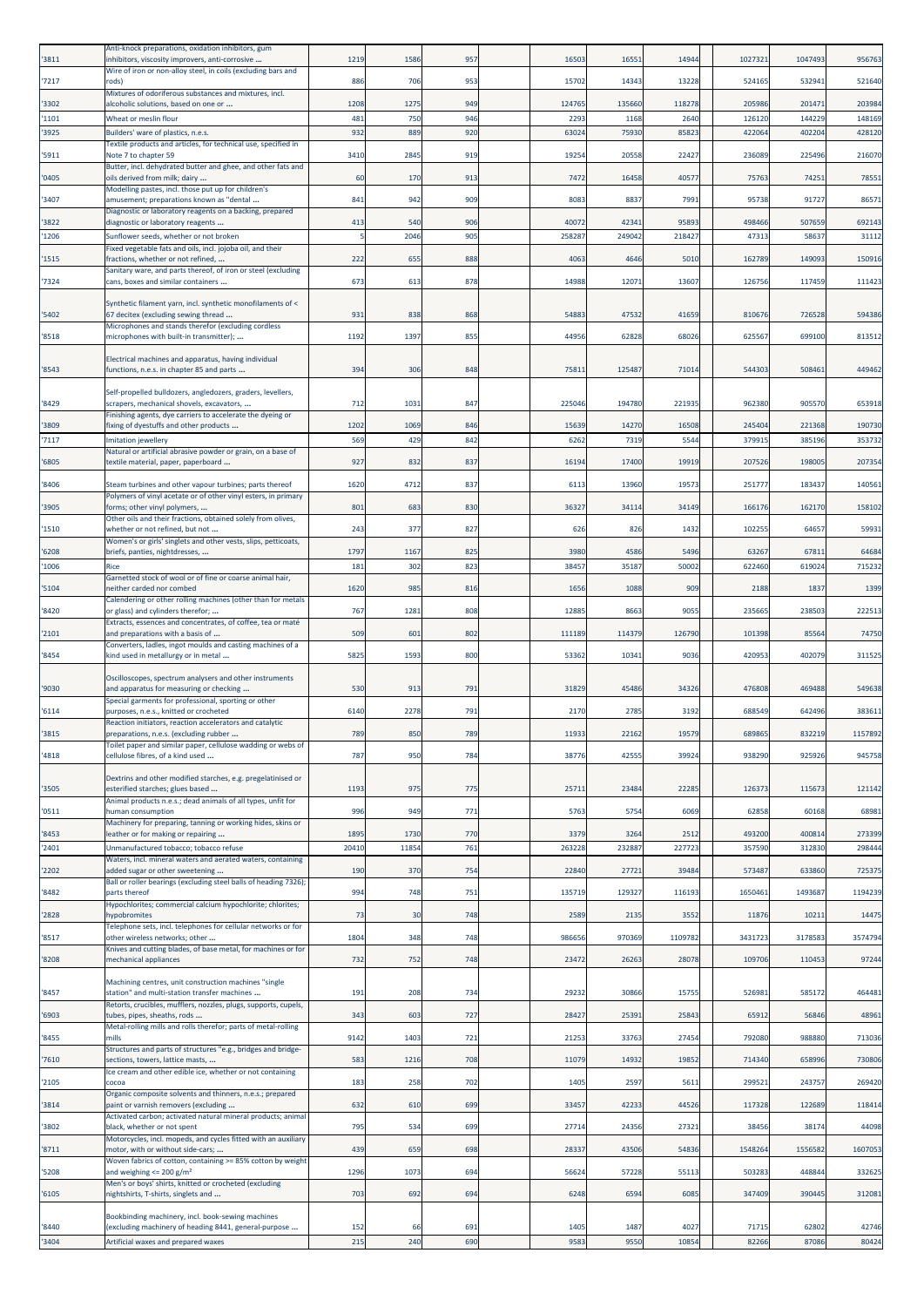| 7608  | Aluminium tubes and pipes (excluding hollow profiles)                                                                             | 512  | 623  | 687 | 4015   | 4102   | 4483   | 101995  | 97472   | 86288   |
|-------|-----------------------------------------------------------------------------------------------------------------------------------|------|------|-----|--------|--------|--------|---------|---------|---------|
| '8202 | Handsaws, with working parts of base metal (excluding<br>power-operated saws); blades for saws                                    | 585  | 646  | 673 | 23830  | 26987  | 26360  | 233301  | 225100  | 203338  |
| '7315 | Chain and parts thereof, or iron or steel (excluding watch<br>chains, necklace chains and the                                     | 454  | 590  | 672 | 25007  | 28310  | 2568   | 20699   | 201119  | 175316  |
| 8542  | Electronic integrated circuits; parts thereof                                                                                     | 84   | 101  | 666 | 23610  | 194494 | 17053  | 1551967 | 1429660 | 1230774 |
| '6107 | Men's or boys' underpants, briefs, nightshirts, pyjamas,<br>bathrobes, dressing gowns and similar                                 | 542  | 600  | 664 | 6437   | 14964  | 13032  | 144610  | 144039  | 135444  |
| '6505 | Hats and other headgear, knitted or crocheted, or made up<br>from lace, felt or other textile                                     | 743  | 868  | 644 | 8634   | 10161  | 10579  | 210926  | 255286  | 232848  |
| 3206  | Inorganic or mineral colouring matter, n.e.s.; preparations<br>based on inorganic or mineral colouring                            | 514  | 452  | 619 | 45355  | 42127  | 41998  | 18653   | 173198  | 169219  |
| 8473  | Parts and accessories (other than covers, carrying cases and<br>the like) suitable for use solely                                 | 429  | 276  | 603 | 96348  | 91378  | 92472  | 51705   | 603010  | 599795  |
| '4408 | Sheets for veneering, incl. those obtained by slicing<br>laminated wood, for plywood or for other                                 | 312  | 340  | 596 | 27843  | 22173  | 17701  | 151769  | 183001  | 119329  |
| '7411 | Copper tubes and pipes                                                                                                            | 303  | 643  | 588 | 1262   | 1632   | 1700   | 52761   | 49221   | 477028  |
| '8467 | Tools for working in the hand, pneumatic, hydraulic or with<br>self-contained electric or non-electric                            | 912  | 601  | 585 | 108734 | 118766 | 121807 | 33742   | 308603  | 289368  |
| 2941  | Antibiotics<br>Parts and accessories for motorcycles and bicycles and for                                                         | 557  | 934  | 575 | 3346   | 3097   | 4292   | 93985   | 97393   | 885465  |
| '8714 | carriages for disabled persons,                                                                                                   | 351  | 232  | 574 | 17048  | 17051  | 18001  | 1164610 | 1179618 | 121511  |
| '2209 | Vinegar, fermented vinegar and substitutes for vinegar<br>obtained from acetic acid                                               | 500  | 573  | 572 | 1003   | 1325   | 1224   | 31359   | 301964  | 323161  |
| 7114  | Articles of goldsmiths' or silversmiths' wares and parts<br>thereof, of precious metal or of metal                                | 297  | 477  | 569 | 57     | 261    | 190    | 117657  | 114601  | 84017   |
| '6911 | Tableware, kitchenware, other household articles and toilet<br>articles, of porcelain or china                                    | 496  | 565  | 565 | 15337  | 18917  | 18018  | 78960   | 79900   | 62311   |
| '5512 | Woven fabrics containing >= 85% synthetic staple fibres by<br>weight<br>Festival, carnival or other entertainment articles, incl. | 729  | 928  | 562 | 1403   | 14864  | 15288  | 115247  | 94102   | 80637   |
| '9505 | conjuring tricks and novelty jokes,                                                                                               | 160  | 478  | 558 | 1279:  | 19548  | 13911  | 51608   | 54052   | 38434   |
| '8408 | Compression-ignition internal combustion piston engine<br>"diesel or semi-diesel engine"                                          | 354  | 832  | 554 | 5300   | 48039  | 32576  | 285257  | 2095379 | 171401: |
| 3910  | Silicones in primary forms<br>Men's or boys' shirts (excluding knitted or crocheted,                                              | 80   | 687  | 547 | 1576   | 11792  | 10447  | 10829   | 113397  | 100798  |
| '6205 | nightshirts, singlets and other vests)<br>Auxiliary machinery for use with machines of heading 8444,                              | 913  | 846  | 545 | 1507   | 18180  | 14464  | 58685   | 574328  | 444055  |
| 8448  | 8445, 8446 or 8447, e.g. dobbies,<br>Pulley tackle and hoists (other than skip hoists); winches and                               | 994  | 491  | 537 | 2607   | 2219   | 2486   | 454798  | 335579  | 254116  |
| '8425 | capstans; jacks<br>Other paper and paperboard, uncoated, in rolls of a width >                                                    | 593  | 588  | 525 | 25585  | 25616  | 34081  | 60778   | 52661   | 444740  |
| '4805 | 36 cm or in square or rectangular<br>Toilet or facial tissue stock, towel or napkin stock and similar                             | 783  | 626  | 523 | 4977   | 48999  | 48864  | 457708  | 393988  | 442275  |
| '4803 | paper for household or sanitary                                                                                                   | 702  | 673  | 521 | 15350  | 16916  | 19540  | 47381   | 413895  | 471768  |
| '2008 | Fruits, nuts and other edible parts of plants, prepared or<br>preserved, whether or not containing                                | 244  | 348  | 521 | 49015  | 61170  | 78225  | 339997  | 357576  | 365079  |
| '2925 | Carboxyimide-function compounds, incl. saccharin and its<br>salts, and imine-function compounds                                   | 474  | 540  | 520 | 7361   | 7389   | 10110  | 1593    | 20543   | 21161   |
| '9619 | Sanitary towels (pads) and tampons, napkins and napkin<br>liners for babies, and similar articles,                                | 401  | 508  | 520 | 161257 | 169194 | 180109 | 377574  | 384707  | 369453  |
| '8205 | Hand tools, incl. glaziers' diamonds, of base metal, n.e.s.;<br>blowlamps and the like; vices,                                    | 200  | 353  | 509 | 24540  | 27276  | 30358  | 18004   | 168332  | 137801  |
| 3507  | Enzymes; prepared enzymes, n.e.s.<br>Uncoated paper and paperboard, of a kind used for writing,                                   | 614  | 452  | 502 | 2543   | 22363  | 28040  | 6999    | 5951    | 53944   |
| 4802  | printing or other graphic purposes,<br>Knotted netting of twine, cordage or rope, by the piece or                                 | 507  | 475  | 497 | 152970 | 142476 | 127953 | 403048  | 379548  | 309390  |
| '5608 | metre; made-up fishing nets and<br>Paving blocks, slabs, bricks, squares, tiles and other articles                                | 332  | 151  | 493 | 6678   | 3764   | 3939   | 3172    | 31722   | 30932   |
| '7016 | of pressed or moulded glass,                                                                                                      | 232  | 413  | 489 | 2032   | 1598   | 1429   | 82570   | 72672   | 61050   |
| '2915 | Saturated acyclic monocarboxylic acids and their anhydrides,<br>halides, peroxides and peroxyacids;                               | 520  | 319  | 489 | 39362  | 31164  | 27040  | 157516  | 150452  | 154019  |
| '8423 | Weighing machinery, incl. weight-operated counting or<br>checking machines (excluding balances                                    | 675  | 1042 | 488 | 23681  | 27184  | 33173  | 144242  | 134704  | 126160  |
| '3503 | Gelatin, whether or not in square or rectangular sheets,<br>whether or not surface-worked or coloured,                            | 789  | 535  | 486 | 4020   | 5242   | 6474   | 73672   | 69876   | 79723   |
| '7320 | Springs and leaves for springs, of iron or steel (excluding<br>clock and watch springs, springs                                   | 576  | 619  | 484 | 32432  | 31114  | 29679  | 23052   | 212639  | 192764  |
| 8405  | Producer gas or water gas generators, with or without their<br>purifiers; acetylene gas generators                                | 171  | 284  | 484 | 10913  | 5382   | 3023   | 38206   | 47989   | 45482   |
| '8471 | Automatic data-processing machines and units thereof;<br>magnetic or optical readers, machines                                    | 241  | 232  | 481 | 600752 | 610108 | 618254 | 1920384 | 1865978 | 1750380 |
| '7314 | Cloth, incl. endless bands, grill, netting and fencing, of iron<br>or steel wire, expanded metal                                  | 975  | 450  | 479 | 8546   | 8605   | 8926   | 537918  | 475295  | 451041  |
| '6209 | Babies' garments and clothing accessories of textile<br>materials (excluding knitted or crocheted                                 | 604  | 720  | 478 | 1954   | 3962   | 2265   | 68410   | 62136   | 49081   |
|       | Felt, whether or not impregnated, coated, covered or                                                                              | 597  |      | 478 |        |        | 3790   | 10656   | 90739   |         |
| '5602 | laminated, n.e.s.<br>Transmission or conveyor belts or belting, of textile material,                                              |      | 569  |     | 3308   | 3369   |        |         |         | 73790   |
| 5910  | whether or not impregnated,                                                                                                       | 196  | 331  | 477 | 3573   | 3707   | 3576   | 64101   | 58656   | 56005   |
| 4911  | Printed matter, incl. printed pictures and photographs, n.e.s.<br>Woven fabrics of combed wool or of combed fine animal           | 653  | 694  | 472 | 15551  | 16192  | 14186  | 525581  | 471981  | 357582  |
| '5112 | hair (excluding fabrics for technical<br>Carpets and other textile floor coverings, woven, not tufted                             | 1053 | 874  | 471 | 2091   | 18044  | 12252  | 1062912 | 913442  | 522190  |
| '5702 | or flocked, whether or not made<br>Woven fabrics of carded wool or of carded fine animal hair                                     | 191  | 265  | 469 | 12982  | 12775  | 11355  | 40144   | 41921   | 31270   |
| '5111 | (excluding fabrics for technical                                                                                                  | 557  | 925  | 465 | 2566   | 23659  | 17639  | 502645  | 457902  | 341905  |
| 0806  | Grapes, fresh or dried<br>Fishing rods, fish-hooks and other line fishing tackle n.e.s;                                           | 257  | 115  | 465 | 30978  | 44503  | 57808  | 80191   | 726117  | 834859  |
| '9507 | fish landing nets, butterfly<br>Plates, sheets, strip, rods and profile shapes, of vulcanised                                     | 423  | 438  | 465 | 3956   | 6372   | 9078   | 2867    | 28064   | 27427   |
| 4008  | rubber (excluding hard rubber)<br>Made-up articles of textile materials, incl. dress patterns,                                    | 525  | 495  | 462 | 16166  | 15199  | 18378  | 235676  | 227468  | 198379  |
| '6307 | n.e.s.<br>Woven fabrics of artificial filament yarn, incl. monofilament                                                           | 301  | 232  | 462 | 39486  | 38742  | 97031  | 151701  | 145998  | 280629  |
| 5408  | of >= 67 decitex and a maximum<br>Aluminium foil, "whether or not printed or backed with                                          | 483  | 502  | 461 | 11092  | 9178   | 11082  | 304001  | 271288  | 176985  |
| '7607 | paper, paperboard, plastics or similar<br>Spoons, forks, ladles, skimmers, cake-servers, fish-knives,                             | 184  | 82   | 456 | 55902  | 52160  | 50579  | 596348  | 550944  | 600178  |
| '8215 | butter-knives, sugar tongs and                                                                                                    | 357  | 372  | 452 | 4932   | 5872   | 5547   | 80479   | 76607   | 58372   |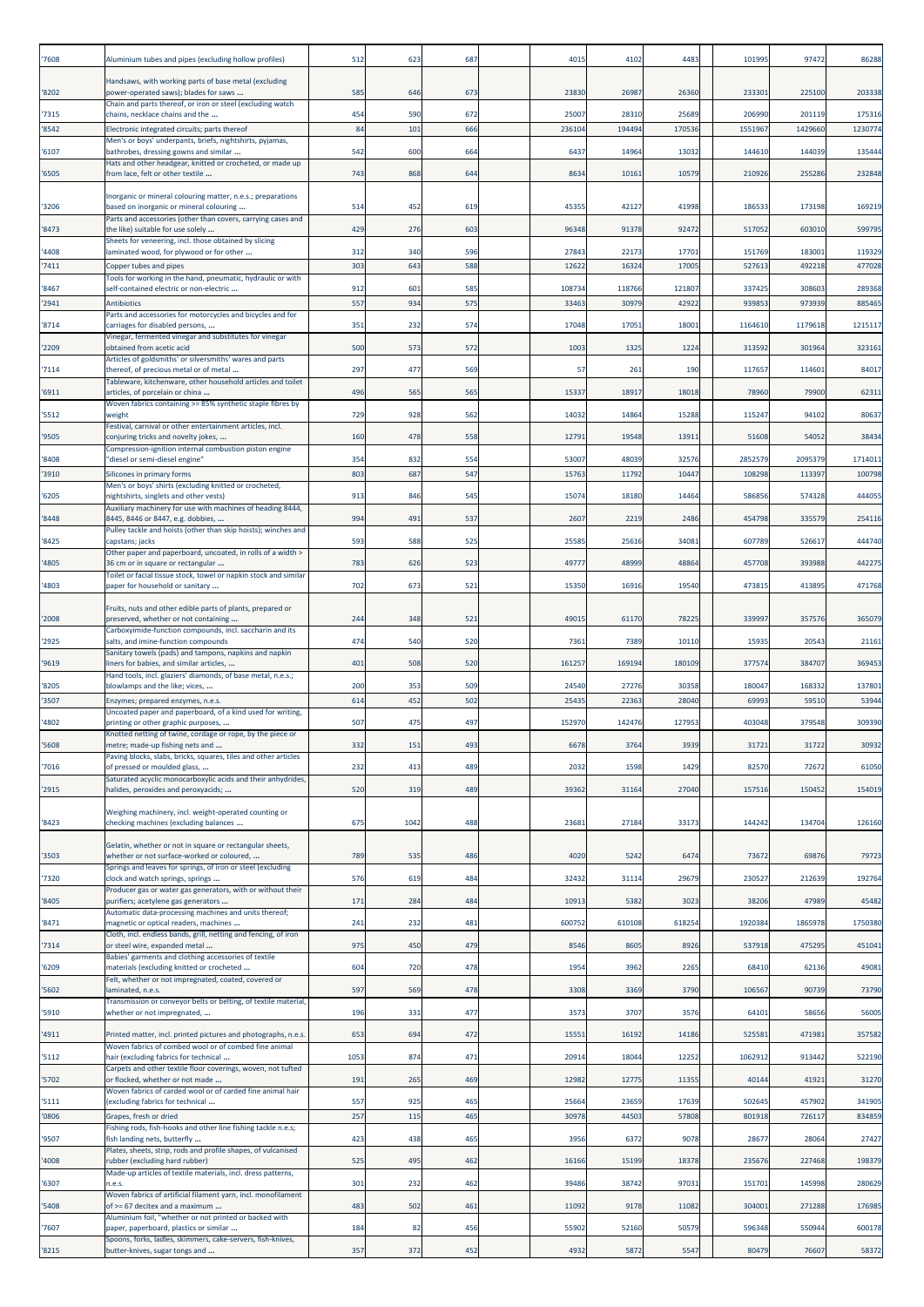| 5210           | Woven fabrics of cotton, containing predominantly, but <<br>85% cotton by weight, mixed principally          | 404            | 245         | 450        | 6546          | 6518          | 7827          | 81024            | 70440           | 52699            |
|----------------|--------------------------------------------------------------------------------------------------------------|----------------|-------------|------------|---------------|---------------|---------------|------------------|-----------------|------------------|
| 1005           | Maize or corn                                                                                                |                |             | 449        | 14270         | 13304         | 10544         | 3859             | 5080            | 54965            |
| '3913          | Natural polymers, e.g. alginic acid, and modified natural<br>polymers, e.g. hardened proteins,               | 92             | 234         | 443        | 6007          | 6654          | 5551          | 122981           | 151951          | 162531           |
|                | Machine tools, incl. way-type unit head machines, for                                                        |                |             |            |               |               |               |                  |                 |                  |
| '8459<br>'6506 | drilling, boring, milling, threading<br>Headgear, whether or not lined or trimmed, n.e.s.                    | 1184<br>364    | 903<br>360  | 439<br>434 | 6731<br>4570  | 7334<br>4387  | 6745<br>5409  | 437347<br>23922  | 357513<br>24777 | 306862<br>234285 |
|                | Women's or girls' overcoats, car coats, capes, cloaks,                                                       |                |             |            |               |               |               |                  |                 |                  |
| '6102<br>8458  | anoraks, incl. ski jackets, windcheaters,<br>Lathes, incl. turning centres, for removing metal               | 1062<br>122    | 609<br>2621 | 422<br>421 | 3306<br>19778 | 4103<br>34732 | 4167<br>14368 | 138933<br>431108 | 15885<br>39313  | 135801<br>256279 |
| 2301           | Flours, meals and pellets, of meat or meat offal, of fish or of                                              | 150            |             | 418        | 15932         | 15118         | 14768         | 10631            | 9897            | 91086            |
|                | crustaceans, molluscs or other<br>Stranded wire, ropes, cables, plaited bands, slings and the                |                | 60          |            |               |               |               |                  |                 |                  |
| '7312          | like, of iron or steel (excluding                                                                            | 307            | 462         | 417        | 1461          | 12472         | 12150         | 25887            | 206669          | 173927           |
| 3916           | Monofilament of which any cross-sectional dimension > 1<br>mm, rods, sticks and profile shapes,              | 330            | 361         | 410        | 64838         | 57323         | 59475         | 190982           | 195675          | 189258           |
|                | Dried leguminous vegetables, shelled, whether or not                                                         |                |             |            |               |               |               |                  |                 |                  |
| '0713          | skinned or split<br>Vegetables, fruit, nuts and other edible parts of plants,                                | 38             | 31          | 410        | 4391          | 3369          | 4005          | 29148            | 29778           | 27926            |
| '2001          | prepared or preserved by vinegar<br>Articles of leather or composition leather (excluding saddlery           | 205            | 309         | 410        | 5055          | 6067          | 7358          | 49492            | 51150           | 41632            |
| '4205          | and harness bags; cases and<br>Registers, account books, notebooks, order books, receipt                     | 862            | 501         | 409        | 1237          | 9531          | 6326          | 403908           | 307890          | 226702           |
| '4820          | books, letter pads, memorandum pads,                                                                         | 576            | 574         | 406        | 895           | 11424         | 9871          | 18879            | 173603          | 110678           |
| 3405           | Shoe polish, furniture wax and floor waxes, polishes and<br>creams for coachwork, glass or metal,            | 185            | 192         | 404        | 1068          | 10958         | 12326         | 7229             | 8806            | 109946           |
| '2918          | Carboxylic acids with additional oxygen function and their<br>anhydrides, halides, peroxides and             | 635            | 736         | 401        | 2644          | 22832         | 22249         | 409062           | 367461          | 372778           |
| '3210          | Paints and varnishes, incl. enamels, lacquers and distempers                                                 | 170            | 413         | 401        | 5436          | 5788          | 6825          | 56893            | 57328           | 51363            |
|                | (excluding those based on synthetic                                                                          |                |             |            |               |               |               |                  |                 |                  |
| '2934          | Nucleic acids and their salts, whether or not chemically<br>defined; heterocyclic compounds (excluding       | 307            | 2169        | 401        | 3110          | 29440         | 2991          | 34471            | 368535          | 446539           |
| '5107          | Yarn of combed wool (excluding that put up for retail sale)                                                  | 487            | 460         | 398        | 632           | 507           | 461           | 279419           | 241391          | 185578           |
|                | Fibreboard of wood or other ligneous materials, whether or                                                   |                |             |            |               |               |               |                  |                 |                  |
| '4411          | not agglomerated with resins or<br>Powered aircraft "e.g. helicopters and aeroplanes";                       | 348            | 458         | 397        | 120618        | 134135        | 139090        | 142963           | 91641           | 122945           |
| '8802          | spacecraft, incl. satellites, and suborbital<br>Electric filament or discharge lamps, incl. sealed beam lamp |                |             | 395        | 37240         | 123337        | 90500         | 1817521          | 310949          | 243764           |
| '8539          | units and ultraviolet or infra-red                                                                           | 90             | 68          | 386        | 17208         | 15240         | 8503          | 184362           | 18025           | 152663           |
| '2933          | Heterocyclic compounds with nitrogen hetero-atom[s] only                                                     | 724            | 1080        | 385        | 83868         | 81431         | 93146         | 142553           | 1298303         | 1477240          |
| '7215          | Bars and rods, of iron or non-alloy steel, cold-formed or cold-<br>finished, whether or not further          | 478            | 433         | 367        | 7596          | 7890          | 6189          | 56595            | 453799          | 338767           |
| '7020          | Articles of glass, n.e.s.                                                                                    | 213            | 195         | 366        | 20906         | 2284          | 2418          | 10951            | 10490           | 101488           |
|                | Plates, sheets and strip, of aluminium, of a thickness of > 0,2                                              |                |             |            |               |               |               |                  |                 |                  |
| '7606          | mm (excluding expanded plates,<br>Footwear with outer soles of rubber or plastics, with uppers               | 1933           | 730         | 363        | 95881         | 87052         | 86380         | 1152113          | 1134212         | 968507           |
| '6405          | other than rubber, plastics, leather                                                                         | 611            | 541         | 357        | 17593         | 16393         | 6897          | 269502           | 258565          | 220699           |
| '4005          | Compounded rubber, unvulcanised, in primary forms or in<br>plates, sheets or strip (excluding                | 743            | 670         | 354        | 14660         | 12109         | 10855         | 546727           | 515475          | 449871           |
| '8303          | Armoured or reinforced safes, strongboxes and doors and<br>safe deposit lockers for strongrooms,             | 340            | 363         | 349        | 1928          | 2581          | 2330          | 57126            | 66735           | 61699            |
| 2922           | Oxygen-function amino-compounds                                                                              | 1179           | 802         | 346        | 4666          | 43060         | 47460         | 23515            | 215146          | 234497           |
| '8531          | Electric sound or visual signalling apparatus, e.g. bells, sirens,<br>indicator panels, burglar              | 171            | 303         | 345        | 17346         | 25329         | 31547         | 732908           | 513523          | 305492           |
| '7009          | Glass mirrors, whether or not framed, incl. rear-view mirrors<br>(excluding optical mirrors, optically       | 300            | 328         | 343        | 13298         | 15699         | 15361         | 135302           | 132715          | 111879           |
| '4201          | Saddlery and harness for any animal, incl. traces, leads, knee<br>pads, muzzles, saddle cloths,              | 218            | 298         | 343        | 472           | 896           | 1292          | 80568            | 79222           | 79232            |
|                | Aldehydes, whether or not with other oxygen function; cyclic                                                 |                |             |            |               |               |               |                  |                 |                  |
| '2912          | polymers of aldehydes; parafo<br>Bodies, incl. cabs, for tractors, motor vehicles for the                    | $\overline{2}$ | 94          | 335        | 4268          | 5165          | 5011          | 28703            | 24449           | 25953            |
| '8707          | transport of ten or more persons,                                                                            | 26             | 73          | 332        | 67145         | 79560         | 64872         | 344403           | 339313          | 315773           |
| '5106          | Carded wool yarn (excluding that put up for retail sale)                                                     | 401            | 368         | 331        | 523           | 362           | 312           | 16590:           | 151986          | 116133           |
| '1103          | Cereal groats, meal and pellets<br>Vacuum cleaners, incl. dry cleaners and wet vacuum                        | 51             | 202         | 329        | 1163          | 1598          | 2196          | 105510           | 93768           | 97795            |
| '8508          | cleaners                                                                                                     | 103            | 210         | 328        | 49177         | 58306         | 72153         | 151957           | 187179          | 193230           |
| '6106          | Women's or girls' blouses, shirts and shirt-blouses, knitted or<br>crocheted (excluding T-shirts             | 331            | 296         | 325        | 6839          | 6268          | 4318          | 15087            | 142862          | 106944           |
| '9406          | Prefabricated buildings, whether or not complete or already<br>assembled                                     | 4410           | 1491        | 319        | 38070         | 17329         | 16253         | 374496           | 369861          | 292856           |
| '7228          | Other bars and rods of alloy steel other than stainless,<br>angles, shapes and sections of alloy             | 31             | 60          | 318        | 57060         | 50075         | 36082         | 777396           | 663824          | 509714           |
|                |                                                                                                              |                |             |            |               |               |               |                  |                 |                  |
| '6902          | Refractory bricks, blocks, tiles and similar refractory ceramic<br>constructional goods (excluding           | 3042           | 8737        | 318        | 31300         | 40543         | 17047         | 229609           | 209326          | 200974           |
| '8510          | Electric shavers, hair clippers and hair-removing appliances,<br>with self-contained electric                | 244            | 202         | 316        | 12308         | 13690         | 16060         | 36071            | 40543           | 54249            |
| '9102          | Wrist-watches, pocket-watches and other watches, incl. stop-<br>watches (excluding of precious               | 380            | 515         | 315        | 11522         | 9679          | 7822          | 597613           | 486975          | 343630           |
|                |                                                                                                              |                |             |            |               |               |               |                  |                 |                  |
| '2530          | Vermiculite, perlite and other mineral substances, n.e.s.                                                    | 43             | 142         | 314        | 10700         | 10760         | 11924         | 5103             | 48742           | 47163            |
| '3001          | Dried glands and other organs for organo-therapeutic uses,<br>whether or not powdered; extracts              | 588            | 964         | 314        | 6652          | 9569          | 26968         | 92956            | 132217          | 129630           |
| 0808           | Apples, pears and quinces, fresh                                                                             | 72             | 72          | 313        | 3540          | 12714         | 15010         | 101963           | 983053          | 1099048          |
| '8529          | Parts suitable for use solely or principally with transmission<br>and reception apparatus for                | 447            | 536         | 300        | 22634         | 39251         | 33198         | 409533           | 424886          | 406613           |
| '4808          | Corrugated paper and paperboard "with or without glued<br>flat surface sheets", creped, crinkled,            | 289            | 484         | 290        | 4691          | 3007          | 1010          | 83063            | 77188           | 67486            |
|                | Gaskets and similar joints of metal sheeting combined with                                                   |                |             |            |               |               |               |                  |                 |                  |
| 8484           | other material or of two or more<br>Carpets and other textile floor coverings, of textile materials,         | 695            | 289         | 290        | 14418         | 16587         | 17240         | 251732           | 204803          | 208229           |
| '5701<br>'9607 | knotted, whether or not made<br>Slide fasteners and parts thereof                                            | 344<br>117     | 330<br>58   | 290<br>285 | 110<br>18899  | 12<br>18820   | 67<br>18037   | 2843<br>153246   | 26603<br>147220 | 27653<br>112996  |
|                | Sewing thread of man-made filaments, whether or not put                                                      |                |             |            |               |               |               |                  |                 |                  |
| 5401           | up for retail sale<br>Knives with cutting blades, serrated or not, incl. pruning                             | 143            | 88          | 282        | 15218         | 1358          | 12133         | 29626            | 26967           | 21850            |
| 8211           | knives, and blades therefor, of                                                                              | 194            | 173         | 281        | 8508          | 10014         | 11822         | 41227            | 39323           | 37603            |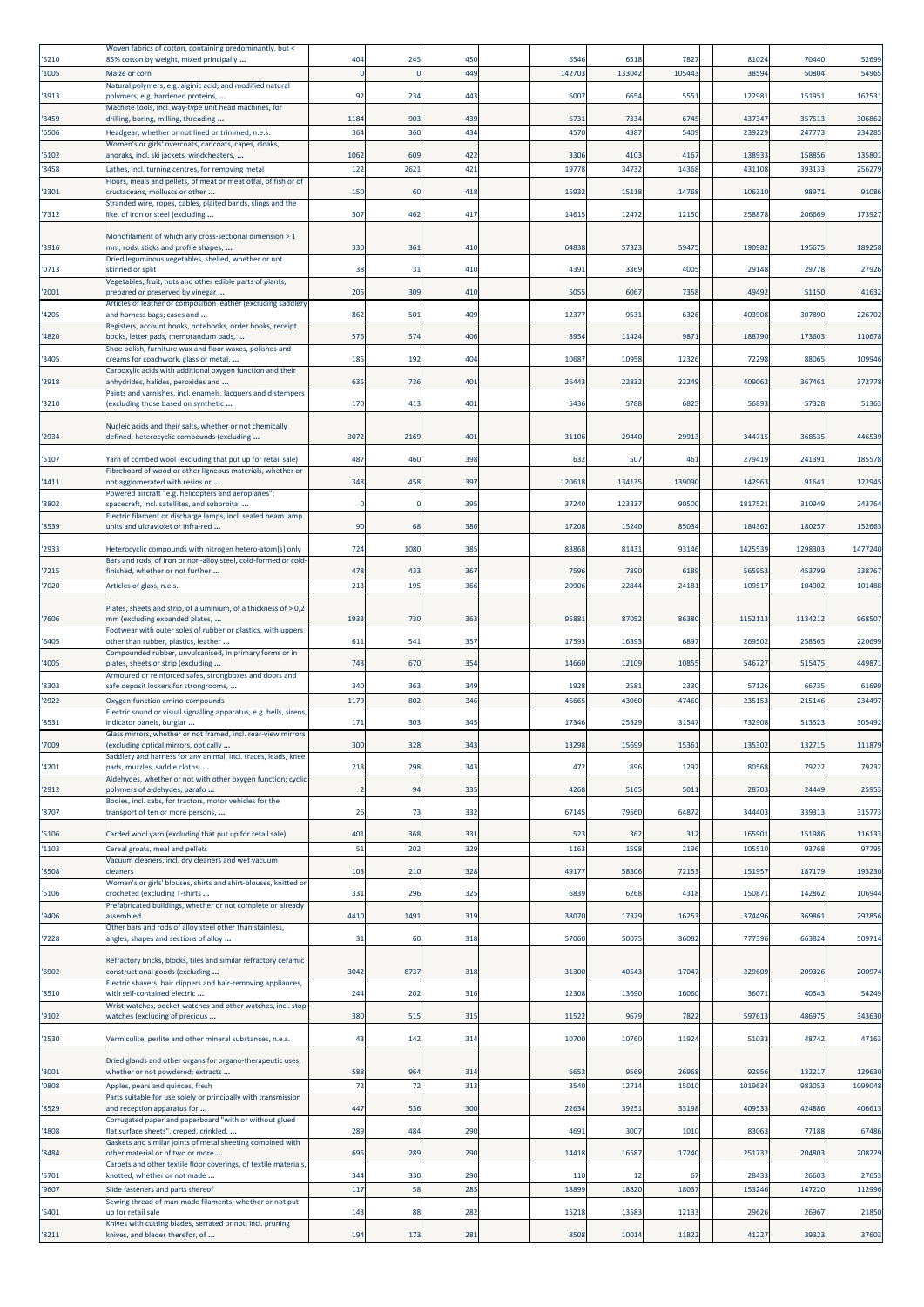| '3820 | Anti-freezing preparations and prepared de-icing fluids<br>(excluding prepared additives for mineral        | 173          | 313      | 275 | 24740  | 26635   | 22918  | 21203   | 21470   | 17304  |
|-------|-------------------------------------------------------------------------------------------------------------|--------------|----------|-----|--------|---------|--------|---------|---------|--------|
| '4114 | Chamois leather, incl. combination chamois leather<br>(excluding glacé-tanned leather subsequently          | 131          | 679      | 273 | 864    | 580     | 583    | 401940  | 335067  | 240736 |
| '7106 | Silver, incl. silver plated with gold or platinum, unwrought or<br>in semi-manufactured forms,              | 375          | 318      | 272 | 4335   | 3945    | 2235   | 241075  | 244919  | 353636 |
| '8461 | Machine tools for planing, shaping, slotting, broaching, gear<br>cutting, gear grinding or gear             | 143          | 256      | 269 | 5728   | 4772    | 3231   | 20472   | 191860  | 156026 |
| '2942 | Separate chemically defined organic compounds, n.e.s.                                                       | 56           | 15       | 269 | 129    | 226     | 703    | 4528    | 41030   | 47172  |
| '8709 | Works trucks, self-propelled, not fitted with lifting or<br>handling equipment, of the type used            |              |          | 261 | 2799   | 4739    | 2494   | 43047   | 56992   | 62534  |
| '6117 | Made-up clothing accessories, knitted or crocheted; knitted<br>or crocheted parts of garments               | 310          | 376      | 261 | 8103   | 8114    | 5729   | 17930   | 183118  | 226602 |
| 4817  | Envelopes, letter cards, plain postcards and correspondence<br>cards, of paper or paperboard;               |              |          | 259 | 567    | 816     | 1218   | 1574    | 12222   | 9518   |
| '4101 | Raw hides and skins of bovine "incl. buffalo" or equine<br>animals, fresh, or salted, dried, limed,         | 694          | 1545     | 256 | 8268   | 5616    | 3250   | 12777   | 93368   | 71964  |
| '8702 | Motor vehicles for the transport of >= 10 persons, incl. driver                                             | 92           | 490      | 250 | 68345  | 74317   | 64177  | 67975   | 109352  | 89291  |
| '1518 | Animal or vegetable fats and oils and their fractions, boiled,<br>oxidised, dehydrated, sulphurised,        | 141          | 225      | 248 | 991    | 1144    | 1801   | 42449   | 52243   | 82299  |
| '8468 | Machinery and apparatus for soldering, brazing or welding,<br>whether or not capable of cutting             | 143          | 145      | 248 | 543    | 1052    | 1023   | 47935   | 50072   | 37505  |
| '5109 | Yarn of wool or fine animal hair, put up for retail sale                                                    | 32           | 101      | 246 | 105    | 87      | 252    | 71680   | 6996    | 71807  |
| '0207 | Meat and edible offal of fowls of the species Gallus<br>domesticus, ducks, geese, turkeys and               | 186          | 467      | 244 | 51892  | 52522   | 45509  | 38213   | 396879  | 361054 |
|       | Presses, crushers and similar machinery used in the                                                         | 316          |          | 244 | 1389   |         | 4210   | 87352   |         |        |
| '8435 | manufacture of wine, cider, fruit juices<br>Garments, knitted or crocheted, rubberised or impregnated,      |              | 186      |     |        | 2402    |        |         | 85548   | 73607  |
| '6113 | coated or covered with plastics<br>Safety glass, toughened "tempered", laminated safety glass               | 305          | 245      | 243 | 336    | 757     | 963    | 195198  | 246155  | 223074 |
| '7007 | (excluding multiple-walled insulating                                                                       | 167          | 263      | 242 | 15962  | 18420   | 18422  | 680729  | 609124  | 516156 |
| '8452 | Sewing machines (other than book-sewing machines of<br>heading 8440); furniture, bases and covers           | 420          | 323      | 242 | 19008  | 16718   | 15488  | 120835  | 108032  | 73122  |
| '8505 | Electromagnets (excluding magnets for medical use);<br>permanent magnets and articles intended              | 419          | 74       | 239 | 12406  | 12656   | 13620  | 180422  | 165369  | 147466 |
| '5007 | Woven fabrics of silk or of silk waste                                                                      | 204          | 71       | 239 | 1071   | 701     | 789    | 22754   | 222704  | 141276 |
| 4421  | Other articles of wood, n.e.s.<br>Unsaturated acyclic monocarboxylic acids, cyclic                          | 293          | 332      | 238 | 5397   | 6713    | 7540   | 11885   | 14894   | 95576  |
| '2916 | monocarboxylic acids, their anhydrides, halides,                                                            | 178          | 218      | 237 | 9292   | 8564    | 9893   | 9368    | 91719   | 104533 |
| '8456 | Machine tools for working any material by removal of<br>material, by laser or other light or photon         | 332          | 761      | 231 | 1895   | 19056   | 14038  | 412265  | 404624  | 311053 |
| '8307 | Flexible tubing of base metal, with or without fittings                                                     | 901          | 633      | 231 | 9172   | 5700    | 5242   | 53198   | 55555   | 46579  |
| '3006 | Pharmaceutical preparations and products of subheadings<br>3006.10.10 to 3006.60.90                         | 308          | 111      | 230 | 41313  | 55468   | 53718  | 47784   | 505122  | 587465 |
| '7103 | Precious stones and semi-precious stones, whether or not<br>worked or graded, but not strung,               |              |          | 229 | 248    | 475     | 633    | 249489  | 36404   | 171158 |
| '2930 | Organo-sulphur compounds                                                                                    | 532          | 273      | 229 | 2785   | 25951   | 29103  | 12816   | 118418  | 11633  |
| '5801 | Woven pile fabrics and chenille fabrics (excluding terry<br>towelling and similar woven terry               | 318          | 257      | 227 | 5734   | 6765    | 7405   | 161635  | 152362  | 124443 |
| '9618 | Tailors' dummies and other lay figures, automata and other<br>animated displays used for shop               | 204          | 244      | 226 | 1337   | 1553    | 1077   | 36980   | 34208   | 17039  |
| '8407 | Spark-ignition reciprocating or rotary internal combustion<br>piston engine                                 | 107          | 96       | 224 | 25169  | 25677   | 23527  | 1263639 | 1180358 | 952289 |
|       | Medicaments consisting of two or more constituents mixed                                                    |              |          |     |        |         |        |         |         |        |
| '3003 | together for therapeutic or prophylactic<br>Molluscs, fit for human consumption, even smoked, whether       | 252          | 368      | 219 | 10911  | 8855    | 18080  | 263522  | 287986  | 329230 |
| '0307 | in shell or not, live, fresh, chilled,<br>Cellulose and its chemical derivatives, n.e.s., in primary        | 110          | 137      | 219 | 11305  | 13050   | 12687  | 163349  | 129377  | 117383 |
| '3912 | forms                                                                                                       | 560          | 558      | 215 | 28464  | 27487   | 25934  | 58578   | 57533   | 54228  |
| 2711  | Petroleum gas and other gaseous hydrocarbons<br>Dried apricots, prunes, apples, peaches, pears, papaws      | 319          | 319      | 212 | 381194 | 292783  | 179596 | 23726   | 242943  | 148134 |
| '0813 | "papayas", tamarinds and other edible                                                                       | 19           | 45       | 212 | 9180   | 10408   | 11492  | 66658   | 87437   | 113527 |
| '9001 | Optical fibres and optical fibre bundles; optical fibre cables<br>(excluding made up of individually        | 118          | 154      | 211 | 31751  | 33480   | 31929  | 164625  | 180257  | 166407 |
| '8525 | Transmission apparatus for radio-broadcasting or television,<br>whether or not incorporating reception      | 203          | 110      | 211 | 12757  | 142442  | 149297 | 24113   | 254055  | 255659 |
| '8447 | Knitting machines, stitch-bonding machines and machines<br>for making gimped yarn, tulle, lace,             | 815          | 279      | 210 | 5377   | 4511    | 5032   | 261787  | 199976  | 157342 |
| '5212 | Woven fabrics of cotton, containing predominantly, but <<br>85% cotton by weight, other than those          | 133          | 61       | 209 | 2874   | 3038    | 2069   | 83060   | 72159   | 53276  |
|       | Pianos, incl. automatic; harpsichords and other keyboard                                                    |              |          |     |        |         |        |         |         |        |
| '9201 | stringed instruments<br>Synthetic monofilament of >= 67 decitex and with a cross                            | 40           | 11       | 206 | 1025   | 1601    | 889    | 13032   | 12392   | 11475  |
| 5404  | sectional dimension of <= 1 mm; strip<br>Men's or boys' overcoats, car coats, capes, cloaks, anoraks,       | 113          | 213      | 206 | 2330   | 2140    | 2888   | 96445   | 91236   | 79749  |
| '6101 | incl. ski jackets, windcheaters,<br>Shawls, scarves, mufflers, mantillas, veils and similar articles        | 371          | 243      | 206 | 3831   | 3628    | 3129   | 95662   | 133030  | 118751 |
| 16214 | (excluding knitted or crocheted)                                                                            | 284          | 158      | 204 | 2767   | 3555    | 2099   | 615297  | 674822  | 522757 |
| 7303  | Tubes, pipes and hollow profiles, of cast iron<br>Carpets and other textile floor coverings, whether or not | $\mathbf{0}$ | $\Omega$ | 203 | 3085   | 2838    | 4379   | 1532    | 9904    | 9629   |
| '5705 | made up (excluding knotted, woven<br>Articles of stone or of other mineral substances, incl. carbon         | 141          | 147      | 202 | 2949   | 3666    | 3495   | 16398   | 14253   | 13011  |
| '6815 | fibres, articles of carbon fibres<br>Artificial corundum, whether or not chemically defined;                | 395          | 57       | 199 | 87250  | 73760   | 53446  | 128207  | 149412  | 126255 |
| 2818  | aluminium oxide; aluminium hydroxide                                                                        | 44           | 196      | 199 | 11375  | 11600   | 8829   | 81563   | 81432   | 66200  |
| '8541 | Diodes, transistors and similar semiconductor devices;<br>photosensitive semiconductor devices,             | 258          | 1344     | 199 | 661110 | 1298365 | 315616 | 765822  | 780148  | 847759 |
| '2903 | Halogenated derivatives of hydrocarbons                                                                     | 203          | 109      | 198 | 13422  | 9253    | 7417   | 9118    | 87299   | 64064  |
| '8530 | Electrical signalling, safety or traffic control equipment for<br>railways, tramways, roads, inland         | 157          | 418      | 195 | 134    | 6278    | 2795   | 282688  | 219536  | 210309 |
| '9612 | Typewriter or similar ribbons, inked or otherwise prepared<br>for giving impressions, whether               | 5            |          | 189 | 6772   | 8118    | 7817   | 27067   | 29233   | 20473  |
| '8526 | Radar apparatus, radio navigational aid apparatus and radio                                                 | 111          | 143      | 188 | 58617  | 36489   | 46210  | 431007  | 403255  | 402106 |
| 5905  | remote control apparatus<br><b>Textile wallcoverings</b>                                                    | 73           | 143      | 185 | 52     | 189     | 218    | 13960   | 12327   | 11561  |
| '6913 | Statuettes and other ornamental ceramic articles, n.e.s.                                                    | 268          | 282      | 182 | 1317   | 1459    | 1415   | 35070   | 34380   | 28618  |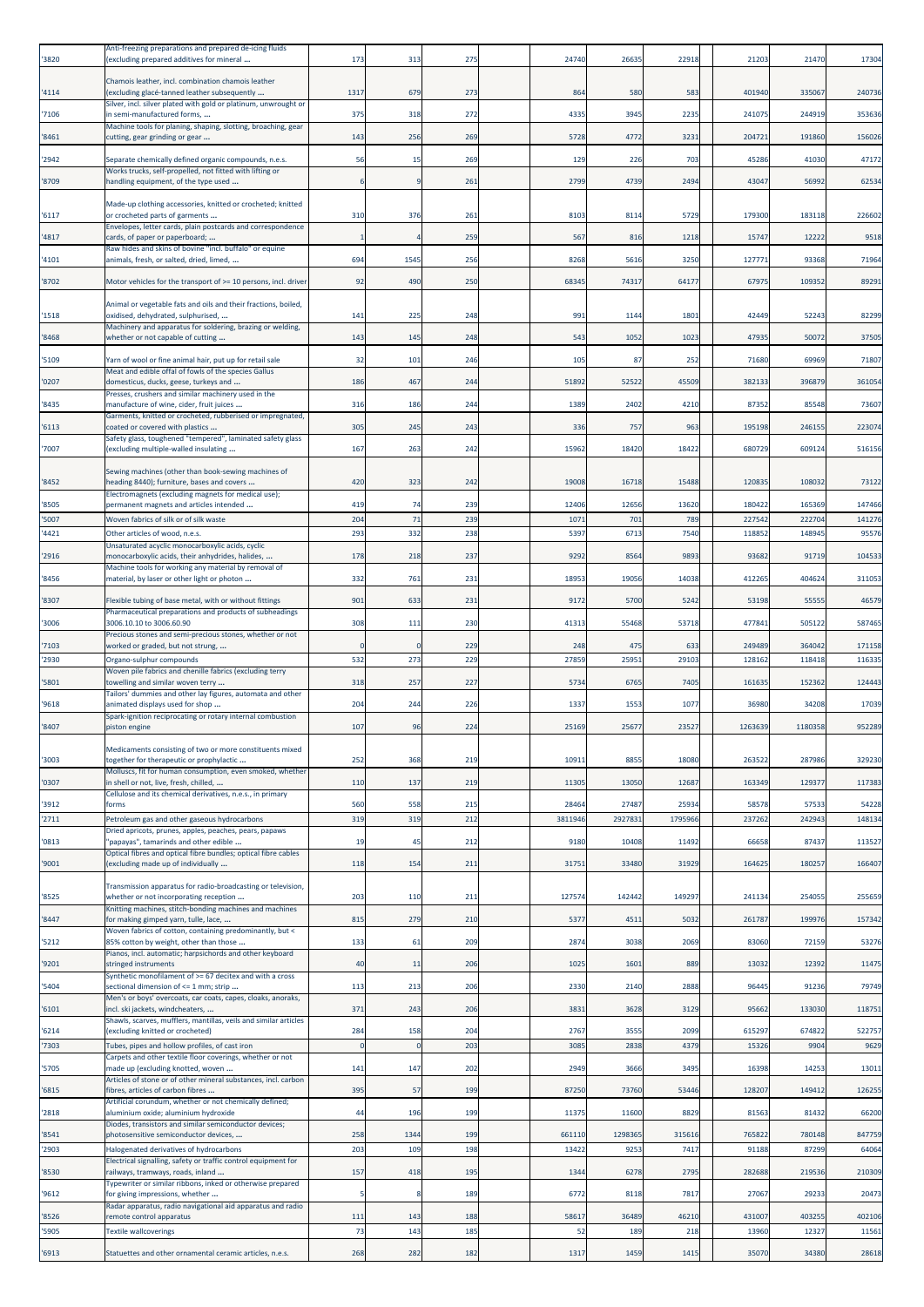|                | Silicates; commercial alkali metal silicates (excluding                                                                            |             |            |            |               |               |                |                |                 |                 |
|----------------|------------------------------------------------------------------------------------------------------------------------------------|-------------|------------|------------|---------------|---------------|----------------|----------------|-----------------|-----------------|
| 2839           | inorganic or organic compounds of mercury)<br>Quilted textile products in the piece, composed of one or                            |             | 27         | 181        | 1691          | 2524          | 2490           | 10145          | 10759           | 9803            |
| '5811          | more layers of textile materials<br>Tableware, kitchenware, other household articles and toilet                                    | 83          | 59         | 180        | 9037          | 6975          | 7154           | 19109          | 17918           | 12508           |
| '6912          | articles, of ceramics other than<br>Scent sprays and similar toilet sprays, and mounts and heads                                   | 107         | 127        | 178        | 8395          | 13217         | 7982           | 65224          | 63921           | 61939           |
| '9616          | therefor; powder puffs and pads<br>Salts, incl. table salt and denatured salt, and pure sodium                                     | 336         | 114        | 178        | 11270         | 12947         | 12763          | 24025          | 232945          | 226106          |
| 2501           | chloride, whether or not in aqueous<br>Pebbles, gravel, broken or crushed stone, for concrete                                      | 83          | 130        | 177        | 5853          | 8363          | 9364           | 49299          | 51400           | 64592           |
| '2517          | aggregates, for road metalling or for<br>Electrical capacitors, fixed, variable or adjustable "pre-set";                           | 46          | 66         | 176        | 14570         | 18623         | 18848          | 70633          | 88504           | 83993           |
| '8532          | parts thereof<br>Tanned or dressed furskins, incl. heads, tails, paws and other                                                    | 253         | 137        | 173        | 3259          | 30468         | 32073          | 161797         | 143861          | 135665          |
| '4302          | pieces, scraps and remnants,<br>Bars, rods, profiles and wire, of nickel (excluding electrically                                   | 289         | 79         | 169        | 739           | 641           | 357            | 79482          | 70060           | 36584           |
| '7505          | insulated products)<br>Plates, sticks, tips and the like for tools, unmounted, of                                                  | 634         | 374        | 167        | 17125         | 13420         | 14899          | 112617         | 171918          | 133045          |
| 8209           | sintered metal carbides or cermets<br>Jams, fruit jellies, marmalades, fruit or nut purée and fruit or                             | 298         | 284        | 166        | 18378         | 17395         | 15496<br>13879 | 61595<br>29812 | 48429           | 38163           |
| '2007<br>'6909 | nut pastes, obtained by cooking,<br>Ceramic wares for laboratory, chemical or other technical                                      | 140<br>123  | 189        | 165        | 9268          | 9450<br>4397  | 3822           | 39708          | 274181<br>50608 | 256491          |
| '1702          | uses; ceramic troughs, tubs and similar<br>Other sugars, incl. chemically pure lactose, maltose, glucose                           | 187         | 218<br>134 | 164<br>163 | 267<br>16618  | 12138         | 14274          | 16291          | 148784          | 46337<br>145220 |
|                | and fructose, in solid form;<br>Ball-point pens; felt tipped and other porous-tipped pens                                          |             |            |            |               |               |                |                |                 |                 |
| 9608           | and markers; fountain pens, stylograph<br>Blankets and travelling rugs of all types of textile materials                           | 69          | 241        | 162        | 10706         | 12285         | 12596          | 127581         | 126836          | 118793          |
| '6301          | (excluding table covers, bedspreads<br>Parts and accessories for machines, appliances, instruments                                 | 112         | 137        | 162        | 4615          | 23082         | 13307          | 43095          | 45043           | 42022           |
| '9033          | or other apparatus in chapter 90,<br>Table, kitchen or other household articles, sanitary ware,                                    | 76          | 15         | 160        | 5686          | 6413          | 7569           | 102023         | 88315           | 100051          |
| '7418          | and parts thereof, of copper; pot<br>Floor coverings of plastics, whether or not self-adhesive, in                                 | 364         | 248        | 160        | 782           | 1075          | 1038           | 35019          | 31721           | 25607           |
| '3918          | rolls or in the form of tiles;<br>Apricots, cherries, peaches incl. nectarines, plums and sloes,                                   | 53          | 122        | 158        | 42725         | 44321         | 50083          | 31014          | 31923           | 27012           |
| '0809          | fresh<br>Retreaded or used pneumatic tyres of rubber; solid or                                                                     | 84          | 455        | 157        | 21721         | 44057         | 56042          | 338611         | 285782          | 230052          |
| 4012           | cushion tyres, tyre treads and tyre flaps,<br>Electrical insulators of any material (excluding insulating                          | 276         | 294        | 156        | 6017          | 7442          | 7947           | 44373          | 43850           | 40067           |
| '8546          | fittings)                                                                                                                          | 274         | 248        | 154        | 15638         | 11084         | 4041           | 16661          | 153184          | 162219          |
| 4412           | Plywood, veneered panel and similar laminated wood<br>(excluding sheets of compressed wood, cellular                               | 137         | 125        | 150        | 30586         | 27845         | 29648          | 253940         | 253634          | 227364          |
| '6006          | Fabrics, knitted or crocheted, of a width of > 30 cm<br>(excluding warp knit fabrics "incl. those                                  | 467         | 199        | 148        | 52810         | 91368         | 97785          | 350920         | 304288          | 249058          |
| '9305          | Parts and accessories for weapons and the like of heading<br>9301 to 9304, n.e.s.                                                  | 137         | 88         | 146        |               |               |                | 104649         | 100836          | 94676           |
| 2841           | Salts of oxometallic or peroxometallic acids                                                                                       | $\Omega$    | 23         | 145        | 754           | 823           | 536            | 1929           | 12772           | 11107           |
| '2522          | Quicklime, slaked lime and hydraulic lime (excluding pure<br>calcium oxide and calcium hydroxide)                                  | 155         | 168        | 139        | 9458          | 9213          | 11966          | 1743           | 1772            | 17064           |
| 8445           | Machines for preparing textile fibres; spinning, doubling or<br>twisting machines and other machinery                              | 813         | 196        | 139        | 3713          | 2270          | 2264           | 426703         | 337097          | 184113          |
| 4804           | Uncoated kraft paper and paperboard, in rolls of a width ><br>36 cm or in square or rectangular                                    | 186         | 385        | 139        | 62027         | 57161         | 51246          | 75866          | 83489           | 68223           |
| 3908           | Polyamides, in primary forms<br>Worn clothing and clothing accessories, blankets and                                               | 192         | 53         | 138        | 1572          | 14149         | 1258           | 86369          | 75083           | 664681          |
| '6309          | travelling rugs, household linen and articles<br>Articles of asphalt or of similar materials, e.g. petroleum                       | 67          | 136        | 137        | 154969        | 183942        | 157145         | 137950         | 131734          | 113640          |
| '6807          | bitumen or coal tar pitch<br>Other nuts, fresh or dried, whether or not shelled or peeled                                          | 51          | 89         | 137        | 15943         | 25646         | 27308          | 238368         | 225570          | 212290          |
| '0802          | (excluding coconuts, Brazil nuts<br>Copper, refined, and copper alloys, unwrought (excluding                                       | $\mathbf 0$ | 115        | 137        | 18047         | 25676         | 28195          | 510100         | 468171          | 506646          |
| 7403           | copper alloys of heading 7405)<br>Leather further prepared after tanning or crusting "incl.                                        | 118         | 145        | 136        | 4538          | 3595          | 2908           | 207080         | 239588          | 347455          |
| 4113           | parchment-dressed leather", of goats<br>Yeasts, active or inactive; other dead single-cell micro-                                  | 766         | 230        | 135        | 2801          | 2148          | 1678           | 22975          | 195965          | 155851          |
| '2102          | organisms, prepared baking powders<br>Wire of alloy steel other than stainless, in coils (excluding                                | 281         | 100        | 135        | 6586          | 6450          | 7883           | 97809          | 93202           | 116016          |
| '7229          | bars and rods)<br>Vegetables provisionally preserved, e.g. by sulphur dioxide                                                      | 277         | 135        | 133        | 12887         | 12688         | 11551          | 153791         | 135520          | 114268          |
| '0711          | gas, in brine, in sulphur water                                                                                                    | $\Omega$    | 54         | 133        | 754           | 845           | 986            | 18350          | 19098           | 16760           |
| 3406           | Candles, tapers and the like<br>Auxiliary plant for use with boilers of heading 8402 or 8403,                                      | 108         | 196        | 133        | 4023          | 7306          | 8204           | 4992           | 46558           | 40467           |
| '8404<br>1904  | e.g. economizers, superheaters,<br>Prepared foods obtained by the swelling or roasting of<br>cereals or cereal products, e.g. corn | 102<br>45   | 127<br>160 | 132<br>128 | 1859<br>17286 | 3266<br>22134 | 3392<br>26628  | 9605<br>19087  | 81110<br>176525 | 72654<br>153035 |
|                | Dates, figs, pineapples, avocados, guavas, mangoes and                                                                             | $\Omega$    |            |            |               |               |                |                |                 |                 |
| '0804<br>3211  | mangosteens, fresh or dried<br><b>Prepared driers</b>                                                                              | 12C         | 10<br>115  | 126<br>125 | 25624<br>1492 | 43674<br>1593 | 52421<br>1561  | 3941<br>592    | 39698<br>6175   | 44622<br>4890   |
| '5515          | Woven fabrics containing predominantly, but < 85%<br>synthetic staple fibres by weight, other                                      | 86          | 96         | 124        | 41659         | 37439         | 25766          | 147064         | 142949          | 113461          |
| '0801          | Coconuts, Brazil nuts and cashew nuts, fresh or dried,<br>whether or not shelled or peeled                                         | $\Omega$    | 53         | 124        | 9662          | 13150         | 17555          | 17760          | 15165           | 15446           |
| '2921          | Amine-function compounds<br>Vegetables, fruit, nuts, fruit-peel and other edible parts of                                          | 142         | 57         | 124        | 11249         | 9686          | 11954          | 13604          | 139385          | 131535          |
| '2006          | plants, preserved by sugar "drained,<br>Safety fuses; detonating fuses; percussion or detonating                                   | 76          | 103        | 124        | 845           | 933           | 1039           | 62978          | 60626           | 59318           |
| '3603          | caps; igniters; electric detonators<br>Bells, gongs and the like, non-electric, of base metal                                      | 17          | 23         | 123        | 2120          | 2904          | 3174           | 2317           | 17805           | 15207           |
| '8306          | (excluding musical instruments); statuettes                                                                                        | 146         | 169        | 122        | 2378          | 2243          | 2733           | 48245          | 49351           | 35838           |
| 4806           | Vegetable parchment, greaseproof papers, tracing papers<br>and glassine and other glazed transparent                               | 80          | 68         | 122        | 5502          | 5246          | 5583           | 259051         | 211242          | 196382          |
| '5309          | Woven fabrics of flax                                                                                                              | 128         | 105        | 121        | 5418          | 6291          | 5873           | 172959         | 172197          | 131479          |
| '3911          | Petroleum resins, coumarone-indene resins, polyterpenes,<br>polysulphides, polysulphones and other                                 | 225         | 163        | 120        | 5786          | 6514          | 6255           | 85462          | 86103           | 98714           |
| '2931          | Separate chemically defined organo-inorganic compounds<br>(excluding organo-sulphur compounds                                      | 89          | 146        | 119        | 15181         | 12736         | 11346          | 111098         | 112914          | 103794          |
| '0403          | Buttermilk, curdled milk and cream, yogurt, kephir and other<br>fermented or acidified milk and                                    | 5           | 20         | 118        | 7898          | 9060          | 14028          | 27872          | 27440           | 29832           |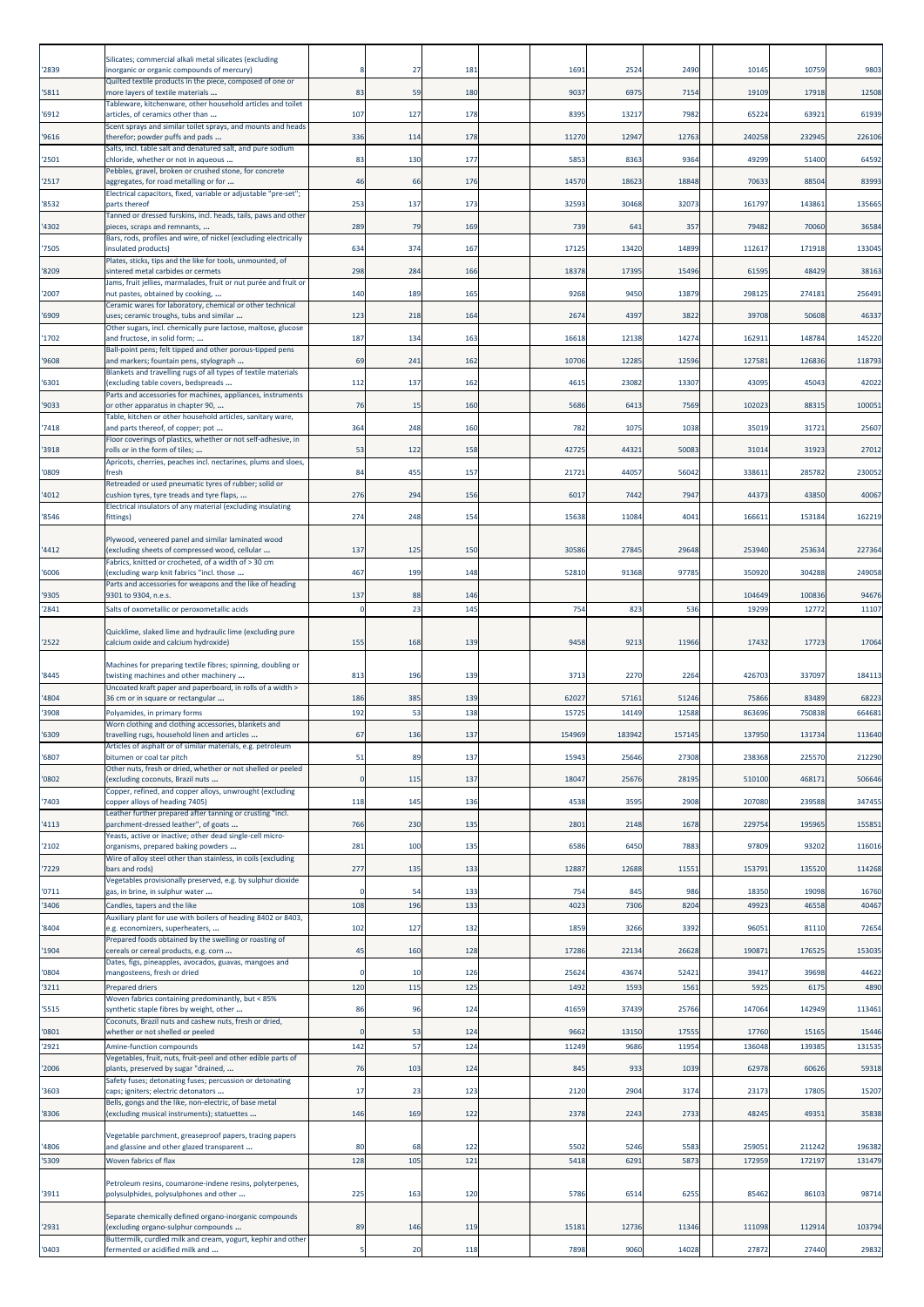| '8523          | Discs, tapes, solid-state non-volatile storage devices, "smart<br>cards" and other media for the                            | 63        | 115       | 118        | 57172        | 65462         | 48093        | 405957        | 367216                | 283689          |
|----------------|-----------------------------------------------------------------------------------------------------------------------------|-----------|-----------|------------|--------------|---------------|--------------|---------------|-----------------------|-----------------|
| '7108          | Gold, incl. gold plated with platinum, unwrought or not<br>further worked than semi-manufactured                            |           | 42        | 117        | 16825        | 21660         | 90113        | 2274625       | 4018800               | 6718222         |
| '9504          | Video game consoles and machines, articles for funfair, table<br>or parlour games, incl. pintables,                         | 148       | 110       | 117        | 23002        | 39504         | 45851        | 157048        | 123246                | 137334          |
|                | Impregnated, coated or covered textile fabrics; painted                                                                     |           |           |            |              |               |              |               |                       |                 |
| '5907          | canvas being theatrical scenery, studio                                                                                     | 293       | 155       | 117        | 3738         | 4658          | 8549         | 1985          | 21821                 | 16714           |
| '9020          | Breathing appliances and gas masks (excluding protective<br>masks having neither mechanical parts                           | 50        | 626       | 115        | 694          | 7028          | 670          | 2528          | 2223                  | 48203           |
| '5105          | Wool and fine or coarse animal hair, carded or combed, incl.<br>combed wool in fragments                                    | 360       | 85        | 115        | 395          | 96            | 161          | 20070         | 18262                 | 107439          |
| '5516          | Woven fabrics of artificial staple fibres<br>Primary cells and primary batteries, electrical; parts thereof                 | 117       | 560       | 114        | 14234        | 9868          | 11317        | 25952         | 239069                | 162572          |
| '8506          | (excluding spent)<br>Textile fabrics coated with gum or amylaceous substances,                                              | 13        | 78        | 113        | 19288        | 26320         | 29868        | 4354          | 45479                 | 65528           |
| '5901          | of a kind used for the outer covers                                                                                         | 72        | 73        | 113        | 445          | 508           | 1981         | 13638         | 11872                 | 11947           |
| '6401          | Waterproof footwear with outer soles and uppers of rubber<br>or of plastics, the uppers of which                            | 183       | 118       | 113        | 2310         | 2371          | 2452         | 136061        | 115181                | 107001          |
| '9017          | Drawing, marking-out or mathematical calculating<br>instruments, e.g. drafting machines, pantographs,                       | 161       | 197       | 113        | 7297         | 8552          | 9203         | 44410         | 33972                 | 22622           |
|                | Tanned or crust hides and skins of goats or kids, pigs,                                                                     |           |           |            |              |               |              |               |                       |                 |
| '4106          | reptiles and other animals, without<br>Cotton yarn containing predominantly, but < 85% cotton by                            | 72        | 27        | 112        |              |               |              |               | 47463<br>29630        | 14636           |
| '5206          | weight (excluding sewing thread and                                                                                         | 45        | 47        | 112        | 13160        | 11089         | 10961        | 3664          | 31470                 | 26876           |
| '6601          | Umbrellas and sun umbrellas, incl. walking-stick umbrellas,<br>garden umbrellas and similar umbrellas                       | 177       | 117       | 111        | 4171         | 7235          | 6522         | 33415         | 32360                 | 24550           |
| '6001          | Pile fabrics, incl. "long pile" fabrics and terry fabrics, knitted<br>or crocheted                                          | 67        | 56        | 110        | 15437        | 45558         | 43629        | 11454         | 100081                | 80780           |
|                | Crustaceans, molluscs and other aquatic invertebrates,                                                                      |           |           |            |              |               |              |               |                       |                 |
| '1605          | prepared or preserved (excluding smoked)                                                                                    |           | 31        | 109        | 25880        | 29157         | 36253        | 50715         | 48579                 | 49622           |
| '7223          | Wire of stainless steel, in coils (excluding bars and rods)<br>Containers of iron or steel, for compressed or liquefied gas | 319       | 165       | 108        | 3783         | 2808          | 2798         | 70491         | 67077                 | 59524           |
| '7311          | (excluding containers specifically<br>Woven fabrics of cotton, containing >= 85% cotton by weight                           | 258       | 384       | 106        | 8927         | 10606         | 14293        | 24620         | 244748                | 233117          |
| '5209          | and weighing $>$ 200 g/m <sup>2</sup>                                                                                       | 52        | 158       | 106        | 3298         | 27383         | 23771        | 340492        | 302124                | 229647          |
| '2203          | Beer made from malt                                                                                                         | 33        | 19        | 105        | 5123         | 57156         | 6711         | 23385         | 25394                 | 254474          |
| '2835          | Phosphinates "hypophosphites", phosphonates "phosphites"<br>and phosphates; polyphosphates, whether                         | 83        | 35        | 104        | 24627        | 25727         | 29202        | 19321         | 21630                 | 23513           |
|                | Iron oxides and hydroxides; earth colours containing >= 70%                                                                 |           |           |            |              |               |              |               |                       |                 |
| '2821<br>'2927 | by weight of combined iron evaluated<br>Diazo-, azo- or azoxy-compounds                                                     | 75<br>264 | 29<br>125 | 104<br>104 | 3068<br>2539 | 3238<br>2139  | 3686<br>1954 | 4682          | 45625<br>7527<br>6355 | 46705<br>5168   |
|                | Hydrometers, areometers and similar floating instruments,                                                                   |           |           |            |              |               |              |               |                       |                 |
| '9025          | thermometers, pyrometers, barometers,<br>Prepared culture media for the development or                                      | 139       | 50        | 102        | 2122         | 24677         | 31462        | 13490         | 134433                | 143244          |
| '3821          | maintenance of micro-organisms "incl. viruses<br>Unused postage, revenue or similar stamps of current or                    | 61        | 66        | 101        | 4680         | 4840          | 4973         | 83942         | 85646                 | 136596          |
| '4907          | new issue in the country in which they<br>Tarpaulins, awnings and sunblinds; tents; sails for boats,                        |           |           | 100        | 985          | 2520          | 16248        |               | 6745<br>8019          | 14966           |
| '6306<br>'7207 | sailboards or landcraft; camping<br>Semi-finished products of iron or non-alloy steel                                       | 31<br>38  | 32<br>287 | 99<br>98   | 809<br>2641  | 8650<br>22990 | 10717<br>657 | 9277<br>27658 | 95501<br>248689       | 91569<br>149120 |
|                | Photographic plates and film in the flat, sensitised,                                                                       |           |           |            |              |               |              |               |                       |                 |
| '3701          | unexposed, of any material other than<br>Bicycles and other cycles, incl. delivery tricycles, not                           |           | 27        | 96         | 16396        | 17799         | 17531        |               | 9387<br>8571          | 6483            |
| '8712          | motorised<br>Cocoa powder, not containing added sugar or other                                                              | 35        | 38        | 96         | 14267        | 28668         | 23168        | 237343        | 263039                | 259806          |
| '1805          | sweetening matter<br>Fluorides; fluorosilicates, fluoroaluminates and other                                                 | 52        | 90        | 96         | 29694        | 27411         | 30933        |               | 37262<br>34659        | 29306           |
| '2826          | complex fluorine salts (excluding inorganic<br>Chlorides, chloride oxides and chloride hydroxides; bromides                 | 61        | 59        | 94         | 580          | 488           | 505          |               | 4593<br>5115          | 4553            |
| '2827          | and bromide oxides; iodides and<br>Marble, travertine, ecaussine and other calcareous                                       | 10        | 62        | 94         | 7218         | 7950          | 6962         | 28607         | 28773                 | 26088           |
| '2515          | monumental or building stone of an apparent<br>Yarn of synthetic staple fibres (excluding sewing thread and                 | 94        | 73        | 93         | 622          | 479           | 501          | 442901        | 431511                | 284699          |
| '5509          | yarn put up for retail sale)                                                                                                | 214       | 329       | 93         | 15874        | 14051         | 11604        | 199869        | 177993                | 150190          |
| '4115          | Composition leather with a basis of leather or leather fibre,<br>in slabs, sheets or strip, whether                         |           | 12        | 93         | 1589         | 1690          | 712          |               | 24131<br>22097        | 18266           |
| '2937          | Hormones, prostaglandins, thromboxanes and leukotrienes,<br>natural or reproduced by synthesis;                             | 376       | 211       | 93         | 13599        | 29675         | 12567        | 512787        | 570449                | 612243          |
| '7216          | Angles, shapes and sections of iron or non-alloy steel, n.e.s.                                                              | 155       | 112       | 92         | 51001        | 70410         | 48804        | 679125        | 597504                | 499198          |
| '5606          | Gimped yarn, gimped strip and the like of heading 5404 or<br>5405; chenille yarn, incl. flock                               | 85        | 75        | 92         | 1119         | 761           | 749          | 85539         | 73181                 | 63928           |
| '7419          | Other articles of copper, n.e.s.                                                                                            | 163       | 113       | 91         | 3674         | 3522          | 3125         | 27065         | 243738                | 217589          |
| '3005          | Wadding, gauze, bandages and the like, e.g. dressings,<br>adhesive plasters, poultices, impregnated                         | 111       | 34        | 89         | 15071        | 14661         | 15275        | 123427        | 130580                | 196282          |
| '9617          | Vacuum flasks and other vacuum vessels, and parts thereof<br>(excluding glass inners)                                       | 67        | 76        | 86         | 4176         | 4397          | 5066         |               | 4817<br>6187          | 9233            |
| '0910          | Ginger, saffron, turmeric "curcuma", thyme, bay leaves,<br>curry and other spices (excluding pepper                         | 28        | 48        | 85         | 6294         | 6791          | 8885         |               | 16890<br>15910        | 19070           |
| '2905          | Acyclic alcohols and their halogenated, sulphonated,<br>nitrated or nitrosated derivatives                                  | 57        | 12        | 84         | 55111        | 44657         | 44091        | 119165        | 108206                | 94324           |
| '9620          | Monopods, bipods, tripods and similar articles                                                                              | 125       | 209       | 84         | C            |               | 187329       | 91760         | 80611                 | 66710           |
| '8305          | Fittings for loose-leaf binders or files, letter clips, letter<br>corners, paper clips, indexing                            | 83        | 148       | 82         | 5052         | 6303          | 4702         | 32802         | 26820                 | 26288           |
| '0904          | Pepper of the genus Piper; dried or crushed or ground fruits<br>of the genus Capsicum or of the                             | 24        | 52        | 81         | 13709        | 11043         | 12286        | 14963         | 12540                 | 15225           |
| '4413          | Metallised wood and other densified wood in blocks, plates,<br>strips or profile shapes                                     | 64        | 68        | 80         | 143          | 106           | 130          | 19649         | 22506                 | 19683           |
| '8311          | Wire, rods, tubes, plates, electrodes and similar products, of<br>base metal or of metal carbides,                          | 77        | 36        | 78         | 5144         | 5855          | 5788         | 145133        | 150309                | 126261          |
| '5108          | Carded or combed yarn of fine animal hair (excluding that of<br>wool or that put up for retail                              |           | 53        | 77         | 16           | 219           | 177          | 102898        | 102084                | 79015           |
| '6904          | Ceramic building bricks, flooring blocks, support or filler tiles<br>and the like (excluding those                          | 33        | 34        | 77         | 6505         | 6628          | 5780         | 17457         | 19929                 | 23671           |
| '6914          | Ceramic articles, n.e.s.                                                                                                    | 85        | 492       | 77         | 8744         | 6409          | 5416         |               | 77154<br>77125        | 77338           |
| '8907          | Rafts, tanks, coffer-dams, landing stages, buoys, beacons<br>and other floating structures (excluding                       |           | 12        | 76         | 265          | 385           | 242          | 32155         | 50609                 | 22189           |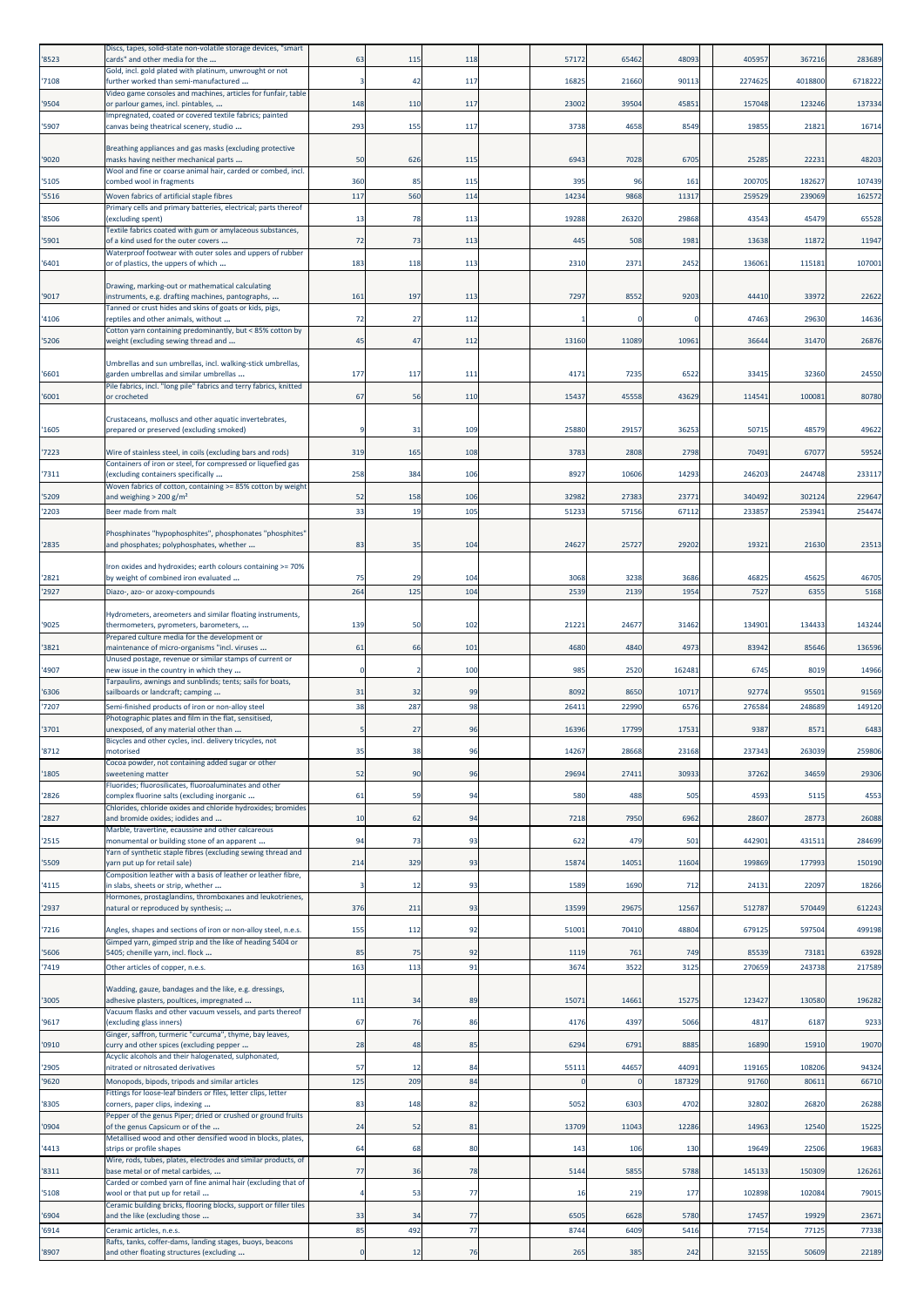| '8201          | Hand tools, the following: spades, shovels, mattocks, picks,<br>hoes, forks and rakes, of base                    |             | 23        | 76       | 6383         | 8135         | 8733         | 25604          | 27362           | 22614           |
|----------------|-------------------------------------------------------------------------------------------------------------------|-------------|-----------|----------|--------------|--------------|--------------|----------------|-----------------|-----------------|
| '3203          | Colouring matter of vegetable or animal origin, incl. dye<br>extracts (excluding animal black),                   | 15          | $\Omega$  | 75       | 8901         | 7798         | 7528         | 75379          | 81054           | 95204           |
| '7211          | Flat-rolled products of iron or non-alloy steel, of a width of <<br>600 mm, hot-rolled or cold-rolled             | 224         | 216       | 75       | 10263        | 7508         | 6106         | 491486         | 410983          | 359423          |
| '2614          | <b>Titanium ores and concentrates</b>                                                                             |             |           | 75       | 3142         | 556          | 855          | 60             | 307             | 78              |
|                | Wood sawn or chipped lengthwise, sliced or peeled, whether                                                        |             |           |          |              |              |              |                |                 |                 |
| '4407          | or not planed, sanded or end-jointed,<br>Petroleum jelly, paraffin wax, micro- crystalline petroleum              | 64          | 192       | 75       | 6823         | 6979         | 8402         | 27255          | 300322          | 253074          |
| '2712          | wax, slack wax, ozokerite, lignite<br>Fish, fit for human consumption, dried, salted or in brine;                 | 32          | 64        | 75       | 11713        | 10676        | 10398        | 94413          | 78235           | 94729           |
| '0305          | smoked fish, fit for human consumption,                                                                           |             | 19        | 74       | 7709         | 1031         | 12226        | 25729          | 32143           | 30687           |
|                | Phosphoric esters and their salts, incl. lactophosphates; their                                                   |             |           |          |              |              |              |                |                 |                 |
| '2919          | halogenated, sulphonated, nitrated<br>Frozen fish (excluding fish fillets and other fish meat of                  | 33          | 55        | 74       | 755          | 1025         | 782          | 18652          | 19246           | 20551           |
| '0303          | heading 0304)<br>Parts of railway or tramway locomotives or rolling stock,                                        |             | 53        | 74       | 351508       | 376685       | 365096       | 17642          | 16050           | 11076           |
| '8607          | n.e.s.                                                                                                            | 147         | 11        | 73       | 66085        | 62112        | 45933        | 589091         | 513778          | 505375          |
|                | Printed books, brochures and similar printed matter,                                                              |             |           |          |              |              |              |                |                 |                 |
| '4901          | whether or not in single sheets (excluding<br>Articles for interior furnishing, of all types of textile materials | 31          | 26        | 72       | 13627        | 14180        | 14364        | 467962         | 475489          | 440654          |
| '6304          | (excluding blankets and<br>Flat-rolled products of alloy steel other than stainless, of a                         | 54          | 88        | 72       | 7515         | 10021        | 8541         | 37907          | 35748           | 33972           |
| '7226          | width of < 600 mm, hot-rolled                                                                                     | 11          | -C        | 72       | 6768         | 7250         | 4809         | 65359          | 65539           | 48746           |
| '5211          | Woven fabrics of cotton, containing predominantly, but <<br>85% cotton by weight, mixed principally               | 294         | 193       | 70       | 17764        | 16928        | 15169        | 158096         | 148438          | 113100          |
| '0704          | Cabbages, cauliflowers, kohlrabi, kale and similar edible<br>brassicas, fresh or chilled                          | 44          | 58        | 70       | 4353         | 6720         | 9381         | 190137         | 180718          | 212296          |
| '9105          | Clocks (excluding wrist-watches, pocket-watches and other<br>watches of heading 9101 or 9102,                     | 85          | 56        | 69       | 1780         | 1792         | 2040         | 1200           | 8681            | 6023            |
| '5601          | Wadding of textile materials and articles thereof; textile<br>fibres with a length of <= 5 mm                     | 254         | 63        | 67       | 42747        | 37184        | 4091         | 91515          | 57061           | 65534           |
|                | Hand-operated date, sealing or numbering stamps, and the                                                          |             |           |          |              |              |              |                |                 |                 |
| '9611          | like; hand-operated composing sticks<br>Polymers of vinyl chloride or of other halogenated olefins, in            | 102         | 146       | 67       | 1255         | 1448         | 1250         | 11129          | 10289           | 9551            |
| '3904          | primary forms                                                                                                     | 215         | 40        | 67       | 110322       | 84918        | 67450        | 646184         | 563000          | 551871          |
| '2830          | Sulphides; polysulphides, whether or not chemically defined                                                       | 82<br>28    | 71<br>45  | 66<br>66 | 795          | 622          | 408          | 19508<br>5641  | 18975<br>5045   | 14158<br>40614  |
| '4908          | Transfers "decalcomanias'<br>Artist's, student's or signboard painter's colours, modifying                        |             |           |          | 740          | 927          | 795          |                |                 |                 |
| '3213          | tints, amusement colours and<br>Quartz (excluding natural sands); quartzite, whether or not                       | 76          | 89        | 66       | 2792         | 2961         | 3554         | 26958          | 23807           | 24490           |
| '2506          | roughly trimmed or merely cut,<br>Copper wire (excluding surgical sutures, stranded wire,                         | 15          | 55        | 65       | 165          | 202          | 208          | 29273          | 30236           | 31758           |
| '7408          | cables, plaited bands and the like<br>Carboxyamide-function compounds; amide-function                             | 104         | 40        | 65       | 10179        | 13042        | 13136        | 480918         | 416718          | 307682          |
| '2924          | compounds of carbonic acid                                                                                        | 516         | 196       | 64       | 14711        | 14246        | 14547        | 346285         | 367778          | 347944          |
|                | Monitors and projectors, not incorporating television                                                             |             |           |          |              |              |              |                |                 |                 |
| '8528          | reception apparatus; reception apparatus<br>Mushrooms and truffles, prepared or preserved otherwise               | 125         | 102       | 64       | 294713       | 321280       | 375487       | 274012         | 284969          | 290286          |
| '2003          | than by vinegar or acetic acid                                                                                    | 20<br>208   | 14<br>152 | 63<br>62 | 286<br>572   | 325          | 446          | 41538          | 44586           | 42845           |
| '8007<br>'2832 | Articles of tin, n.e.s.<br>Sulphites; thiosulphates                                                               | 56          | 47        | 62       | 1025         | 397<br>2729  | 237<br>3455  | 6084<br>5705   | 4622<br>50517   | 5335<br>49170   |
| '8503          | Parts suitable for use solely or principally with electric<br>motors and generators, electric                     | 65          | 33        | 62       | 17663        | 19086        | 8485         | 1009270        | 895222          | 784618          |
|                | Watch straps, watch bands and watch bracelets, and parts                                                          |             |           |          |              |              |              |                |                 |                 |
| '9113          | thereof, n.e.s.<br>Rubberised textile fabrics (excluding tyre cord fabric of high-                                | 11.         | 132       | -61      | 420          | 627          | 552          | 139312         | 123721          | 93078           |
| '5906          | tenacity yarn of nylon or other<br>Polycarboxylic acids, their anhydrides, halides, peroxides and                 | q           | 28        | 61       | 24562        | 24051        | 21240        | 86262          | 75264           | 66482           |
| '2917          | peroxyacids; their halogenated,                                                                                   | 278         | 178       | 60       | 38071        | 36469        | 29975        | 381679         | 329766          | 283711          |
| '3201          | Tanning extracts of vegetable origin; tannins and their salts,<br>ethers, esters and other derivatives            | 101         | 100       | 60       | 725          | 691          | 479          | 33162          | 26930           | 25885           |
| '9606          | Buttons, press-fasteners, snap-fasteners and press studs,<br>button moulds and other parts of                     | 98          | 100       | 59       | 9113         | 8286         | 6652         | 154274         | 153437          | 120823          |
| '5205          | Cotton yarn other than sewing thread, containing >= 85%<br>cotton by weight (excluding that put                   | 108         | 109       | 58       | 21430        | 18351        | 13834        | 176726         | 154383          | 123974          |
|                | Sodium hydroxide "caustic soda", potassium hydroxide                                                              | $\Omega$    |           |          |              |              |              |                |                 |                 |
| '2815<br>'9703 | "caustic potash"; peroxides of sodium<br>Original sculptures and statuary, in any material                        |             |           | 58<br>57 | 38418<br>193 | 46321<br>566 | 21611<br>214 | 51160<br>16183 | 68046<br>152895 | 58261<br>100703 |
| '9207          | Musical instruments, the sound of which is produced, or<br>must be amplified, electrically, e.g.                  | 100         |           | 57       | 4572         | 4608         | 5589         | 36941          | 31513           | 28794           |
|                | Woven fabrics containing predominantly, but < 85%                                                                 |             |           |          |              |              |              |                |                 |                 |
| '5513          | synthetic staple fibres by weight, mixed<br>Flat-rolled products of iron or non-alloy steel, of a width of        | 9           | 34        | 57       | 33588        | 35854        | 38583        | 23103          | 20922           | 16790           |
| '7209          | >= 600 mm, cold-rolled "cold-reduced",<br>Scissors, tailors' shears and similar shears, and blades                | 88          | 61        | 56       | 51283        | 36641        | 30326        | 446608         | 306360          | 189704          |
| '8213          | therefor, of base metal (excluding<br>Men's or boys' singlets and other vests, underpants, briefs,                | 47          | 46        | 56       | 1442         | 1336         | 1894         | 31466          | 29955           | 32275           |
| '6207          | nightshirts, pyjamas, bathrobes,<br>Aluminium tube or pipe fittings "e.g., couplings, elbows,                     | 74          | 45        | 56       | 667          | 671          | 832          | 20341          | 18885           | 15563           |
| '7609          | sleeves"                                                                                                          | 54          | 44        | 56       | 763          | 801          | 826          | 51544          | 49025           | 47861           |
| '6303          | Curtains, incl. drapes, and interior blinds; curtain or bed<br>valances of all types of textile                   | 246         | 227       | 55       | 5524         | 10584        | 14019        | 50029          | 43203           | 28978           |
| '2508          | Clays, andalusite, kyanite and sillimanite, whether or not<br>calcined; mullite; chamotte or dinas                | 75          | 47        | 54       | 2755         | 2958         | 2741         | 52303          | 48305           | 38992           |
| '6504          | Hats and other headgear, plaited or made by assembling<br>strips of any material, whether or not                  | 37          | 58        | 53       | 571          | 575          | 659          | 25648          | 26836           | 19895           |
|                | Gloves, mittens and mitts, knitted or crocheted (excluding                                                        | 47          |           |          |              |              |              |                |                 |                 |
| '6116          | for babies)<br>Liquid crystal devices not constituting articles provided for                                      |             | 34        | 52       | 10469        | 17997        | 17051        | 30237          | 30484           | 31306           |
| '9013          | more specifically in other heading;<br>Cut flowers and flower buds of a kind suitable for bouquets                | 16          | 24        | 52       | 20248        | 33402        | 14133        | 67767          | 65232           | 67498           |
| '0603          | or for ornamental purposes, fresh,                                                                                | $\mathbf 0$ |           | 51       | 7051         | 9601         | 13865        | 108425         | 103101          | 96748           |
| '7601          | Unwrought aluminium                                                                                               | $\mathbf 0$ | 58        | 51       | 37679        | 31068        | 31196        | 911414         | 750510          | 725986          |
| '2519          | Natural magnesium carbonate "magnesite"; fused magnesia;<br>dead-burned "sintered" magnesia, whether              | 45          | 67        | 51       | 62024        | 53059        | 48402        | 4988           | 5236            | 4230            |
| '6305          | Sacks and bags, of a kind used for the packing of goods, of all<br>types of textile materials                     | 11          |           | 50       | 15062        | 22739        | 15876        | 34804          | 36228           | 31681           |
| '0712          | Dried vegetables, whole, cut, sliced, broken or in powder,<br>but not further prepared                            |             | 23        | 49       | 7766         | 9729         | 9812         | 51401          | 48507           | 39756           |
|                |                                                                                                                   |             |           |          |              |              |              |                |                 |                 |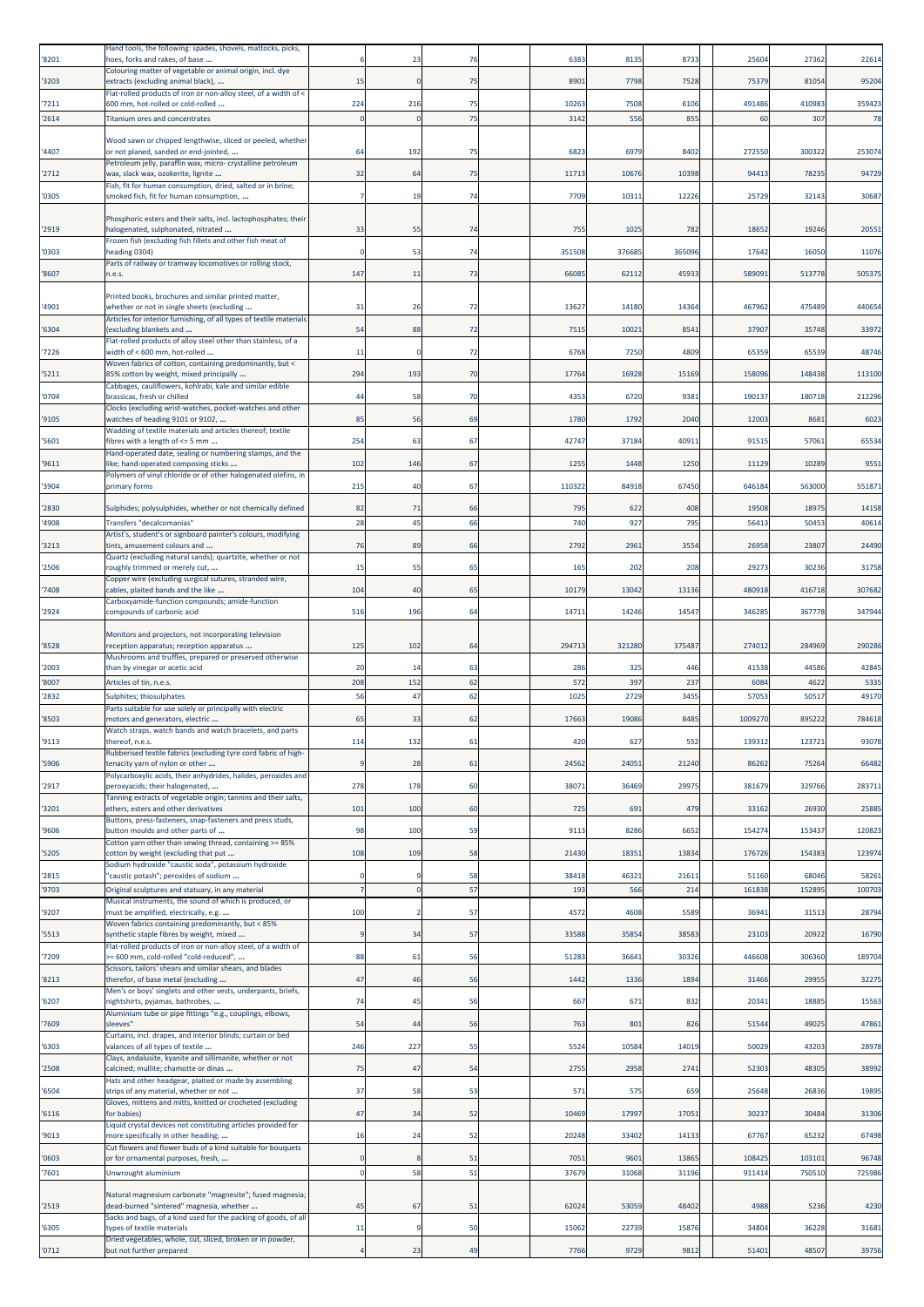| 4822           | Bobbins, spools, cops and similar supports of paper pulp,<br>paper or paperboard, whether or not                     | 23           | 54       | 49       | 1327          | 1251          | 1194            | 32095           | 30166           | 28334           |
|----------------|----------------------------------------------------------------------------------------------------------------------|--------------|----------|----------|---------------|---------------|-----------------|-----------------|-----------------|-----------------|
| '5807          | Labels, badges and similar articles, of textile materials, in the<br>piece, in strips or cut to                      | 27           | 45       | 48       | 7977          | 7935          | 8310            | 7752            | 74427           | 63989           |
| '7317          | Nails, tacks, drawing pins, corrugated nails, staples and<br>similar articles of iron or steel,                      | 77           | 48       | 48       | 4736          | 4520          | 4182            | 32057           | 29787           | 25586           |
| 8210           | Hand-operated mechanical devices, of base metal, weighing<br><= 10 kg, used in the preparation,                      | 11           | 27       | 48       | 1077          | 1403          | 1846            | 22619           | 22409           | 23131           |
| '0106          | Live animals (excluding horses, asses, mules, hinnies, bovine<br>animals, swine, sheep, goats,                       | 64           | 49       | 48       | 1807          | 1686          | 1751            | 17676           | 16302           | 14453           |
| '1302          | Vegetable saps and extracts; pectic substances, pectinates                                                           |              | 15       | 47       | 29532         | 28178         | 27869           | 194687          | 226401          | 265360          |
| '2833          | and pectates; agar-agar and other<br>Sulphates; alums; peroxosulphates "persulphates"                                | 63           | 46       | 47       | 22379         | 20943         | 20490           | 3449            | 34079           | 27663           |
| '5308          | Yarn of vegetable textile fibres; paper yarn (excluding flax<br>yarn, yarn of jute or of other                       | $\mathbf{0}$ | 20       | 45       | 837           | 1035          | 1169            | 11734           | 11797           | 13110           |
|                | Office machines, e.g. hectograph or stencil duplicating                                                              |              |          |          |               |               |                 |                 |                 | 105831          |
| '8472          | machines, addressing machines, automatic<br>Sugars, chemically pure (excluding sucrose, lactose, maltose,            |              | 33       | 45       | 19879         | 21128         | 31137           | 109546          | 141782          |                 |
| '2940<br>'1804 | glucose and fructose); sugar<br>Cocoa butter, fat and oil                                                            | 21           | 14<br>35 | 44<br>44 | 1022<br>56845 | 1179<br>58346 | 2231<br>59723   | 30594<br>14310  | 52512<br>19991  | 55784<br>26783  |
| '2505          | Natural sands of all kinds, whether or not coloured<br>(excluding gold- and platinum-bearing sands,                  | 52           | 47       | 43       | 1007          | 1024          | 1123            | 15467           | 13637           | 10321           |
| 4415           | Packing cases, boxes, crates, drums and similar packings, of<br>wood; cable-drums of wood; pallets,                  | 37           | 39       | 43       | 4879          | 4667          | 4757            | 13855           | 133864          | 122214          |
| '2526          | Natural steatite, whether or not roughly trimmed or merely                                                           | q            | 39       | 43       | 1174          | 1025          | 1392            | 68698           | 61686           | 6631            |
|                | cut, by sawing or otherwise, into                                                                                    |              |          |          |               |               |                 |                 |                 |                 |
| '4420          | Wood marquetry and inlaid wood; caskets and cases for<br>jewellery or cutlery, and similar articles,                 | 64           | 21       | 43       | 1586          | 1172          | 1362            | 47275           | 43912           | 35547           |
| '8449          | Machinery for the manufacture or finishing of felt or<br>nonwovens in the piece or in shapes,                        | 24           | 66       | 42       | 1277          | 1101          | 1311            | 42615           | 61569           | 65783           |
| '7305          | Tubes and pipes, having circular cross-sections and an<br>external diameter of > 406,4 mm, of                        | 64           | 24       | 41       | 13011         | 12177         | 8374            | 211957          | 470714          | 221069          |
| '9615          | Combs, hair-slides and the like; hairpins; curling pins, curling<br>grips, hair-curlers and the                      | 14           | 32       | 40       | 3678          | 5588          | 5423            | 34004           | 32603           | 15888           |
| 5203           | Cotton, carded or combed                                                                                             | 533          | 489      | 40       | 637           | 588           | 80              | 551             | 6494            | 4174            |
| '9014          | Direction finding compasses; other navigational instruments<br>and appliances (excluding radio                       | 16           | 15       | 40       | 9070          | 7895          | 8979            | 144564          | 182208          | 169084          |
| '5607          | Twine, cordage, ropes and cables, whether or not plaited or<br>braided and whether or not impregnated,               | 76           | 27       | 40       | 6402          | 7117          | 8297            | 32220           | 32470           | 28689           |
|                | Newspapers, journals and periodicals, whether or not                                                                 | 37           |          |          |               |               | $\Omega$        |                 |                 | 128273          |
| 4902           | illustrated or containing advertising<br>Paintings, e.g. oil paintings, watercolours and pastels, and                |              | 56       | 39       | 903           | 826           |                 | 213042          | 167836          |                 |
| '9701<br>2824  | drawings executed entirely by<br>Lead oxides; red lead and orange lead                                               | 59<br>70     | 72<br>26 | 39<br>39 | 1405<br>309   | 931<br>121    | 2648<br>200     | 211021<br>23242 | 217901<br>14447 | 143944<br>9191  |
|                | Ties, bow ties and cravats of textile materials (excluding                                                           |              |          |          |               |               |                 |                 |                 |                 |
| '6215          | knitted or crocheted)<br>Wooden frames for paintings, photographs, mirrors or                                        | 65           | 57       | 38       | 251           | 272           | 194             | 16073           | 143787          | 82608           |
| '4414          | similar objects<br>Parts and accessories for musical instruments, e.g.                                               | 91           | 105      | 38       | 390           | 461           | 500             | 36022           | 35587           | 29216           |
| '9209<br>'7325 | mechanisms for musical boxes, cards, discs<br>Articles of iron or steel, cast, n.e.s.                                | 80<br>54     | 43<br>51 | 38<br>38 | 1471<br>17636 | 1630<br>14497 | 114319<br>14575 | 56934<br>33670  | 52650<br>30848  | 51384<br>265617 |
|                | Master alloys of copper (excluding phosphorus-copper                                                                 |              |          |          |               |               |                 |                 |                 |                 |
| '7405          | compounds "copper phosphide" containing                                                                              | 24           | 15       | 38       | 27            | 29            | 18              | 11881           | 12563           | 9145            |
| 7407           | Bars, rods and profiles, of copper, n.e.s.<br>Containers, incl. containers for the transport of fluids,              |              | 27       | 37       | 7378          | 7255          | 5972            | 65681           | 58389           | 502037          |
| '8609          | specially designed and equipped for                                                                                  | 24           |          | 37       | 15017         | 9430          | 9894            | 101935          | 85587           | 80099           |
| 3102           | Mineral or chemical nitrogenous fertilisers (excluding those<br>in pellet or similar forms, or                       |              |          | 37       | 287837        | 364450        | 151748          | 106171          | 93445           | 93213           |
| '3707          | Chemical preparations for photographic uses (excluding<br>varnishes, glues, adhesives and similar                    | 86           | 74       | 37       | 9698          | 10324         | 9377            | 52204           | 48852           | 25512           |
|                | Ethers, ether-alcohols, ether-phenols, ether-alcohol-phenols,                                                        |              |          |          |               | 76622         |                 |                 |                 |                 |
| '2909          | alcohol peroxides, ether peroxide,<br>Yachts and other vessels for pleasure or sports; rowing boats                  |              | 12       | 37       | 60960         |               | 29654           | 50925           | 51416           | 44389           |
| '8903          | and canoes                                                                                                           | 389          | 382      | 37       | 5517          | 6402          | 9565            | 2180401         | 2564601         | 2398053         |
| 7613           | Aluminium containers for compressed or liquefied gas<br>Vegetable alkaloids, natural or reproduced by synthesis, and | 17           | 44       | 37       | 130           | 91            | 137             | 7735            | 8702            | 7381            |
| 2939           | their salts, ethers, esters and                                                                                      | 98           | 132      | 36       | 13942         | 12438         | 10069           | 111308          | 107608          | 117184          |
| 2811           | Inorganic acids and inorganic oxygen compounds of non-<br>metals (excluding hydrogen chloride "hydrochloric          | 16           | 17       | 36       | 12209         | 11071         | 9921            | 4755            | 52621           | 45201           |
| 2926           | Nitrile-function compounds<br>Tableware and kitchenware, of wood (excluding interior                                 | $\mathbf{0}$ | $\Omega$ | 35       | 2960          | 3797          | 4585            | 26553           | 22719           | 22458           |
| 4419           | fittings, ornaments, cooperage products,                                                                             | 17           | 19       | 35       | 2390          | 3388          | 4185            | 22279           | 20655           | 20412           |
| 7612           | Casks, drums, cans, boxes and similar containers, incl. rigid<br>or collapsible tubular containers,                  | 20           | 88       | 35       | 20266         | 23281         | 10631           | 79598           | 71621           | 48308           |
| '2529          | Feldspar; leucite, nepheline and nepheline syenite; fluorspar                                                        | 14           | 34       | 34       | 15030         | 17544         | 16995           | 18091           | 18455           | 20023           |
| '7214          | Bars and rods, of iron or non-alloy steel, not further worked<br>than forged, hot-rolled, hot-drawn                  | 8            | 32       | 34       | 170817        | 121585        | 91893           | 1323384         | 1168164         | 1009469         |
| 7116           | Articles of natural or cultured pearls, precious or semi-<br>precious stones "natural, synthetic                     | 8            |          | 33       | 119           | 214           | 234             | 15163           | 23729           | 22530           |
| 8713           | Carriages for disabled persons, whether or not motorised or<br>otherwise mechanically propelled                      | 15           | 17       | 33       | 13527         | 13639         | 10083           | 22291           | 21825           | 19300           |
| 4503           | Articles of natural cork (excluding cork in square or<br>rectangular blocks, plates, sheets or                       | 24           |          | 32       | 228           | 263           | 297             | 16529           | 13373           | 13767           |
| '2516          | Granite, porphyry, basalt, sandstone and other monumental                                                            | 28           | 16       | 32       | 153           | 182           | 265             | 44035           | 42765           | 44484           |
| '1102          | or building stone, whether or not<br>Cereal flours (excluding wheat or meslin)                                       | 89           |          | 32       | 127           | 3429          | 2453            | 5616            | 59358           | 63725           |
| '3816          | Refractory cements, mortars, concretes and similar<br>compositions (excluding preparations based                     | 1179         | 191      | 32       | 59445         | 57966         | 51994           | 59663           | 49093           | 44625           |
| '5609          | Articles of yarn, strip or the like of heading 5404 or 5405, or<br>of twine, cordage, ropes or                       | 68           | 45       | 31       | 2031          | 1515          | 1816            | 9382            | 10229           | 9185            |
| '7504          | Powders and flakes, of nickel (excluding nickel oxide sinters)                                                       | $\mathbf 0$  |          | 31       | 1374          | 1139          | 696             | 2450            | 1335            | 1546            |
| 1508           | Groundnut oil and its fractions, whether or not refined, but<br>not chemically modified                              |              |          | 31       |               | 12            | 39              | 3224            | 2439            | 4704            |
| '2402          | Cigars, cheroots, cigarillos and cigarettes of tobacco or of<br>tobacco substitutes                                  | 19           | 38       | 31       | 50782         | 51124         | 37298           | 25156           | 25220           | 23039           |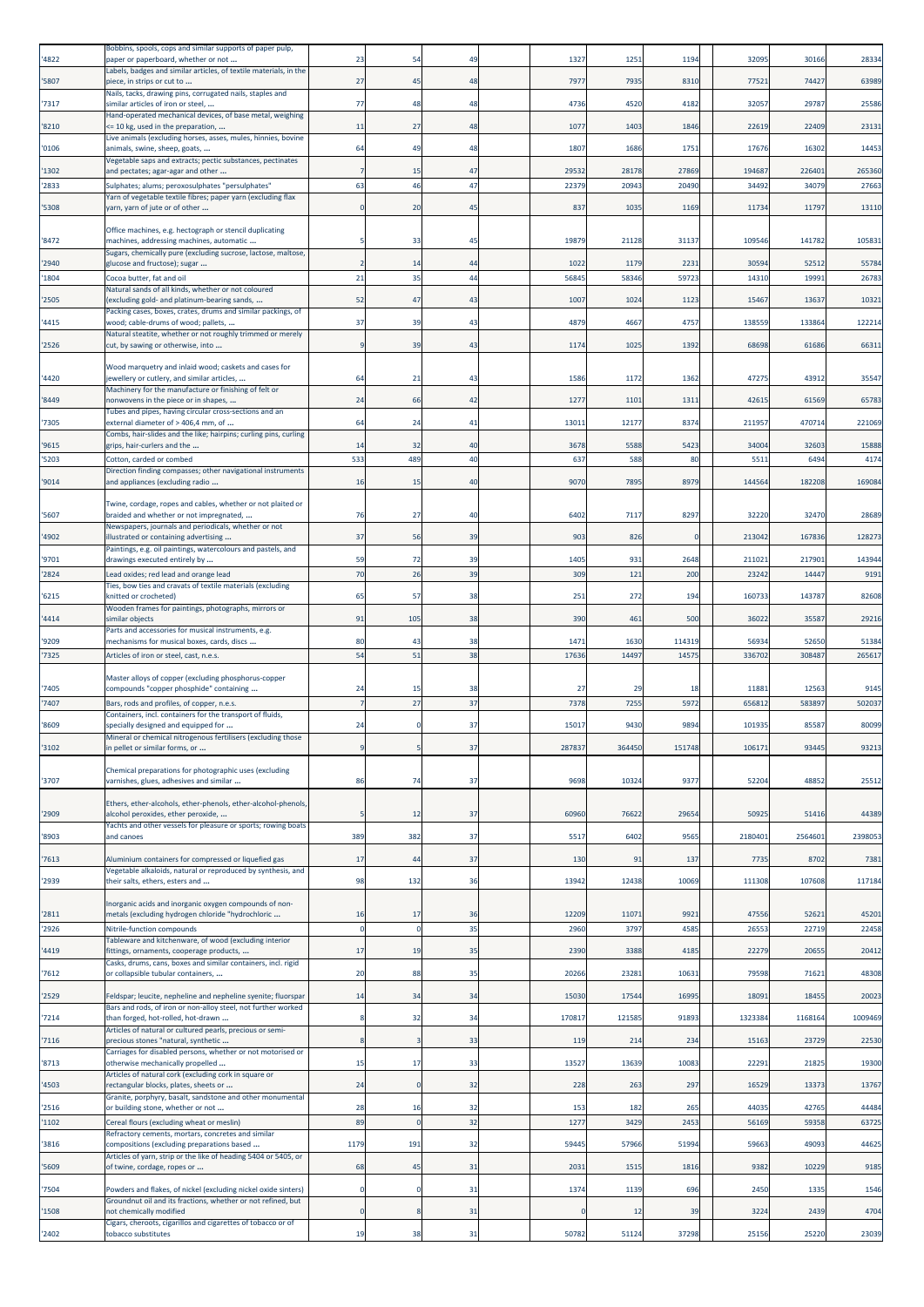| '5503          | Synthetic staple fibres, not carded, combed or otherwise<br>processed for spinning                          | 470            | 128      | 30       | 17705        | 14999         | 14042        | 60141          | 58949           | 61301           |
|----------------|-------------------------------------------------------------------------------------------------------------|----------------|----------|----------|--------------|---------------|--------------|----------------|-----------------|-----------------|
| '0202          | Meat of bovine animals, frozen                                                                              | $\Omega$       |          | 30       | 4065         | 3197          | 4616         | 197609         | 157185          | 142818          |
| '8519          | Sound recording or sound reproducing apparatus<br>Instruments, apparatus and models designed for            | 17             |          | 29       | 230          | 381           | 451          | 2295           | 21116           | 14842           |
| '9023          | demonstrational purposes, e.g. in education                                                                 | 17             | 74       | 29       | 8193         | 9653          | 6748         | 66500          | 69987           | 52447           |
| '2935          | Sulphonamides<br>Sewing needles, knitting needles, bodkins, crochet hoods,                                  | 163            | 57       | 28       | 1036         | 9975          | 1177         | 41640          | 349758          | 213058          |
| '7319          | embroidery stilettos and similar<br>Yarn of artificial staple fibres (excluding sewing thread and           | 12             |          | 28       | 286          | 279           | 305          | 1822           | 1478            | 986             |
| '5510          | yarn put up for retail sale)<br>Aluminium wire (excluding stranded wire, cables, plaited                    | 65             | 38       | 28       | 666          | 785           | 539          | 58134          | 51754           | 41146           |
| '7605          | bands and the like and other articles                                                                       | 40             | 46       | 28       | 36649        | 41089         | 31080        | 73241          | 61864           | 63142           |
| '8540          | Thermionic, cold cathode or photo-cathode valves and<br>tubes, e.g. vacuum or vapour or gas filled          |                | 18       | 28       | 311          | 4498          | 3673         | 764            | 8555            | 9185            |
| '9609          | Pencils, crayons, pencil leads, pastels, drawing charcoals,<br>writing or drawing chalks and tailors'       | 13             |          | 27       | 2992         | 3725          | 3833         | 11610          | 11492           | 12645           |
| '0401          | Milk and cream, not concentrated nor containing added<br>sugar or other sweetening matter                   | 43             |          | 27       | 2068         | 3574          | 11624        | 95539          | 81505           | 86276           |
| '3801          | Artificial graphite; colloidal or semi-colloidal graphite;<br>preparations based on graphite or             | 18             |          | 27       | 5674         | 4684          | 4607         | 26054          | 17168           | 11463           |
|                |                                                                                                             |                |          |          |              |               |              |                |                 |                 |
| '9029          | Revolution counters, production counters, taximeters,<br>milometers, pedometers and the like (excluding     |                | 11       | 27       | 6931         | 6540          | 6841         | 11974          | 92772           | 136912          |
| '4304          | Artificial fur and articles thereof (excluding gloves made of<br>leather and artificial fur, footware       | 53             | 26       | 27       | 1368         | 2879          | 1661         | 10167          | 8874            | 7813            |
|                | Surveying, incl. photogrammetrical surveying, hydrographic,                                                 |                |          |          |              |               |              |                |                 |                 |
| '9015          | oceanographic, hydrological, meteorological                                                                 | 63             | 98       | 27       | 17415        | 18623         | 19901        | 13093          | 9500            | 76491           |
| '3810          | Pickling preparations for metal surfaces; fluxes and other<br>auxiliary preparations for soldering,         | 77             | 35       | 26       | 2853         | 3058          | 3086         | 27620          | 22833           | 24312           |
|                | Ketones and quinones, whether or not with other oxygen                                                      |                |          |          |              |               |              |                |                 |                 |
| '2914          | function, and their halogenated, sulphonated,<br>Slag-wool, rock-wool and similar mineral wools; exfoliated | 10             |          | 26       | 2634         | 4030          | 3925         | 104507         | 10783           | 99774           |
| '6806          | vermiculite, expanded clays, foamed                                                                         | 174            | 93       | 26       | 41509        | 35636         | 38313        | 51909          | 43708           | 32768           |
| '0902          | Tea, whether or not flavoured<br>Photographic plates, film, paper, paperboard and textiles,                 | 11             | 25       | 26       | 57942        | 57334         | 60485        | 7501           | 7340            | 4758            |
| '3704          | exposed but not developed<br>Hydraulic brake fluids and other prepared liquids for                          |                |          | 26       |              |               |              | 2012           | 2117            | 2090            |
| '3819<br>'8534 | hydraulic transmission not containing<br>Printed circuits                                                   | 20<br>17       | 85<br>20 | 25<br>25 | 5084<br>5613 | 9311<br>42742 | 7373<br>4463 | 19016<br>21525 | 17594<br>216630 | 18124<br>222652 |
|                | Vegetables prepared or preserved otherwise than by vinegar                                                  | $\overline{0}$ |          |          |              | 19954         |              |                | 81261           | 98161           |
| '2004          | or acetic acid, frozen (excluding<br>Fish fillets and other fish meat, whether or not minced,               |                |          | 25       | 16431        |               | 18537        | 72370          |                 |                 |
| '0304          | fresh, chilled or frozen                                                                                    | 32             | 15       | 25       | 44252        | 65174         | 72788        | 34695          | 35146           | 29952           |
| '2715          | Bituminous mastics, cut-backs and other bituminous<br>mixtures based on natural asphalt, on natural         | $\overline{2}$ | 16       | 25       | 16245        | 7967          | 7969         | 10084          | 9969            | 6848            |
|                | Hand-operated spanners and wrenches, incl. torque meter                                                     |                |          |          |              |               |              |                |                 |                 |
| '8204          | wrenches (excluding tap wrenches),<br>True hemp "Cannabis sativa L.", raw or processed, but not             |                | 10       | 24       | 10918        | 12316         | 10309        | 44790          | 45544           | 40964           |
| '5302          | spun; tow and waste of true hemp,                                                                           | $\mathbf 0$    | 0        | 24       |              |               | 9            | 110            | 2721            | 3744            |
| '6701          | Skins and other parts of birds with their feathers or down,<br>feathers, parts of feathers, down            | 16             | 27       | 24       | 13           | -42           | 262          | 659            | 6058            | 4923            |
| '4401          | Fuel wood, in logs, billets, twigs, faggots or similar forms;<br>wood in chips or particles; sawdust        |                | 31       | 24       | 70           | 123           | 119          | 18076          | 22669           | 18700           |
| '1301          | Lac; natural gums, resins, gum-resins, balsams and other<br>natural oleoresins                              | 31             | 21       | 24       | 121          | 125           | 167          | 12054          | 10467           | 9911            |
| '6002          | Knitted or crocheted fabrics, of a width <= 30 cm, containing<br>by weight >= 5% of elastomeric             |                |          | 23       | 3416         | 3076          | 2667         | 15068          | 14306           | 17404           |
| '9704          | Postage or revenue stamps, stamp-postmarks, first-day<br>covers, postal stationery, stamped paper           | $\Omega$       |          | 23       |              |               | 149          | 1172           | 2375            | 672             |
| '2502          | Unroasted iron pyrites                                                                                      | 72             | 58       | 23       | 213          | 171           | 150          | 8713           | 6694            | 8236            |
| '5004          | Silk yarn (excluding that spun from silk waste and that put<br>up for retail sale)                          | $\mathbf 0$    |          | 22       |              |               | 3            | 24564          | 21789           | 17657           |
| '1521          | Vegetable waxes, beeswax, other insect waxes and<br>spermaceti, whether or not refined or coloured          | 28             | 6        | 22       | 64           | 100           | 171          | 1980           | 2072            | 1465            |
|                | Insulating fittings for electrical machines, appliances or                                                  |                |          |          |              |               |              |                |                 |                 |
| '8547          | equipment, being fittings wholly<br>Hydraulic turbines, water wheels, and regulators therefor               | 44             | 21       | 22       | 178517       | 170548        | 60406        | 110136         | 131606          | 108713          |
| '8410          | excluding hydraulic power engines<br>Video recording or reproducing apparatus, whether or not               | 14             | 1127     | 22       | 1290         | 4523          | 28693        | 96522          | 86832           | 57545           |
| '8521          | incorporating a video tuner (excluding<br>Powders and flakes, of copper (excluding grains of copper         | $\overline{2}$ |          | 22       | 7520         | 8628          | 8165         | 57677          | 15400           | 15574           |
| '7406          | and spangles of heading 8308)<br>Milk and cream, concentrated or containing added sugar or                  | 35             | 21       | 22       | 891          | 801           | 811          | 53163          | 42622           | 34530           |
| '0402          | other sweetening matter                                                                                     | 22             | 19       | 21       | 5709         | 5775          | 14005        | 54604          | 53444           | 50015           |
| '2929          | Compounds with other nitrogen function (excluding amine-<br>function compounds; oxygen-function             | 444            | 17       | 21       | 25996        | 15550         | 16637        | 27270          | 22509           | 30601           |
| '1511          | Palm oil and its fractions, whether or not refined (excluding<br>chemically modified)                       | 35             | 41       | 20       | 158283       | 144742        | 174386       | 139700         | 121276          | 142017          |
| '9016          | Balances of a sensitivity of 50 mg or better, with or without<br>weights                                    | 11             |          | 20       | 1142         | 1148          | 1045         | 5622           | 6469            | 4178            |
| '1701          | Cane or beet sugar and chemically pure sucrose, in solid<br>form                                            | $^{\circ}$     |          | 19       | 1381         | 1332          | 1854         | 32902          | 23326           | 23793           |
| '9614          | Smoking pipes, incl. pipe bowls, cigar or cigarette holders,<br>and parts thereof, n.e.s.                   | $\mathbf 0$    |          | 18       | 743          | 1326          | 1486         | 10194          | 9511            | 7838            |
| '7006          | Sheets or profiles of glass, whether or not having an<br>absorbent, reflecting or non-reflecting            | 40             |          | 18       | 911          | 985           | 944          | 41803          | 38822           | 34107           |
| '4014          | Hygienic or pharmaceutical articles, incl. teats, of vulcanised                                             | 20             |          | 18       | 14411        | 17560         | 16389        | 12602          | 11734           | 12882           |
|                | rubber (excluding hard rubber),<br>Hydrides, nitrides, azides, silicides and borides, whether or            |                | 19       |          |              |               |              |                |                 |                 |
| '2850<br>'9604 | not chemically defined (excluding<br>Hand sieves and hand riddles (excluding colanders)                     | $\Omega$       |          | 18<br>18 | 359<br>762   | 139<br>905    | 236<br>1027  | 8473<br>1592   | 8731<br>1138    | 9332<br>2266    |
| '0601          | Bulbs, tubers, tuberous roots, corms, crowns and rhizomes,<br>dormant, in growth or in flower,              |                |          | 18       | 5079         | 6490          | 8206         | 14335          | 13557           | 14118           |
| '1106          | Flour, meal and powder of peas, beans, lentils and other<br>dried leguminous vegetables of heading          |                |          | 17       | 476          | 1076          | 1009         | 2050           | 21296           | 27466           |
| '5306          | Flax yarn                                                                                                   | 12             | 14       | 17       | 79           | 126           | 103          | 48954          | 53384           | 44096           |
| '7415          | Nails, tacks, drawing pins, staples and similar articles, of<br>copper or with shafts of iron               | 27             | 6        | 17       | 2672         | 2324          | 2434         | 126445         | 109495          | 104394          |
| '8108          | Titanium and articles thereof, n.e.s.; titanium waste and<br>scrap (excluding ash and residues              | $^{\circ}$     | 15       | 17       | 50469        | 44067         | 41721        | 127430         | 146552          | 121806          |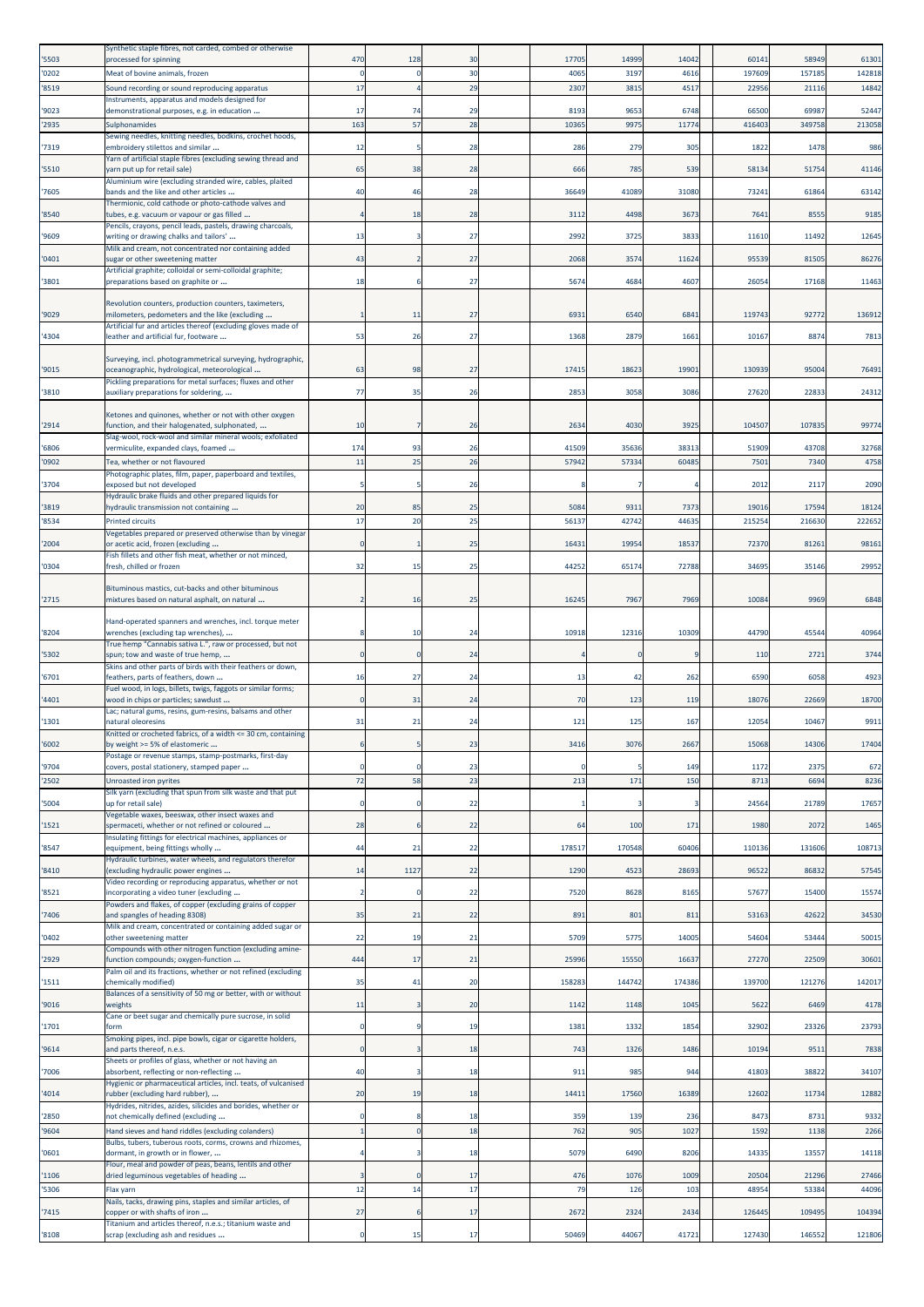|                | Glass in balls, rods or tubes, unworked (excluding glass                                                  |               |                |                        |              |              |               |                |                 |                 |
|----------------|-----------------------------------------------------------------------------------------------------------|---------------|----------------|------------------------|--------------|--------------|---------------|----------------|-----------------|-----------------|
| '7002          | microspheres <= 1 mm in diameter,<br>Soups and broths and preparations therefor; food                     | 26            | 46             | 17                     | 3044         | 2786         | 2869          | 42791          | 37207           | 40385           |
| '2104          | preparations consisting of finely homogenised                                                             |               |                | 17                     | 3303         | 4040         | 3827          | 105528         | 90231           | 71204           |
| '1513          | Coconut "copra", palm kernel or babassu oil and fractions<br>thereof, whether or not refined,             |               | 114            | 17                     | 19723        | 13913        | 13255         | 19238          | 14294           | 16893           |
| '4015          | Articles of apparel and clothing accessories, incl. gloves,<br>mittens and mitts, for all purposes,       | 25            | 15             | 16                     | 27874        | 30542        | 54123         | 17880          | 21151           | 22514           |
|                | Quaternary ammonium salts and hydroxides; lecithins and                                                   |               |                |                        |              |              |               |                |                 |                 |
| '2923          | other phosphoaminolipids, whether or                                                                      | 401           | 77             | 15                     | 7902         | 6653         | 8115          | 76161          | 61653           | 68843           |
| '4301          | Raw furskins, incl. heads, tails, paws and other pieces or<br>cuttings suitable for use in furriery       | $\Omega$      | 6              | 15                     | 2142         | 131          | 81            | 4631           | 5507            | 4138            |
|                | Sets consisting of woven fabric and yarn, whether or not                                                  |               |                |                        |              |              |               |                |                 |                 |
| '6308          | with accessories, for making up into<br>Plaits and similar products of plaiting materials, whether or     | 35            | 20             | 15                     | 35           | 92           | 213           | 22924          | 20524           | 14836           |
| '4601          | not assembled into strips; plaiting<br>Parts of aircraft and spacecraft of heading 8801 or 8802,          | -C            |                | 14                     | 863          | 807          | 872           | 2027           | 1832            | 1390            |
| '8803          | n.e.s.                                                                                                    | 470           |                | 14                     | 24135        | 24347        | 13940         | 3247988        | 396014          | 383127          |
| '9107          | Time switches with clock or watch movement or with<br>synchronous motor                                   |               |                | 14                     | 667          | 740          | 792           | 23775          | 21391           | 18676           |
|                | Electrical lighting or signalling equipment (excluding lamps                                              |               |                |                        |              |              |               |                |                 |                 |
| '8512          | of heading 8539), windscreen wipers,                                                                      | 18            | 22             | 14                     | 23876        | 27729        | 35361         | 832233         | 739671          | 607731          |
| '4602          | Basketwork, wickerwork and other articles, made directly to<br>shape from plaiting materials or           | 16            | 22             | 14                     | 1011         | 1585         | 1674          | 9738           | 20123           | 15372           |
| '0706          | Carrots, turnips, salad beetroot, salsify, celeriac, radishes<br>and similar edible roots, fresh          | 8             | 20             | 13                     | 2031         | 2576         | 824           | 157868         | 150520          | 155514          |
|                | Yarn spun from silk waste (excluding that put up for retail                                               |               |                |                        |              |              |               |                |                 |                 |
| '5005          | sale)<br>Artificial flowers, foliage and fruit and parts thereof, and                                     |               |                | 13                     | 31           | 19           | 39            | 10184          | 11624           | 9416            |
| '6702          | articles made of artificial flowers,                                                                      | 25            | 19             | 13                     | 7367         | 9488         | 6665          | 14039          | 13181           | 12035           |
| '7901          | Unwrought zinc:<br>Plants and parts of plants, incl. seeds and fruits, of a kind                          | $\Omega$      | -C             | 13                     | 8006         | 64533        | 5315          | 10923          | 12963:          | 112039          |
| '1211          | used primarily in perfumery,<br>Gypsum; anhydrite; plasters consisting of calcined gypsum or              |               | 16             | 13                     | 2652         | 3353         | 5550          | 25840          | 20677           | 28765           |
| '2520          | calcium sulphate, whether or not                                                                          |               |                | 13                     | 691          | 550          | 774           | 9441           | 8114            | 5747            |
| '8486          | Machines and apparatus of a kind used solely or principally<br>for the manufacture of semiconductor       | 28            | 44             | 12                     | 3891         | 544          | 552           | 15663          | 132613          | 161015          |
| '5511          | Yarn of man-made staple fibres, put up for retail sale<br>(excluding sewing thread)                       |               |                | 12                     | 2758         | 3042         | 3074          | 8897           | 8984            | 7849            |
|                | Manganese and articles thereof, n.e.s.; manganese waste                                                   |               |                |                        |              |              |               |                |                 |                 |
| '8111<br>'9706 | and scrap (excluding ash and residues<br>Antiques of > 100 years old                                      | 142           | 14             | 12<br>12               | 1909<br>197  | 3028<br>144  | 2616<br>117   | 4139<br>2091   | 2882<br>16175   | 586<br>11874    |
|                | Maps and hydrographic or similar charts of all kinds, incl.                                               |               |                |                        |              |              |               |                |                 |                 |
| '4905          | atlases, wall maps, topographical<br>Radioactive chemical elements and radioactive isotopes,              | 32            |                | 12                     | 46           | 66           | 40            | 22643          | 19039           | 14598           |
| '2844          | incl. their fissile or fertile chemical                                                                   | $\Omega$      |                | 12                     | 34221        | 12583        | 2406          | 2726           | 2156            | 1496            |
| '2904          | Sulphonated, nitrated or nitrosated derivatives of<br>hydrocarbons, whether or not halogenated            | 13            |                | 12                     | 298          | 382          | 708           | 80676          | 69909           | 58994           |
|                | Worked slate and articles of slate or of agglomerated slate                                               |               |                |                        |              |              |               |                |                 |                 |
| '6803          | (excluding slate granules, chippings                                                                      | $\Omega$      |                | 12                     | 420          | 678          | 551           | 7843           | 6950            | 6156            |
| '2603          | Copper ores and concentrates<br>Photographic cameras, photographic flashlight apparatus                   | $\mathbf 0$   |                | 12                     |              |              | 14            | 1134           | 465             | 425             |
| '9006          | and flashbulbs (excluding discharge                                                                       | 24            | 74             | 11                     | 1434         | 1895         | 1384          | 64817          | 50850           | 34489           |
| '2615          | Niobium, tantalum, vanadium or zirconium ores and<br>concentrates                                         | 7             | 15             | 11                     | 956          | 992          | 1596          | 3942           | 4551            | 5248            |
| '6602          | Walking sticks, seat-sticks, whips, riding-crops and the like<br>(excluding measure walking sticks,       | 13            |                | 11                     | 119          | 165          | 211           | 7867           | 6721            | 4853            |
|                | Compounds, inorganic or organic, of rare-earth metals, of                                                 |               |                |                        |              |              |               |                |                 |                 |
| '2846          | ttrium or of scandium or of mixtures<br>Carbon electrodes, carbon brushes, lamp carbons, battery          |               |                | 11                     | 21           | 248          | 909           | 9797           | 15704           | 12551           |
| '8545          | carbons and other articles of graphite<br>Filing cabinets, card-index cabinets, paper trays, paper rests, |               |                | 11                     | 37494        | 38643        | 17248         | 75674          | 110260          | 87832           |
| '8304          | pen trays, office-stamp stands                                                                            | $\mathbf 0$   |                | 11                     | 522          | 720          | 563           | 4989           | 2444            | 1571            |
| '4112          | Leather further prepared after tanning or crusting "incl.<br>parchment-dressed leather", of sheep         | $\Omega$      |                | 11                     | 263          | 274          | 284           | 127738         | 124407          | 74685           |
| '2803          | Carbon "carbon blacks and other forms of carbon", n.e.s.                                                  | $\Omega$      |                | 11                     | 2251         | 4021         | 2957          | 204504         | 184810          | 154688          |
|                | Colloidal precious metals; inorganic or organic compounds                                                 |               |                |                        |              |              |               |                |                 |                 |
| '2843          | of precious metals, whether or not<br>Industrial monocarboxylic fatty acids; acid oils from refining;     | 40            |                | 11                     | 1533         | 1999         | 2695          | 435539         | 323989          | 509219          |
| '3823          | industrial fatty alcohols<br>Foliage, branches and other parts of plants, without flowers                 | 53            | 17             | 11                     | 5380         | 4819         | 5453          | 27824          | 33646           | 26095           |
| '0604          | or flower buds, and grasses, mosses                                                                       | $\mathbf 0$   |                | 10                     | 662          | 1066         | 1823          | 129465         | 135098          | 141824          |
| '2907          | Phenols; phenol-alcohols<br>Fine or coarse animal hair, neither carded nor combed                         | 23            | 37             | 10                     | 2104         | 2764         | 4057          | 55563          | 46456           | 44620           |
| '5102          | (excluding wool, hair and bristles used                                                                   | $\mathbf 0$   | 10             | 10                     | 108          | 361          | 290           | 20445          | 16585           | 10350           |
| '5605          | Metallised yarn, whether or not gimped, being textile yarn,<br>or strip or the like of heading            | 49            | 32             | 10                     | 294          | 379          | 280           | 3549           | 2805            | 1763            |
| '6502          | Hat-shapes, plaited or made by assembling strips of any<br>material (excluding blocked to shape,          | 0             |                | 10                     |              |              |               | 337            | 444             | 1050            |
|                | Plates, sheets and strip, of copper, of a thickness of > 0,15                                             |               |                |                        |              |              |               |                |                 |                 |
| '7409<br>'1201 | mm (excluding expanded sheet<br>Soya beans, whether or not broken                                         | q<br>$\Omega$ | 13<br>16       | 10<br>$\boldsymbol{9}$ | 9845<br>3854 | 7538<br>2942 | 6229<br>10129 | 338849<br>2197 | 314447<br>16584 | 281010<br>14518 |
|                | Revolvers and pistols (excluding those of heading 9303 or                                                 |               |                |                        |              |              |               |                |                 |                 |
| '9302          | 9304 and sub-machine guns for military<br>Flax, raw or processed, but not spun; flax tow and waste,       | 11            | 29             | q                      |              |              |               | 76841          | 57549           | 62643           |
| '5301          | incl. yarn waste and garnetted stock                                                                      | 38            | 48             |                        | 157          | 198          | 313           | 12041          | 20609           | 21596           |
| '8446          | Weaving machines "looms"<br>Copper foil "whether or not printed or backed with paper,                     | $\mathbf 0$   | 338            | 9                      | 7129         | 4463         | 5637          | 190975         | 118117          | 137644          |
| '7410          | paperboard, plastics or similar backing<br>Peptones and their derivatives; other protein substances and   |               | 24             |                        | 1394         | 1417         | 1028          | 49456          | 48220           | 49714           |
| '3504          | their derivatives, n.e.s.; hide                                                                           | 5             | 11             |                        | 9157         | 12076        | 12904         | 47804          | 54549           | 70630           |
| '8608          | Railway or tramway track fixtures and fittings (excluding<br>sleepers of wood, concrete or steel,         |               | 33             |                        | 1467         | 1980         | 2358          | 54226          | 57945           | 26551           |
| '6813          | Friction material and articles thereof, e.g., sheets, rolls,<br>strips, segments, discs, washers,         | 70            |                |                        | 4970         | 4314         | 2666          | 9316           | 8632            | 7940            |
|                | Rods, bars, tubes, profiles and other forms of unvulcanised                                               |               |                |                        |              |              |               |                |                 |                 |
| '4006          | rubber, incl. mixed rubber, and<br>Embroidery on a textile fabric ground, in the piece, in strips         | 8             |                |                        | 2190         | 2077         | 2092          | 48747          | 42763           | 45763           |
| '5810          | or in motifs<br>Artificial filament yarn, incl. artificial monofilament of < 67                           | 30            | 39             | 8                      | 1777         | 2545         | 1683          | 45778          | 39611           | 23783           |
| '5403          | decitex (excluding sewing thread                                                                          | 21            | 62             | 8                      | 8729         | 6553         | 4998          | 48292          | 35023           | 21390           |
|                | Flat-rolled products of iron or non-alloy steel, of a width >=<br>600 mm, hot-rolled, not clad,           | 101           | $\overline{0}$ |                        | 90959        | 98025        | 46157         | 1522473        | 1457792         | 1040114         |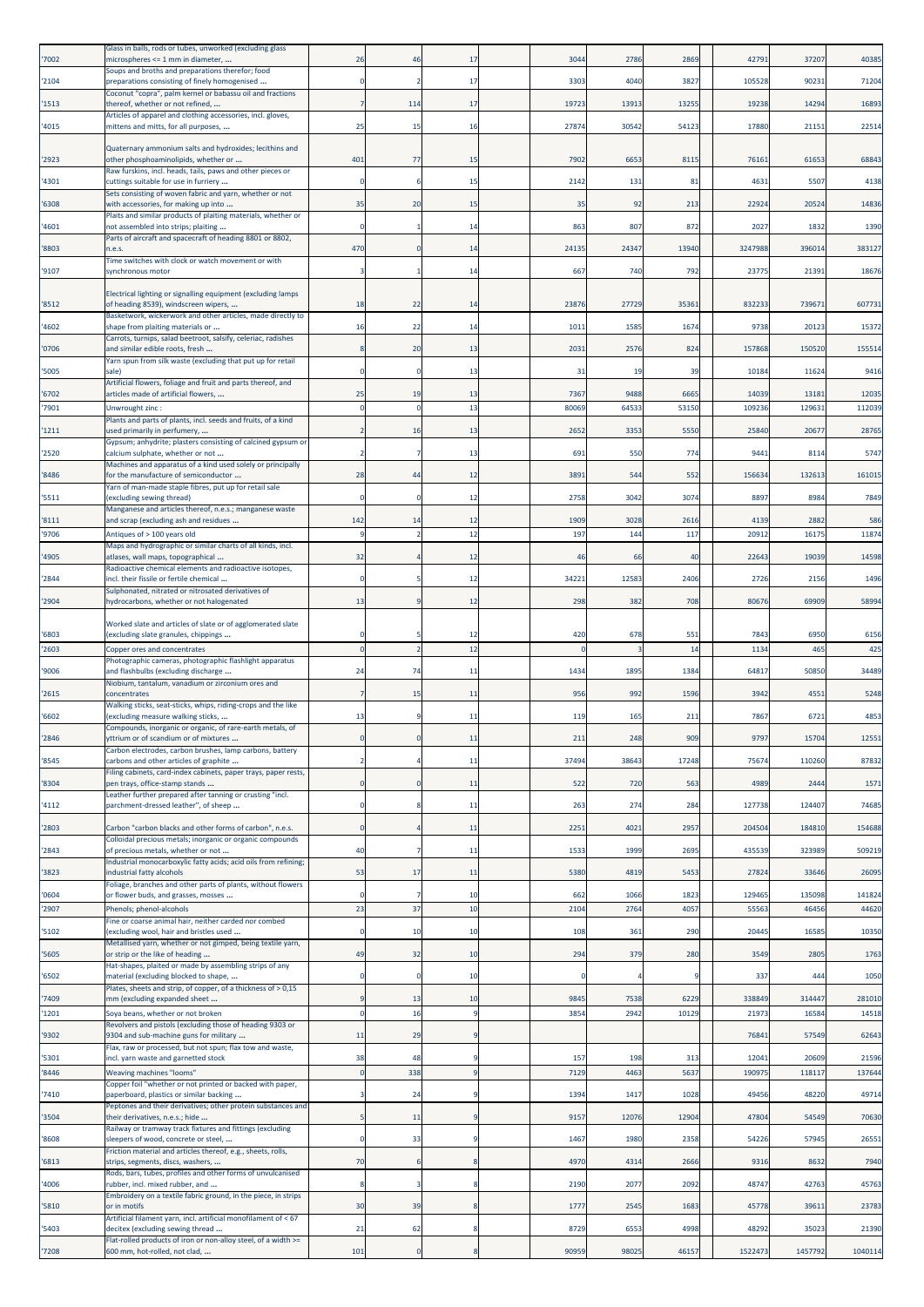| 2932           | Heterocyclic compounds with oxygen hetero-atom[s] only                                                              | 83           | -17      |   | 9292          | 9523          | 9585          | 202343          | 220680          | 224375          |
|----------------|---------------------------------------------------------------------------------------------------------------------|--------------|----------|---|---------------|---------------|---------------|-----------------|-----------------|-----------------|
| 8203           | Files, rasps, pliers, incl. cutting pliers, pincers and tweezers<br>for non-medical use, metal-cutting              | -9           | 21       |   | 6881          | 7987          | 8384          | 28037           | 29404           | 27572           |
| '5505          | Waste of man-made staple fibres, incl. noils, yarn waste and<br>garnetted stock                                     |              | 34       |   | 763           | 935           | 914           | 4158            | 5553            | 2942            |
|                |                                                                                                                     |              |          |   |               |               |               |                 |                 |                 |
| '2523          | Cement, incl. cement clinkers, whether or not coloured<br>Base metals or silver, clad with gold, not further worked | 10           | 68       |   | 41687         | 48021         | 52252         | 165449          | 153159          | 148853          |
| '7109          | than semi-manufactured<br>Lead plates, sheets, strip and foil; lead powders and flakes                              | $\Omega$     |          |   |               |               |               | 1867            | 896             | 839             |
| '7804          | (excluding grains of lead, and                                                                                      | 44           | 53       |   | 340           | 464           | 596           | 2567            | 6146            | 4958            |
|                | Railway or tramway maintenance or service vehicles,                                                                 |              |          |   |               |               | 2460          | 66917           | 74270           | 74111           |
| '8604          | whether or not self-propelled, e.g., workshops,                                                                     |              |          |   | 824           | 630           |               |                 |                 |                 |
| '3205          | Colour lakes (other than Chinese or Japanese lacquer and<br>paints); preparations based on colour                   |              |          |   | 201           | 246           | 253           | 3634            | 3402            | 2748            |
| '1512          | Sunflower-seed, safflower or cotton-seed oil and fractions<br>thereof, whether or not refined,                      |              |          |   | 640           | 115           | 180           | 54718           | 64874           | 69688           |
| '4416          | Casks, barrels, vats, tubs and other coopers' products parts<br>thereof, of wood, incl. staves                      |              | 128      |   | 369           | 120           | 431           | 13997           | 12240           | 11399           |
|                | Textile-covered rubber thread and cord; textile yarn, strip                                                         |              |          |   |               |               |               |                 |                 |                 |
| '5604          | and the like of heading 5404 and<br>Gloves, mittens and mitts, of all types of textile materials                    |              |          |   | 1360          | 1476          | 1768          | 7244            | 61007           | 47817           |
| 6216           | (excluding knitted or crocheted<br>Headbands, linings, covers, hat foundations, hat frames,                         | 11           | 19       |   | 1247          | 1390          | 926           | 3337            | 34585           | 28375           |
| '6507          | peaks and chinstraps, for headgear<br>Articles of cutlery, n.e.s., e.g. hair clippers, butchers' or                 |              |          |   | 151           | 421           | 182           | 18574           | 19606           | 23484           |
| '8214          | kitchen cleavers, choppers and                                                                                      | 40           | 23       |   | 2776          | 2709          | 2309          | 6542            | 5924            | 5644            |
| '8706          | Chassis fitted with engines, for tractors, motor vehicles for<br>the transport of ten or more                       | 26           |          |   | 3223          | 3565          | 4330          | 15258           | 14923           | 12968           |
| 5804           | Tulles and other net fabrics (excluding woven, knitted or<br>crocheted fabrics); lace in the piece,                 | 37           | 24       |   | 8130          | 8926          | 6646          | 57881           | 50207           | 37332           |
|                | Wigs, false beards, eyebrows and eyelashes, switches and                                                            |              |          |   |               | 2078          | 1815          |                 |                 | 12522           |
| '6704          | the like, of human or animal hair<br>Lenses, prisms, mirrors and other optical elements, of any                     | 11           |          |   | 1767          |               |               | 21890           | 17041           |                 |
| '9002          | material, mounted, being parts of                                                                                   | 15           | 102      |   | 694           | 8859          | 6629          | 29417           | 31401           | 28823           |
| '7017          | Laboratory, hygienic or pharmaceutical glassware, whether<br>or not graduated or calibrated (excluding              |              | 18       |   | 1974          | 2327          | 2576          | 10089           | 11075           | 10685           |
| '4105          | Tanned or crust skins of sheep or lambs, without wool on,<br>whether or not split (excluding further                |              |          |   |               |               |               | 17285           | 15744           | 8940            |
|                |                                                                                                                     |              |          |   |               |               |               |                 |                 |                 |
| '7110          | Platinum, incl. palladium, rhodium, iridium, osmium and<br>ruthenium, unwrought or in semi-manufactured             |              |          |   | 1677          | 3186          | 6286          | 1788572         | 2519318         | 3787209         |
| '8206          | Sets of two or more tools of heading 8202 to 8205, put up in<br>sets for retail sale                                |              |          |   | 6979          | 10111         | 13359         | 1891            | 19666           | 15983           |
| '7302          | Railway or tramway track construction material of iron or<br>steel, the following : rails, check-rails              |              |          |   | 1851          | 10450         | 14062         | 26406           | 57183           | 87343           |
|                | Used or new rags, scrap twine, cordage, rope and cables and                                                         |              |          |   |               |               |               |                 |                 |                 |
| 6310           | worn-out articles thereof, of textile<br>Woven fabrics containing predominantly, but < 85%                          |              |          |   | 344           | 365           | 57            | 22626           | 10139           | 8480            |
| '5514          | synthetic staple fibres by weight, mixed<br>Articles of zinc. n.e.s.                                                |              | 38       |   | 21145         | 20249         | 18431         | 13058           | 118072          | 111338          |
| 7907           | Extracts and juices of meat, fish or crustaceans, molluscs and                                                      | 23           | 21       |   | 857           | 9673          | 2879          | 10963           | 104497          | 93467           |
| '1603          | other aquatic invertebrates<br>Travel sets for personal toilet, sewing or shoe or clothes                           |              |          |   |               | 16            | 13            | 25954           | 25312           | 24499           |
| '9605          | cleaning (excluding manicure sets)<br>Articles of precious metal or of metal clad with precious                     |              |          |   | 268           | 329           | 268           | 3668            | 3233            | 2569            |
| '7115          | metal, n.e.s.                                                                                                       | 24           | 74       |   | 14729         | 27656         | 29204         | 13250           | 10169           | 10817           |
| 8548           | Waste and scrap of primary cells, primary batteries and<br>electric accumulators; spent primary                     | 48           |          |   | 648           | 5816          | 167           | 3430            | 5409            | 47702           |
| '9702          | Original engravings, prints and lithographs<br>Other oil seeds and oleaginous fruits, whether or not broken         | 11           |          |   | 38            | 15            | 15            | 7545            | 7721            | 5159            |
| 1207           | (excluding edible nuts, olives,                                                                                     | 51           |          |   | 14910         | 17175         | 16326         | 14687           | 15720           | 15809           |
| '9108          | Watch movements, complete and assembled                                                                             | $\mathbf 0$  | $\Omega$ | 5 | 105           | 80            | 50            | 11627           | 11431           | 11472           |
|                | Electrical resistors, incl. rheostats and potentiometers<br>(excluding heating resistors); parts                    |              |          |   | 17078         | 13437         | 12923         | 9005            |                 | 69874           |
| '8533          | Cigarette lighters and other lighters, whether or not                                                               | 21           | 12       |   |               |               |               |                 | 81149           |                 |
| '9613          | mechanical or electrical and parts thereof,<br>Buckwheat, millet, canary seed and other cereals (excluding          | 44           |          |   | 7467          | 7135          | 7646          | 42631           | 45013           | 28422           |
| 1008           | wheat and meslin, rye, barley,<br>Provitamins and vitamins, natural or reproduced by                                | 15           |          |   | 2749          | 5204          | 14998         | 5781            | 7562            | 8315            |
| '2936          | synthesis, incl. natural concentrates, derivatives                                                                  |              |          |   | 2089          | 18116         | 22016         | 87779           | 124959          | 125307          |
| '5207          | Cotton yarn put up for retail sale (excluding sewing thread)                                                        | $\mathbf 0$  |          |   | 291           | 169           | 500           | 12789           | 13041           | 13829           |
|                | Apparatus and equipment for photographic or                                                                         |              |          |   |               |               |               |                 |                 |                 |
| '9010          | cinematographic laboratories, not elsewhere specified                                                               | 10           | 34       |   | 1302          | 1362          | 1092          | 2041            | 20663           | 17740           |
|                | Diphosphorus pentaoxide; phosphoric acid; polyphosphoric                                                            |              |          |   |               |               |               |                 |                 |                 |
| '2809          | acids, whether or not chemically defined<br>Roofing tiles, chimney pots, cowls, chimney liners,                     | $\Omega$     |          |   | 4946          | 6214          | 7071          | 5603            | 4645            | 4608            |
| '6905          | architectural ornaments and other ceramic<br>Natural rubber, balata, gutta-percha, guayule, chicle and              |              |          |   | 3921          | 3449          | 3356          | 32453           | 23730           | 24829           |
| 4001           | similar natural gums, in primary                                                                                    |              | 10       |   | 2261          | 7238          | 3932          | 10282           | 7238            | 11635           |
| '8513          | Portable electric lamps designed to function by their own<br>source of energy, e.g. dry batteries,                  |              | 10       |   | 3226          | 3419          | 3734          | 26466           | 27099           | 23360           |
|                | Articles of plaster or of compositions based on plaster                                                             |              |          |   |               |               |               |                 |                 |                 |
| '6809<br>'0702 | (excluding plaster bandages for straightening<br>Tomatoes, fresh or chilled                                         | 8            | 19       | 3 | 4034<br>37154 | 3530<br>49792 | 4182<br>77892 | 81107<br>170190 | 75791<br>142416 | 72623<br>141405 |
|                | Carbon paper, self-copy paper and other copying or transfer                                                         |              |          |   |               |               |               |                 |                 |                 |
| 4809           | papers, incl. coated or impregnated<br>Carpets and other floor coverings, of felt, not tufted or                    | $\mathbf{0}$ |          |   | 2110          | 1421          | 1256          | 859             | 856             | 640             |
| 5704           | flocked, whether or not made up<br>Ferrous products obtained by direct reduction of iron ore                        | 18           |          |   | 2559          | 2680          | 1973          | 38673           | 35636           | 15652           |
| '7203          | and other spongy ferrous products,                                                                                  | n            |          |   | 509           | 811           | 805           | 1461            | 4300            | 5649            |
| '7018          | Glass beads, imitation pearls, imitation precious or semi-<br>precious stones and similar glass                     |              |          |   | 2678          | 2553          | 3794          | 1383            | 12346           | 5034            |
| 2906           | Cyclic alcohols and their halogenated, sulphonated, nitrated<br>or nitrosated derivatives                           | 8            |          |   | 5615          | 4685          | 4858          | 7814            | 8618            | 10726           |
| '8101          | Tungsten "wolfram" and articles thereof, n.e.s.; tungsten<br>waste and scrap (excluding ash and                     | 36           | 25       | 3 | 2121          | 1272          | 1314          | 19662           | 13904           | 8818            |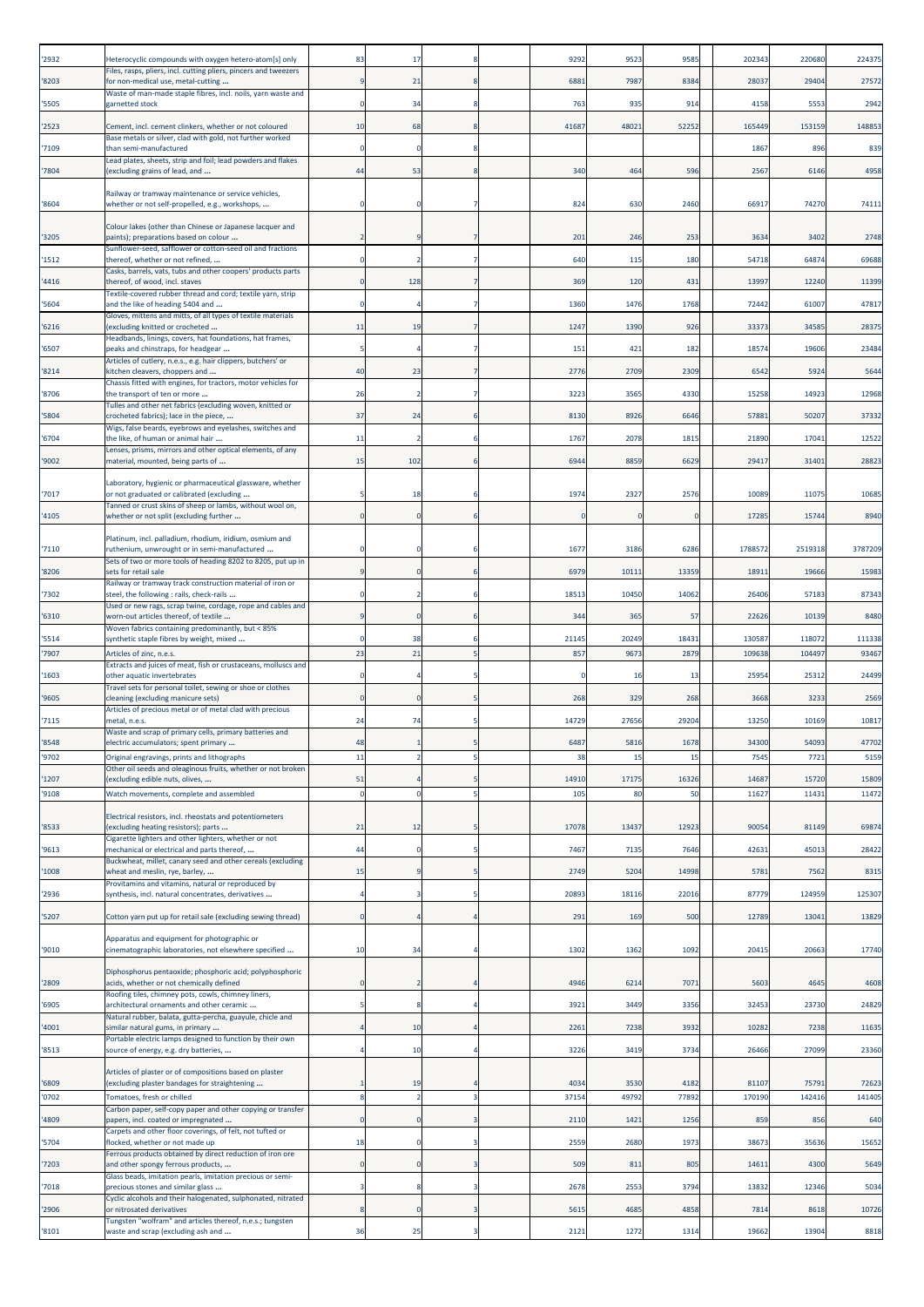|                | Animal or vegetable fats and oils and their fractions, partly                                                              |             |     |                      |       |        |       |               |              |              |
|----------------|----------------------------------------------------------------------------------------------------------------------------|-------------|-----|----------------------|-------|--------|-------|---------------|--------------|--------------|
| '1516          | or wholly hydrogenated, inter-esterified,                                                                                  |             |     |                      | 23547 | 22848  | 1647  | 9730          | 8425         | 7701         |
| '4013          | Inner tubes, of rubber<br>Silk yarn and yarn spun from silk waste, put up for retail sale;                                 |             |     | в                    | 3657  | 4323   | 4144  | 1527          | 11739        | 10212        |
| '5006          | silkworm gut                                                                                                               |             |     |                      |       |        |       | 87C           | 406          | 977          |
| '0906          | Cinnamon and cinnamon-tree flowers                                                                                         |             |     |                      | 904   | 1139   | 102   | 108           | 970          | 963          |
| '8527          | Reception apparatus for radio-broadcasting, whether or not<br>combined, in the same housing, with                          |             |     |                      | 6080  | 18102  | 19972 | 33179         | 26036        | 34301        |
| '5808          | Braids of textile materials, in the piece; ornamental<br>trimmings of textile materials, in the                            | 15          | 23  |                      | 2327  | 2078   | 2236  | 18874         | 15884        | 12034        |
|                | Oils and other products of the distillation of high                                                                        |             |     |                      |       |        |       |               |              |              |
| '2707          | temperature coal tar; similar products<br>Vulcanised rubber thread and cord (excluding ungimped                            |             |     |                      | 5858  | 7780   | 5479  | 283552        | 170359       | 209480       |
| '4007          | single thread with a diameter of > 5<br>Time of day recording apparatus and apparatus for                                  |             |     | 3                    | 696   | 860    | 911   | 5147          | 4702         | 5136         |
| '9106          | measuring, recording or otherwise indicating                                                                               | 24          | 16  | $\overline{2}$       | 227   | 297    | 306   | 1294          | 1463         | 1848         |
| '8444          | Machines for extruding, drawing, texturing or cutting man-<br>made textile materials                                       | 575         | 69  | $\overline{2}$       | 4256  | 670    | 1955  | 65024         | 49617        | 84187        |
| '1507          | Soya-bean oil and its fractions, whether or not refined<br>excluding chemically modified)                                  |             |     |                      | 35    | 87     | 117   | 69759         | 79707        | 65393        |
| '2920          | Esters of other inorganic acids of non-metals and their salts;<br>their halogenated, sulphonated,                          |             |     |                      | 1947  | 1607   | 2001  | 2364          | 21124        | 21856        |
| '9304          | Spring, air or gas guns and pistols, truncheons and other non-<br>firearms (excluding swords, cutlasses,                   |             |     |                      |       |        |       | 1938          | 1710         | 1397         |
|                | Stranded wire, cables, plaited bands and the like, of copper                                                               |             |     | 2                    | 3827  | 3902   | 3542  | 7275          | 63127        | 52932        |
| '7413          | (excluding electrically insulated<br>Binoculars, monoculars, astronomical and other optical                                |             |     |                      |       |        |       |               |              |              |
| '9005          | telescopes, and mountings therefor;<br>Woven fabrics of other vegetable textile fibres; woven                              | 38          | 39  | $\overline{2}$       | 1360  | 6452   | 3297  | 25434         | 26239        | 14475        |
| '5311          | fabrics of paper yarn (excluding those<br>Parts and accessories suitable for use solely or principally                     |             |     |                      | 30    | 48     | 109   | 13759         | 14497        | 14536        |
| '8522          | with sound reproducing and recording                                                                                       |             |     |                      | 84    | 147    | 45    | 8023          | 17468        | 5915         |
| '3104          | Mineral or chemical potassic fertilisers (excluding those in<br>tablets or similar forms, or in                            |             | 13  | $\overline{2}$       | 36948 | 55392  | 67387 | 10420         | 7985         | 7382         |
|                |                                                                                                                            |             |     |                      |       |        |       |               |              |              |
| '2910          | Epoxides, epoxyalcohols, epoxyphenols and epoxyethers,<br>with a three-membered ring, and their                            |             |     |                      | 9733  | 9077   | 131   | 24402         | 28924        | 23883        |
| '5204          | Cotton sewing thread, whether or not put up for retail sale                                                                |             |     |                      | 338   | 303    | 265   | 10562         | 8661         | 7905         |
| '7003          | Cast glass and rolled glass, in sheets or profiles, whether or<br>not having an absorbent, reflecting                      |             |     |                      | 371   | 339    | 323   | 3496          | 2728         | 1661         |
|                | Swedes, mangolds, fodder roots, hay, alfalfa, clover,                                                                      |             |     |                      |       |        |       |               |              |              |
| '1214          | sainfoin, forage kale, lupines, vetches<br>Sewing thread of man-made staple fibres, whether or not                         |             |     |                      | 35    | 46     | 34    | 107617        | 144501       | 147928       |
| '5508          | put up for retail sale<br>Photographic film in rolls, sensitised, unexposed, of any                                        | 28          | 16  |                      | 2760  | 2865   | 3347  | 5882          | 6561         | 4796         |
| '3702          | material other than paper, paperboard                                                                                      |             |     |                      | 1437  | 1263   | 1316  | 1361          | 1259         | 1124         |
| '3301          | Essential oils, whether or not terpeneless, incl. concretes<br>and absolutes; resinoids; extracted                         |             |     |                      | 4475  | 3827   | 5680  | 195026        | 182862       | 159493       |
| '0710          | Vegetables, uncooked or cooked by steaming or boiling in<br>water, frozen                                                  |             |     | -1                   | 5511  | 8422   | 11099 | 88442         | 91329        | 95179        |
| '1002          | Rye                                                                                                                        | $\Omega$    |     | $\mathbf 0$          | 671   | 1195   | 1291  | 1798          | 3923         | 3342         |
| '0104          | Live sheep and goats                                                                                                       | $\Omega$    |     | $\mathbf 0$          | 684   | 347    | 129   |               | 47           |              |
| '0301          | Live fish<br>Guts, bladders and stomachs of animals (other than fish),                                                     | $\Omega$    |     | $\Omega$             | 265   | 267    | 215   | 35566         | 35370        | 35605        |
| '0504          | whole and pieces thereof, fresh,                                                                                           |             |     | $\Omega$             | 7302  | 7131   | 7189  | 6058          | 54675        | 48521        |
| '1109          | Wheat gluten, whether or not dried<br>Cereal straw and husks, unprepared, whether or not                                   | 107         | 100 | $\mathbf{0}$         | 2822  | 3046   | 3258  | 38178         | 26404        | 30369        |
| '1213          | chopped, ground, pressed or in the form                                                                                    |             |     |                      |       |        |       | 7276          | 5359         | 6816         |
| '2716          | <b>Electrical energy</b><br>Alkali or alkaline-earth metals; rare-earth metals, scandium                                   |             |     | $\overline{0}$       | 1402  | 121398 | 13153 | 31818         | 359502       | 359798       |
| '2805          | and yttrium, whether or not intermixed                                                                                     |             |     | $\Omega$             | 4150  | 3633   | 3240  | 669           | 450          | 309          |
| '2822          | Cobalt oxides and hydroxides; commercial cobalt oxides                                                                     |             |     | 0                    | 487   | 363    | 351   | 16333         | 12278        | 7806         |
| '2513          | Pumice stone; emery; natural corundum, natural garnet and<br>other natural abrasives, whether                              |             | 39  | $\Omega$             | 232   | 155    | 234   | 2424          | 1911         | 1263         |
| '2928          | Organic derivatives of hydrazine or of hydroxylamine                                                                       | 17          |     | $\mathbf 0$          | 2068  | 1698   | 1802  | 117964        | 116534       | 191691       |
| '2616          | Precious-metal ores and concentrates                                                                                       | $\Omega$    |     | $\mathbf 0$          |       |        |       | 118           | 40           | 93           |
| '2705          | Coal gas, water gas, producer gas, lean gas and similar gases<br>(excluding petroleum gases and                            | $\Omega$    |     | $\mathbf 0$          |       |        |       |               |              | 10           |
|                |                                                                                                                            |             |     |                      |       |        |       |               |              |              |
| '5307          | Yarn of jute or of other textile bast fibres of heading 5303<br>Chemical wood pulp, soda or sulphate (excluding dissolving |             |     | $^{\circ}$           | 2997  | 4445   | 3251  | 180           | 280          | 164          |
| '4703          | grades)<br>Recovered "waste and scrap" paper or paperboard                                                                 |             |     | $\overline{0}$       | 40392 | 39302  | 33519 | 135086        | 62288        | 33040        |
| '4707          | excluding paper wool)                                                                                                      |             |     | $\Omega$             | 7663  | 51836  | 4831  | 310063        | 205455       | 202117       |
| '4801          | Newsprint as specified in Note 4 to chapter 48, in rolls of a<br>width > 36 cm or in square or                             |             |     | $\Omega$             | 28965 | 20776  | 12219 | 1298          | 781          | 1202         |
| '5001          | Silkworm cocoons suitable for reeling                                                                                      | $\Omega$    |     | $\Omega$             |       |        |       | 28            | 10           |              |
| '5201          | Cotton, neither carded nor combed<br>Rosin, resin acids and derivatives thereof; rosin spirit and                          | $\Omega$    |     | $\mathbf 0$          | 1470  | 1008   | 1318  | 4400          | 3546         | 5050         |
| '3806          | rosin oils; run gums<br>Waste, parings and scrap of soft rubber and powders and                                            | 22          |     | $\Omega$             | 1506  | 1489   | 1008  | 9803          | 8644         | 9441         |
| '4004          | granules obtained therefrom                                                                                                | 35          |     | $\mathbf 0$          | 3121  | 2885   | 2926  | 1617          | 18600        | 14224        |
| '4403          | Wood in the rough, whether or not stripped of bark or<br>sapwood, or roughly squared (excluding                            |             |     | $^{\circ}$           | 3232  | 977    | 1166  | 23034         | 65474        | 45242        |
| '4405          | Wood wool; wood flour "wood powder able to pass through<br>a fine", 0,63 mm mesh, sieve with a                             |             |     | $\mathbf 0$          | 976   | 298    | 181   | 3239          | 2966         | 2494         |
| '4206          | Articles of gut, goldbeater's skin, bladders or tendons<br>(excluding silkworm gut, sterile catgut,                        |             |     | 0                    |       |        |       | 1918          | 2245         | 2479         |
|                | Clock and watch cases and parts thereof, n.e.s. (excluding                                                                 |             |     |                      |       |        |       |               |              |              |
| '9112<br>'9114 | for wrist-watches, pocket-watches<br>Clock or watch parts, n.e.s.                                                          | $\Omega$    |     | $\Omega$<br>$\Omega$ | 298   | 280    | 215   | 2310<br>14020 | 3573<br>8570 | 2275<br>7500 |
|                | Wind musical instruments "e.g. clarinets, trumpets,                                                                        | 13          | 16  | $\mathbf 0$          |       |        | 541   | 26509         | 25654        | 22062        |
| '9205          | bagpipes, keyboard pipe organs, harmoniums<br>Musical boxes, fairground organs, mechanical street organs,                  |             |     |                      | 392   | 553    |       |               |              |              |
| '9208          | mechanical singing birds, musical<br>Collections and collector's pieces of zoological, botanical,                          | $\mathbf 0$ |     | $\mathbf 0$          | 106   | 133    | 137   | 2584          | 1558         | 422          |
| '9705          | mineralogical, anatomical, historical,<br>Zinc dust, powders and flakes (excluding grains of zinc, and                     | 12          |     | $\Omega$             | 234   | 293    | 854   | 9352          | 15732        | 11691        |
| '7903          | spangles of heading 8308)                                                                                                  | O           |     | $\mathbf 0$          | 429   | 290    | 340   | 2731          | 1987         | 1402         |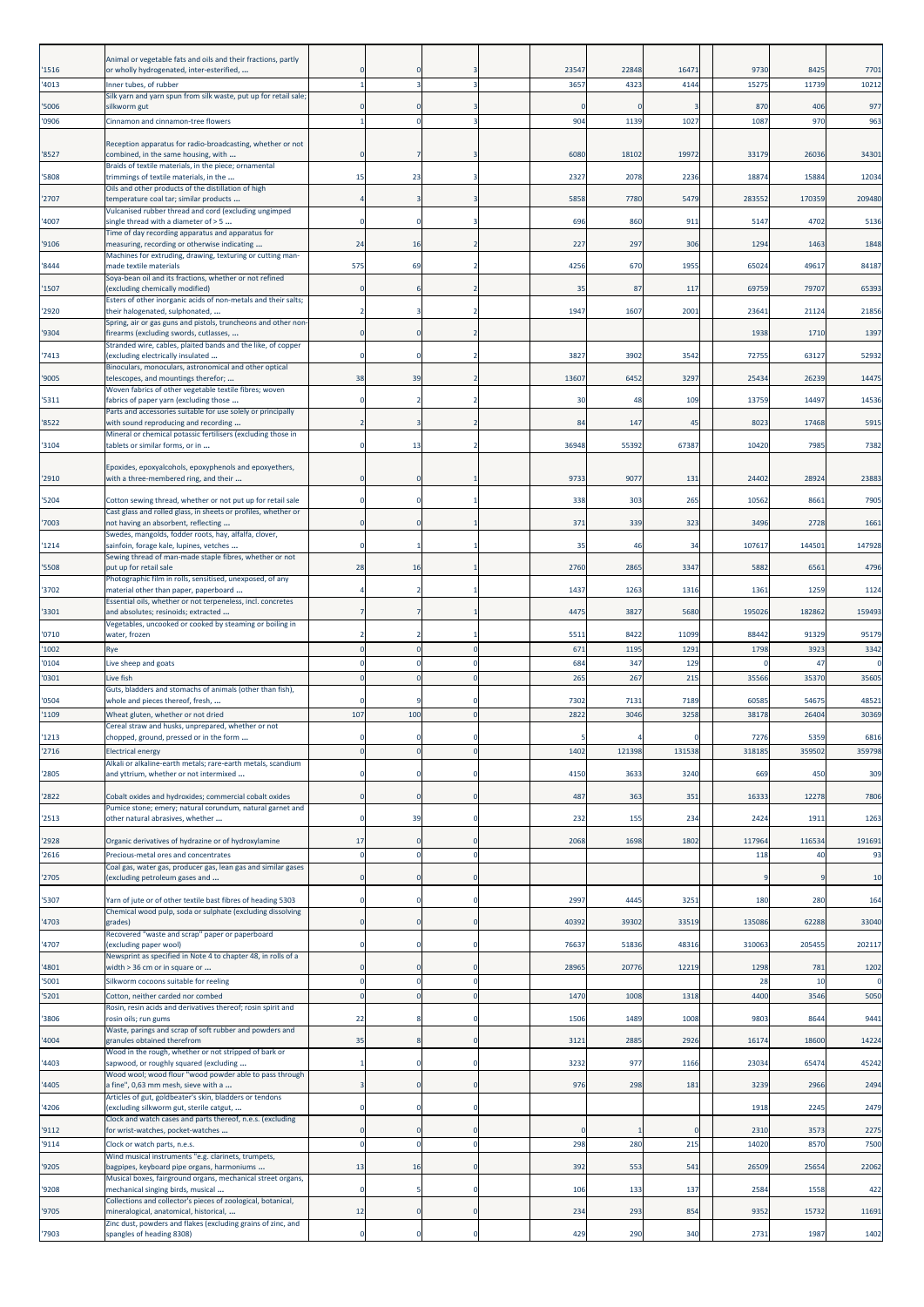| '7506          | Plates, sheets, strip and foil, of nickel (excluding expanded<br>plates, sheets or strip)                         |             |          |                | 5597          | 2439           | 1447           | 11190          | 9135            | 8772            |
|----------------|-------------------------------------------------------------------------------------------------------------------|-------------|----------|----------------|---------------|----------------|----------------|----------------|-----------------|-----------------|
| '7206          | Iron and non-alloy steel in ingots or other primary forms<br>(excluding remelting scrap ingots,                   |             |          |                |               | 84             | 35             | 22096          | 20974           | 21105           |
|                | Sheets of glass, drawn or blown, whether or not having an                                                         |             |          |                |               |                |                |                |                 |                 |
| 7004           | absorbent, reflecting or non-reflecting<br>Precious and semi-precious stones, synthetic or                        |             |          |                | 457           | 470            | 371            | 1661           | 1299            | 526             |
| '7104          | reconstructed, whether or not worked or graded<br>Panels, boards, tiles, blocks and similar articles of vegetable |             |          |                | 2902          | 4682           | 4667           | 3414           | 2413            | 1146            |
| 6808           | fibre, of straw or of shavings,                                                                                   |             |          |                | 587           | 956            | 1264           | 11670          | 10117           | <b>9570</b>     |
| '3501          | Casein, caseinates and other casein derivatives; casein glues<br>(excluding those packaged as                     |             | 26       |                | 163           | 674            | 910            | 3741           | 2741            | 3029            |
| '3605          | Matches (excluding pyrotechnic articles of heading 3604)                                                          | $\Omega$    | $\Omega$ | $\Omega$       | 3055          | 1996           | 434            | 108            | 200             | 47              |
|                |                                                                                                                   |             |          |                |               |                |                |                |                 |                 |
| '2852          | Compounds, inorganic or organic, of mercury, whether or<br>not chemically defined (excluding amalgams)            |             |          |                | 10            |                | 15             |                | 38              |                 |
| '2510          | Natural calcium phosphates and natural aluminium calcium<br>phosphates, natural and phosphatic                    |             |          |                | 15023         | 13717          | 14761          | 1026           | 1263            | 1288            |
|                | Siliceous fossil meals, e.g. kieselguhr, tripolite and diatomite,                                                 |             |          |                |               |                |                | 1201           |                 | 2902            |
| '2512<br>2524  | and similar siliceous earths,<br>Asbestos (excluding products made from asbestos)                                 | $\mathbf 0$ |          | $\Omega$       | 977<br>6024   | 1075<br>4793   | 1121<br>4227   |                | 3486            |                 |
| '2911          | Acetals and hemiacetals, whether or not with other oxygen<br>function, and their halogenated,                     |             |          |                | 23            | -19            | -62            | 611            | 395             | 416             |
|                | Glycosides, natural or reproduced by synthesis, and their                                                         |             |          |                |               |                |                |                |                 |                 |
| '2938          | salts, ethers, esters and other<br>Mineral or chemical phosphatic fertilisers (excluding those in                 |             | 35       |                | 2259          | 2401           | 1880           | 15447          | 18175           | 17057           |
| '3103          | tablets or similar forms, or                                                                                      |             |          |                | 35057         | 21007          | 11183          | 4593           | 2821            | 1997            |
| '1105          | Flour, meal, powder, flakes, granules and pellets of potatoes                                                     |             |          |                | 67            |                | 50             | 15036          | 13403           | 13361           |
| '1204          | Linseed, whether or not broken                                                                                    |             |          | O<br>$\Omega$  | 568           | 249            | 974            | 2667           | 2330            | 2562            |
| 1205<br>'0102  | Rape or colza seeds, whether or not broken<br>Live bovine animals                                                 |             |          |                | 3242<br>499   | 37072<br>7378  | 3455<br>7866   | 2490<br>7851   | 2754<br>6992    | 1864<br>6917    |
|                |                                                                                                                   |             |          |                |               |                |                |                |                 |                 |
| '0714          | Roots and tubers of manioc, arrowroot, salep, Jerusalem<br>artichokes, sweet potatoes and similar                 |             |          |                | 186           | 351            | 661            | 3851           | 3798            | 4304            |
| 1801           | Cocoa beans, whole or broken, raw or roasted                                                                      |             |          | $\Omega$       | 41167         | 43523          | 50294          | 4350           | 3203            | 3389            |
| 1501           | Pig fat, incl. lard, and poultry fat, rendered or otherwise<br>extracted (excluding lard stearin                  |             |          |                | 187           | 655            | 954            | 23667          | 26035           | 33744           |
| '1503          | Lard stearin, lard oil, oleostearin, oleo-oil and tallow oil<br>(excluding emulsified, mixed or                   |             |          |                |               |                |                | 20             | 21              | 13              |
| '1522          | Degras; residues resulting from the treatment of fatty<br>substances or animal or vegetable waxes                 |             |          |                | 2555          | 1692           | 1354           | 4886           | 5310            | 5887            |
| '2504          | Natural graphite                                                                                                  |             |          | n              | 1199          | 1207           | 1403           | 112            | 934             | 750             |
| 2307           | Wine lees; argol                                                                                                  |             |          |                |               |                |                | 1030           | 1586            | 7626            |
|                | Manganese ores and concentrates, incl. ferruginous                                                                |             |          |                |               |                |                |                |                 |                 |
| '2602<br>2610  | manganese ores and concentrates, with a<br>Chromium ores and concentrates                                         | 29          |          |                | 182796<br>641 | 210456<br>6458 | 7653<br>6170   | 134<br>283     | 204<br>3182     | 327<br>1234     |
| 2612           | Uranium or thorium ores and concentrates                                                                          |             |          |                |               |                |                |                |                 |                 |
| '2620          | Slag, ash and residues containing metals, arsenic or their<br>compounds (excluding those from                     |             |          |                | 5457          | 6853           |                | 95269          | 77920           | 67215           |
|                | Petroleum oils and oils obtained from bituminous minerals,                                                        |             |          |                |               |                |                |                |                 |                 |
| '2709<br>'2801 | crude<br>Fluorine, chlorine, bromine and iodine                                                                   | $\Omega$    |          | $\Omega$       | 433374<br>183 | 412401<br>238  | 394920<br>2793 | 325432<br>3179 | 44185<br>3126   | 234256<br>3868  |
| 2807           | Sulphuric acid; oleum                                                                                             |             |          | $\Omega$       | 260           | 2522           | 2552           | 18004          | 23228           | 16977           |
| '2816          | Hydroxide and peroxide of magnesium; oxides, hydroxides<br>and peroxides, of strontium or barium                  |             |          |                | 101           | 1307           | 1056           | 686            | 706             | 491             |
| 7008           | Multiple-walled insulating units of glass                                                                         | 16          |          | $\Omega$       | 1567          | 1755           | 1431           | 31274          | 30119           | 21215           |
| '7011          | Glass envelopes, incl. bulbs and tubes, open, and glass parts<br>thereof, without fittings, for                   | 29          |          |                | 1871          | 1299           | 1370           | 1582           | 1717            | 2004            |
|                | Diamonds, whether or not worked, but not mounted or set                                                           |             |          |                |               |                |                |                |                 |                 |
| '7102          | (excluding unmounted stones for pick-up                                                                           |             |          |                | 3268          | 3797           | 1178           | 164665         | 160239          | 142091          |
| '7118          | Coin, incl. legal tender (excluding medals, jewellery made<br>from coins, collectors' items of                    | $\Omega$    |          | $\Omega$       | 114           | 148            | 135            | 2754           | 937             | 2142            |
| '7001          | Cullet and other waste and scrap of glass; glass in the mass<br>(excluding glass in the form of                   | n           |          |                | 2220          | 3189           | 1481           | 810            | 10696           | 229             |
| 7402           | Copper, unrefined; copper anodes for electrolytic refining                                                        |             |          |                | 25            |                | $\Omega$       | 48213          | 60781           | 80985           |
|                | Waste and scrap, of copper (excluding ingots or other similar                                                     |             |          |                |               |                |                |                |                 |                 |
| '7404<br>'8001 | unwrought shapes, of remelted<br>Unwrought tin                                                                    |             |          |                | 33604<br>2926 | 44710<br>2464  | 35391<br>1731  | 616068<br>2376 | 611405<br>26604 | 600854<br>21734 |
|                |                                                                                                                   |             |          |                |               |                |                |                |                 |                 |
| '8102          | Molybdenum and articles thereof, n.e.s.; molybdenum<br>waste and scrap (excluding ash and residues                |             |          |                | 1134          | 1582           | 2616           | 953            | 1835            | 954             |
| '8104          | Magnesium and articles thereof, n.e.s.; magnesium waste<br>and scrap (excluding ash and residues                  |             |          |                | 4520          | 4729           | 5924           | 12465          | 12511           | 6179            |
|                | Bismuth and articles thereof, n.e.s.; bismuth waste and scrap                                                     |             |          |                |               | 46             |                |                |                 |                 |
| '8106          | (excluding ash and residues containing<br>Textile wicks, woven, plaited or knitted, for lamps, stoves,            |             |          |                | 25            |                | 21             | 35             | 150             | 57              |
| 5908           | lighters, candles or the like;<br>Artificial staple fibres, carded, combed or otherwise                           |             |          |                | 99            | 117            | 102            | 479            | 427             | 338             |
| '5507          | processed for spinning                                                                                            | $\Omega$    |          | O              | $^{\circ}$    | 19             | $\Omega$       | 1748           | 1841            | 1638            |
| 4701           | Mechanical wood pulp, not chemically treated<br>Wood pulp obtained by a combination of mechanical and             | $\mathbf 0$ |          | $\overline{0}$ | 40            | 98             | 21             | 121            | 1337            | 352             |
| 4705           | chemical pulping processes<br>Natural cork, debacked or roughly squared, or in square or                          |             |          | O              | 3855          | 2954           | 3153           | 15089          | 9141            | 4940            |
| 4502           | rectangular blocks, plates, sheets                                                                                |             |          |                |               |                |                | 2342           | 2138            | 629             |
| '5310          | Woven fabrics of jute or of other textile bast fibres of<br>heading 5303                                          |             |          |                | 345           | 309            | 399            | 1338           | 1188            | 924             |
| '8801          | Balloons and dirigibles; gliders, hang gliders and other non-<br>powered aircraft                                 |             |          | $\Omega$       | 77            | 25             |                | 1032           | 1580            | 787             |
|                | Self-propelled railway or tramway coaches, vans and trucks                                                        |             |          |                |               |                |                |                |                 |                 |
| '8603          | (excluding those of heading 8604)                                                                                 | $\Omega$    |          |                | 18371         | 2640           | 4566           | 55123          | 246073          | 20560           |
| '8605          | Railway or tramway passenger coaches, luggage vans, post<br>office coaches and other special purpose              |             |          |                |               | 14             | $\Omega$       | 388025         | 157774          | 59436           |
| '8905          | Light-vessels, fire-floats, dredgers, floating cranes, and other<br>vessels the navigability of                   | $\Omega$    |          | O              | 317           | 800            | 71             | 11744          | 31394           | 150764          |
|                | Vessels, incl. warships and lifeboats (excluding rowing boats                                                     |             |          |                |               |                |                |                |                 |                 |
| 8906           | and other vessels of heading                                                                                      | $\Omega$    |          | $\Omega$       | 612           | 155            | 71             | 9626           | 196702          | 3912            |
| 8908           | Vessels and other floating structures for breaking up                                                             | 0           |          |                |               |                |                | 1645           | 1272            | 375             |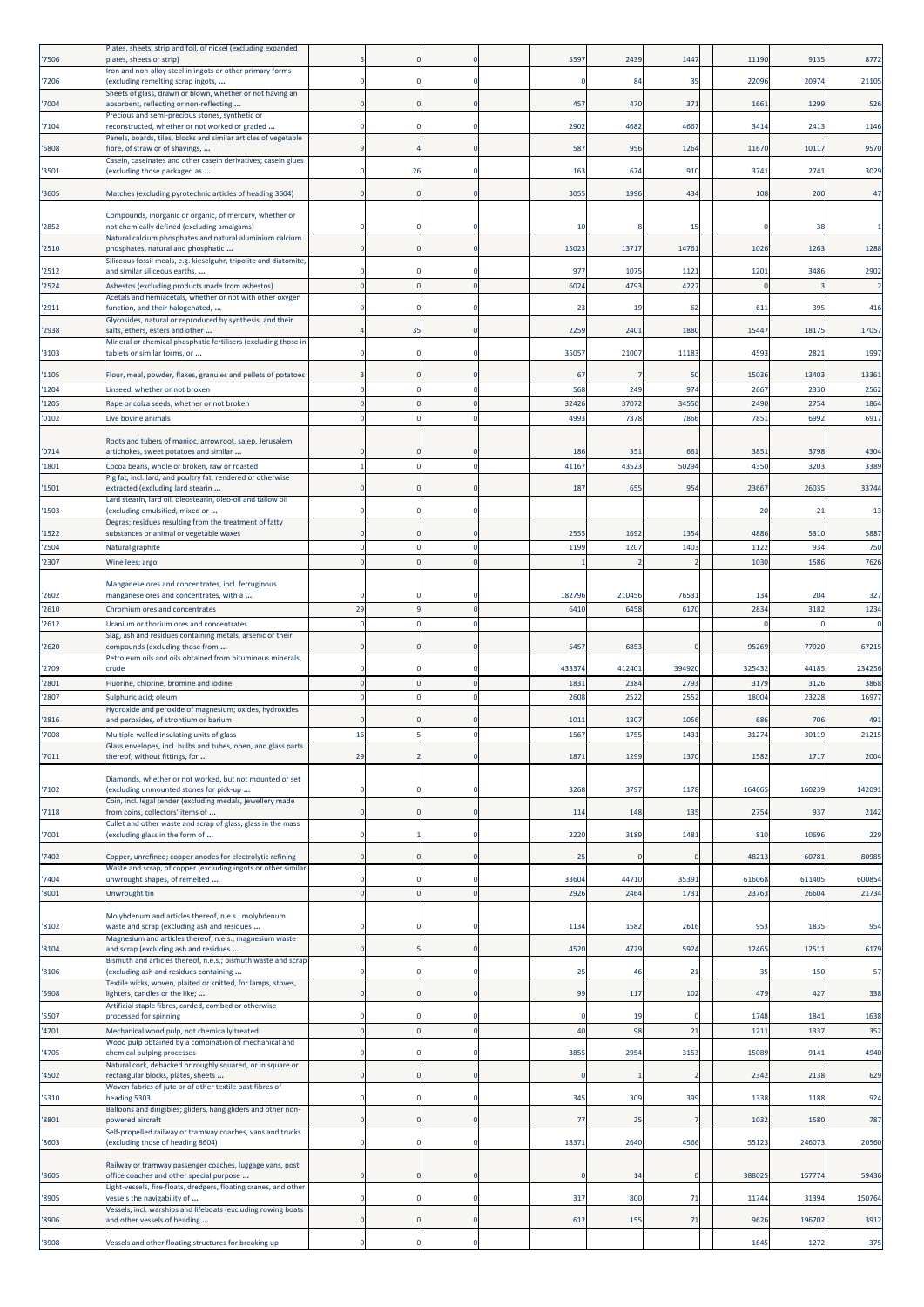| '3804          | Residual lyes from the manufacture of wood pulp, whether<br>or not concentrated, desugared or                                  |                |            |                             | 2819       | 3069       | 3318                 | 8757          | 8365          | 10194         |
|----------------|--------------------------------------------------------------------------------------------------------------------------------|----------------|------------|-----------------------------|------------|------------|----------------------|---------------|---------------|---------------|
| '4504          | Agglomerated cork, with or without a binding substance,<br>and articles of agglomerated cork (excluding                        | 23             | 19         |                             | 7263       | 6897       | 7888                 | 1912          | 19938         | 1599:         |
| '2820          | Manganese oxides                                                                                                               | $\Omega$       |            | $\mathbf{0}$                | 452        | 823        | 520                  | 551           | 654           | 358           |
| '2840          | Borates; peroxoborates "perborates"                                                                                            | 120            |            | $\mathbf{0}$                | 1491       | 1879       | 1536                 | 1352          | 11232         | 2608          |
| '2847          | Hydrogen peroxide, whether or not solidified with urea                                                                         |                |            |                             | 2099       | 2269       | 2364                 |               | C             | $\Omega$      |
| '3604          | Fireworks, signalling flares, rain rockets, fog signals and<br>other pyrotechnic articles (excluding                           |                |            | $\Omega$                    | 3616       | 6374       | 2978                 | 12993         | 10696         | 7334          |
| '2810          | Oxides of boron; boric acids                                                                                                   | $\Omega$       |            | $\mathbf{0}$                | 3245       | 3487       | 2609                 |               |               |               |
| '1506          | Other animal fats and oils and their fractions, whether or not<br>refined, but not chemically                                  |                |            | $\mathbf 0$                 | 146        | 101        | 243                  | 2558          | 8014          | 5814          |
| '2304          | Oilcake and other solid residues, whether or not ground or<br>in the form of pellets, resulting                                |                |            | $\mathbf 0$                 | 1711       | 1779       | 2126                 | 4276          | 35808         | 61166         |
| '2503          | Sulphur of all kinds (excluding sublimed sulphur, precipitated<br>sulphur and colloidal sulphur)                               |                |            | $\mathbf{0}$                | 21769      | 27059      | 21368                | 28403         | 20077         | 14311         |
|                | Dolomite, whether or not calcined or sintered, incl. dolomite                                                                  |                |            |                             |            |            |                      |               |               |               |
| '2518<br>'2605 | roughly trimmed or merely cut,<br>Cobalt ores and concentrates                                                                 |                |            | 0                           | 5353       | 7483       | 8851                 | 25440         | 21543         | 19590         |
| '2618          | Granulated slag "slag sand" from the manufacture of iron or<br>steel                                                           |                |            | $\Omega$                    | 991        | 427        | 479                  | 13952         | 10451         | 11859         |
|                | Slag and ash, incl. seaweed ash "kelp"; ash and residues                                                                       |                |            |                             |            |            |                      |               |               |               |
| '2621          | from the incineration of municipal<br>Pitch and pitch coke, obtained from coal tar or from other                               |                |            | $\mathbf 0$                 | 1196       | 1972       | 753                  | 13108         | 8743          | 5943          |
| '2708          | mineral tars<br>Pig fat, free of lean meat, and poultry fat, not rendered or                                                   |                |            | $\mathbf 0$                 | 7844       | 15958      | 8173                 | 853           | 844           | 155           |
| '0209          | otherwise extracted, fresh, chilled,                                                                                           |                |            | 0                           | 36624      | 31817      | 26186                | 35739         | 59802         | 58654         |
| '0410          | Turtles' eggs, birds' nests and other edible products of<br>animal origin, n.e.s.                                              |                |            |                             |            |            |                      | 1774          | 1350          | 1536          |
| '0502          | Pigs', hogs' or boars' bristles and hair; badger hair and other<br>brush making hair; waste of                                 |                |            | $\mathbf 0$                 | 134        | 144        | 124                  | 746           | 148           | 16            |
| '0506          | Bones and horn-cores and their powder and waste,<br>unworked, defatted, simply prepared, treated                               |                |            | $\mathbf 0$                 |            |            | $\mathbf 0$          | 3353          | 3066          | 2148          |
|                | Ivory, tortoiseshell, whalebone and whalebone hair, horns,                                                                     |                |            |                             |            |            |                      |               |               |               |
| '0507<br>'0707 | antlers, hooves, nails, claws and<br>Cucumbers and gherkins, fresh or chilled                                                  | $\Omega$       |            | $\mathbf 0$<br>$\mathbf 0$  | 8931       | 13711      | $\mathbf 0$<br>18293 | 12844         | 87<br>10598   | 92<br>10505   |
| '1007          | Grain sorghum                                                                                                                  |                |            | $\mathbf 0$                 | 1159       | 764        | 783                  | 604           | 1649          | 1892          |
| '1107<br>'1203 | Malt, whether or not roasted                                                                                                   | $\Omega$       |            | $\mathbf 0$<br>$\mathbf{0}$ | 7475       | 8536       | 6449                 | 1450          | 2035          | 1485          |
|                | Copra                                                                                                                          |                |            |                             |            |            |                      |               |               |               |
| '5501          | Synthetic filament tow as specified in Note 1 to chapter 55<br>Terry towelling and similar woven terry fabrics, tufted textile |                |            | $\mathbf 0$                 | 203        | 93         | -6                   | 2417          | 1353          | 1104          |
| '5802          | fabrics (excluding narrow woven<br>Tyre cord fabric of high-tenacity yarn of nylon or other                                    |                |            | $\mathbf 0$                 | 1067       | 967        | 871                  | 1260          | 1232          | 1137          |
| '5902          | polyamides, polyesters or viscose                                                                                              |                |            | $\mathbf{0}$                | 7997       | 8097       | 7448                 | 8531          | 76299         | 67062         |
| '5003          | Silk waste, incl. cocoons unsuitable for reeling, yarn waste<br>and garnetted stock                                            |                |            | $\Omega$                    |            |            |                      | 5181          | 2289          | 2268          |
| '6603          | Parts, trimmings and accessories for umbrellas and sun<br>umbrellas of heading 6601 or for walking                             |                |            | $\Omega$                    | 141        | 372        | 146                  | 9417          | 8623          | 6471          |
|                | Human hair, dressed, thinned, bleached or otherwise                                                                            |                |            |                             |            |            |                      |               |               |               |
| '6703          | worked; wool, other animal hair or other<br>Ceramic pipes, conduits, guttering and pipe fittings                               |                |            |                             | 34         | -15        | 7                    | 30249         | 28472         | 22179         |
| '6906          | (excluding of siliceous fossil meals or<br>Base metals, silver or gold, clad with platinum, not further                        | $\Omega$       |            | $\Omega$                    | 161        | 92         | 31                   | 1053          | 760           | 329           |
| '7111          | worked than semi-manufactured                                                                                                  | 19             |            |                             |            |            | $\mathbf 0$          | 516           | 1594          | 2845          |
| '7112          | Waste and scrap of precious metal or of metal clad with<br>precious metal; other waste and scrap                               |                |            | $\Omega$                    | 135        | 1728       | $\mathbf 0$          | 239123        | 312663        | 416766        |
| '7201          | Pig iron and spiegeleisen, in pigs, blocks or other primary<br>forms                                                           |                |            | $\mathbf 0$                 | 796        | 645        | 417                  | 4489          | 43512         | 19805         |
| '7508          | Articles of nickel, n.e.s. (excluding powder, flakes, bars,<br>profiles, wire, plates, sheets,                                 | 39             |            | $\mathbf 0$                 | 24790      | 21515      | 23514                | 54974         | 62895         | 45972         |
| '7611          | Reservoirs, tanks, vats and similar containers, of aluminium,<br>for any material (other than                                  | $\Omega$       | 22         | $\Omega$                    | 20         | 37         | 101                  | 10368         | 8905          | 5644          |
| '7801          | Unwrought lead :                                                                                                               | $\overline{0}$ | $\sqrt{2}$ | $\mathbf 0$                 | 15578      | 14618      | 8273                 | 73146         | 76028         | 69313         |
| '8105          | Cobalt mattes and other intermediate products of cobalt<br>metallurgy; cobalt and articles thereof,                            | 68             |            | $\Omega$                    | 2443       | 1604       | 1333                 | 11153         | 6769          | 7288          |
| '7213          | Bars and rods of iron or non-alloy steel, hot-rolled, in<br>irregularly wound coils                                            | 0              |            | $\mathbf 0$                 | 51168      | 29992      | 30169                | 666166        | 632578        | 546044        |
|                | Flat-rolled products of alloy steel other than stainless, of a                                                                 |                |            |                             |            |            |                      |               |               |               |
| '7225          | width of >= 600 mm, hot-rolled                                                                                                 | O              |            | $\mathbf 0$                 | 41966      | 33200      | 31722                | 159732        | 140606        | 109891        |
| '7401          | Copper mattes; cement copper "precipitated copper"                                                                             | O              |            | $\mathbf{0}$                |            |            |                      | 2518          | 833           | 2365          |
| '8606          | Railway or tramway goods vans and wagons (excluding self-<br>propelled and luggage vans and post                               | O              |            | $\mathbf 0$                 | 67129      | 85141      | 24214                | 558           | 2437          | 1504          |
|                |                                                                                                                                |                |            |                             |            |            |                      |               |               |               |
| '8310          | Sign-plates, nameplates, address-plates and similar plates,<br>numbers, letters and other symbols,                             | $\Omega$       |            | $\mathbf 0$                 | 1218       | 2264       | 3128                 | 17438         | 17628         | 10970         |
| '8212          | Non-electric razors and razor blades of base metal, incl.<br>razor blade blanks in strips                                      | 37             |            | $\mathbf 0$                 | 26106      | 32364      | 29832                | 40789         | 22138         | 15563         |
|                | Complete, unassembled or partly assembled watch or clock                                                                       |                |            |                             |            |            |                      |               |               |               |
| '9110'         | movements or movement sets; incomplete                                                                                         | $\Omega$       |            | $\mathbf{0}$                |            |            | $\overline{2}$       | 119           | 1288          | 2126          |
| '9206          | Percussion musical instruments, e.g. drums, xylophones,<br>cymbals, castanets, maracas                                         |                |            | $\mathbf 0$                 | 379        | 497        | 542                  | 1510          | 1677          | 1547          |
| '9602          | Worked vegetable or mineral carving material and articles of<br>these materials n.e.s; moulded                                 |                |            | $\mathbf 0$                 | 3002       | 2926       | 3356                 | 2338          | 2768          | 1695          |
| '9610          | Slates and boards, with writing or drawing surfaces, whether<br>or not framed                                                  |                |            | $\mathbf 0$                 | 1325       | 1584       | 1436                 | 2666          | 2597          | 2770          |
| '3915          | Waste, parings and scrap, of plastics                                                                                          | 67             | 201        | $\mathbf 0$                 | 18653      | 21066      | 12627                | 75946         | 68480         | 56054         |
|                | Photographic plates and film, exposed and developed                                                                            |                |            |                             |            |            |                      |               |               |               |
| '3705<br>'4812 | excluding products made of paper, paperboard<br>Filter blocks, slabs and plates, of paper pulp                                 | $\overline{0}$ |            | $\Omega$<br>$\mathbf{0}$    | 26<br>2608 | 37<br>2409 | 28<br>2066           | 34033<br>1690 | 32245<br>1703 | 26349<br>1779 |
| '2814          | Ammonia, anhydrous or in aqueous solution                                                                                      | $\Omega$       |            | $\mathbf 0$                 | 137332     | 102835     | 37348                | 2287          | 2361          | 1170          |
| '2831          | Dithionites and sulfoxylates                                                                                                   | $\Omega$       | $\Omega$   | $\mathbf 0$                 | 62         | 41         | 31                   | 84            | 62            | 42            |
| '2834          | Nitrites; nitrates<br>Halogenated, sulphonated, nitrated or nitrosated derivatives                                             | $\theta$       | C          | $\mathbf 0$                 | 4043       | 3776       | 3625                 | 4740          | 3843          | 3738          |
| '2913          | of cyclic polymers of aldehydes                                                                                                |                |            | $\mathbf 0$                 | 45         | 78         | 123                  | 174           | 382           | 245           |
| '1520          | Glycerol, crude; glycerol waters and glycerol lyes                                                                             | $\mathbf 0$    | $\Omega$   | $\pmb{0}$                   | 9193       | 10083      | 4480                 | 2219          | 2651          | 7144          |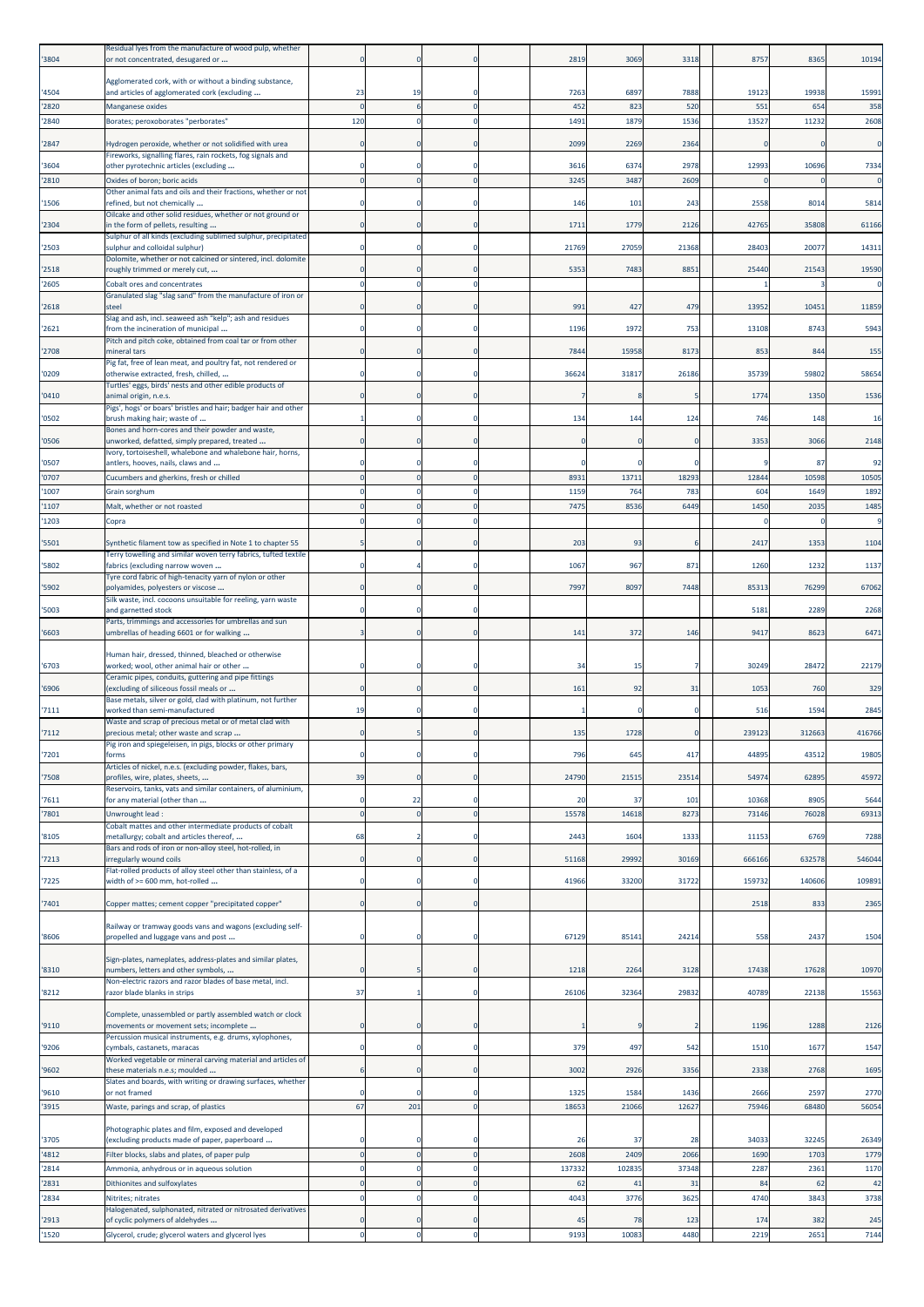| '1703          | Molasses resulting from the extraction or refining of sugar                                                             |                         |              |                         | 4484        | 1030        | 1217       | 286     | 366     | 1147    |
|----------------|-------------------------------------------------------------------------------------------------------------------------|-------------------------|--------------|-------------------------|-------------|-------------|------------|---------|---------|---------|
| '1802          | Cocoa shells, husks, skins and other cocoa waste                                                                        | $\Omega$                | C            | $\mathbf 0$             | 280         | 87          | 117        | 37      | 21      | 18      |
| '2606          | Aluminium ores and concentrates                                                                                         | 5                       |              | $\mathbf{0}$            | 207213      | 220830      | 227086     | 1027    | 802     | 725     |
| '2609          | Tin ores and concentrates<br>Coal; briquettes, ovoids and similar solid fuels manufactured                              | $\Omega$                |              | $\Omega$                | 11          |             |            |         |         |         |
| '2701          | from coal<br>Undenatured ethyl alcohol of an alcoholic strength of >=                                                   | $\Omega$                |              | $\mathbf 0$             | 3036384     | 2819036     | 168873     | 7891    | 1457    | 7304    |
| '2207          | 80%; ethyl alcohol and other spirits,                                                                                   | $\Omega$                |              | $\mathbf 0$             |             | 12          |            | 4401:   | 5500    | 54315   |
| '2302          | Bran, sharps and other residues, whether or not in the form<br>of pellets, derived from the sifting,                    | $\Omega$                |              | $\mathbf 0$             | 315         | 278         | 469        | 46560   | 49195   | 59094   |
| '2305          | Oilcake and other solid residues, whether or not ground or<br>in the form of pellets, resulting                         |                         |              |                         |             |             |            |         |         |         |
|                |                                                                                                                         |                         |              |                         |             |             |            |         |         |         |
| '2507          | Kaolin and other kaolinic clays, whether or not calcined<br>Seeds of anis, badian, fennel, coriander, cumin or caraway; | $\Omega$                |              | $\Omega$                | 4402        | 4225        | 4438       | 5695    | 5974    | 4469    |
| '0909          | iuniper berries<br>Edible offal of bovine animals, swine, sheep, goats, horses,                                         | 0                       |              | $\Omega$                | 753         | 772         | 961        | 19095   | 21546   | 26694   |
| '0206          | asses, mules or hinnies, fresh,                                                                                         | 22                      | 17           | $\mathbf 0$             | 16819       | 17833       | 17608      | 87389   | 8209    | 99698   |
| '0208          | Meat and edible offal of rabbits, hares, pigeons and other<br>animals, fresh, chilled or frozen                         | O                       |              | 0                       | 89          | 12          | 106        | 12900   | 11176   | 8526    |
| 1202           | Groundnuts, whether or not shelled or broken (excluding<br>roasted or otherwise cooked)                                 |                         |              |                         | 30865       | 33847       | 38959      | 1057    | 1169    | 1206    |
| 1003           | <b>Barley</b>                                                                                                           | $\Omega$                |              | $\mathbf 0$             | 2460        | 2898        | 2605       | 1773    | 1978    | 9111    |
| '0408          | Birds' eggs, not in shell, and egg yolks, fresh, dried, cooked<br>by steaming or by boiling in                          | n                       | 121          | $\Omega$                | 163         | 364         | 150        | 51931   | 56529   | 49476   |
| '0409          | Natural honey                                                                                                           | O                       | C            | $\mathbf 0$             | 63          | 60          | 272        | 31678   | 30426   | 22262   |
| '0703          | Onions, shallots, garlic, leeks and other alliaceous<br>vegetables, fresh or chilled                                    | $\Omega$                |              | $\Omega$                | 8479        | 26217       | 21585      | 76421   | 75438   | 86480   |
| '0803          | Bananas, incl. plantains, fresh or dried                                                                                | O                       |              | $\mathbf{0}$            | 14428       | 15675       | 17769      | 61918   | 5906    | 59058   |
| '0811          | Fruit and nuts, uncooked or cooked by steaming or boiling in<br>water, frozen, whether or not                           | 439                     |              | $\Omega$                | 4234        | 6056        | 9808       | 79426   | 79009   | 72173   |
| '0814          | eel of citrus fruit or melons, incl. watermelons, fresh,<br>frozen, dried or provisionally preserved                    | $\mathbf 0$             |              | $\mathbf 0$             | 131         | 118         | 162        | 4678    | 5344    | 3739    |
| '0905          | Vanilla                                                                                                                 | $\mathbf 0$             | $\Omega$     | $\mathbf 0$             | 59          | 42          | 58         | 1890    | 1064    | 681     |
| '8401          | Nuclear reactors; fuel elements "cartridges", non-irradiated,<br>for nuclear reactors; machinery                        | $\Omega$                |              | $\mathbf 0$             | 526657      | 402464      | 213378     | 2362    | 696     | 70      |
|                |                                                                                                                         |                         |              |                         |             |             |            |         |         |         |
| '8112          | Beryllium, chromium, germanium, vanadium, gallium,<br>hafnium "celtium", indium, niobium "columbium",                   | $\Omega$                |              | $\mathbf 0$             | 1639        | 988         | 511        | 87C     | 2490    | 1401    |
| '7806          | Articles of lead, n.e.s.                                                                                                | 3                       |              | $\mathbf 0$             | 322         | 400         | 354        | 29441   | 21770   | 12599   |
| '7905<br>'8003 | Zinc plates, sheets, strip and foil<br>Tin bars, rods, profiles and wire, n.e.s.                                        | $\mathbf 0$<br>$\Omega$ | $\Omega$     | $\mathbf 0$<br>$\Omega$ | 884<br>1295 | 888<br>1068 | 702<br>872 | 2896    | 2438    | 1599    |
|                | Zirconium and articles thereof, n.e.s.; zirconium waste and                                                             |                         |              |                         |             |             |            |         |         |         |
| '8109          | scrap (excluding ash and residues                                                                                       | $\Omega$                |              | $\Omega$                | 179         | 244         | 90         | 1807    | 1103    | 986     |
| '8602          | Rail locomotives (excluding those powered from an external<br>source of electricity or by accumulators);                | n                       |              | $\Omega$                | 76933       | 39128       | 11873      | 17780   | 1278    | 14182   |
|                |                                                                                                                         |                         |              |                         |             |             |            |         |         |         |
| '8804          | Parachutes, incl. dirigible parachutes and paragliders, and<br>rotochutes; parts thereof and accessories                | n                       |              | $\Omega$                | 2455        | 4404        | 449        | 2881    | 263     | 8279    |
| '8901          | Cruise ships, excursion boats, ferry-boats, cargo ships,<br>barges and similar vessels for the                          | $\Omega$                |              | $\mathbf 0$             | 12358       | 346         | 10469      | 3231772 | 2087684 | 2645235 |
|                | Cinematographic cameras and projectors, whether or not                                                                  |                         |              |                         |             |             |            |         |         |         |
| '9007          | ncorporating sound recording or reproducing                                                                             | 29                      |              | $\Omega$                | 756         | 604         | 225        | 9471    | 6494    | 1167    |
| '9012          | Electron microscopes, proton microscopes and diffraction<br>apparatus                                                   | $\Omega$                |              | $\Omega$                | 1954        | 517         | 802        | 2819    | 1590    | 1540    |
| '5502          | Artificial filament tow as specified in Note 1 to chapter 55                                                            | $\Omega$                |              | 0                       | 60032       | 53230       | 56693      | 1279    | 691     | 1189    |
|                | Music, printed or in manuscript, whether or not bound or                                                                |                         |              |                         |             |             |            | 650     |         |         |
| '4904          | illustrated<br>Ferrous waste and scrap; remelting scrap ingots of iron or                                               | $\mathbf 0$             |              | 0                       | 48          |             | 0          |         | 355     | 147     |
| '7204          | steel (excluding slag, scale and<br>Barbed wire of iron or steel; twisted hoop or single flat wire,                     | 35                      | 72           | 0                       | 36585       | 34254       | 26030      | 342843  | 306932  | 320034  |
| '7313          | barbed or not, and loosely<br>Signalling glassware and optical elements of glass, not                                   | $\Omega$                | 82           | $\Omega$                | 237         | 333         | 562        | 2007    | 1776    | 1752    |
| 7014           | optically worked (excluding clock or                                                                                    | $\Omega$                |              | $\mathbf{0}$            | 348         | 485         | 426        | 7009    | 8851    | 8270    |
| '6213          | Handkerchiefs, of which no side exceeds 60 cm (excluding<br>knitted or crocheted)                                       | 3                       |              | $\mathbf 0$             | 100         | 199         | 215        | 13229   | 11804   | 8259    |
| '1502          | Fats of bovine animals, sheep or goats (excluding oil and<br>oleostearin)                                               | $\mathbf 0$             | C            | $\mathbf 0$             | 28          | 141         | 483        | 11617   | 12393   | 10988   |
|                | Natural barium sulphate "barytes"; natural barium                                                                       |                         |              |                         |             |             |            |         |         |         |
| '2511          | carbonate "witherite", whether or not calcined<br>Slate, whether or not roughly trimmed or merely cut, by               | 0                       |              | 0                       | 1553        | 1970        | 2632       | 4205    | 2249    | 2387    |
| '2514          | sawing or otherwise, into blocks or<br>Limestone flux; limestone and other calcareous stone, of a                       | $\Omega$                |              | $\Omega$                | 801         | 716         | 610        | 740     | 491     | 519     |
| '2521          | kind used for the manufacture of                                                                                        | $\Omega$                |              | $\mathbf 0$             | 67584       | 48574       | 16789      | 180     | 110     | 154     |
| '1212          | Locust beans, seaweeds and other algae, sugar beet and<br>sugar cane, fresh, chilled, frozen or                         | $\mathbf{0}$            | C            | $\mathbf 0$             | 3625        | 3515        | 4359       | 12250   | 10801   | 10101   |
| '1104          | Cereal grains otherwise worked, e.g. hulled, rolled, flaked,<br>pearled, sliced or kibbled; germ                        | $\Omega$                |              | $\mathbf{0}$            | 11157       | 10766       | 13290      | 33667   | 31815   | 32830   |
| '0101          | Live horses, asses, mules and hinnies                                                                                   | $\mathbf 0$             | $\Omega$     | $\mathbf 0$             | 29          | 978         | 292        | 18429   | 8385    | 5413    |
| '0103          | Live swine                                                                                                              | $\mathbf 0$             | C            | $\pmb{0}$               | 9574        | 5745        | 7781       | 192     | 119     | 230     |
| '2601          | Iron ores and concentrates, incl. roasted iron pyrites                                                                  | $\Omega$                | C            | $\mathbf{0}$            | 8295        | 1412        | 75         | 281     | 17      | 2314    |
| '2613          | Molybdenum ores and concentrates<br>Acorns, horse-chestnuts, marc and other vegetable materials                         | $\mathbf 0$             | $\mathbf{C}$ | $\mathbf 0$             | 11939       | 7048        | 4444       | 34271   | 627     | 1303    |
| '2308          | and vegetable waste, vegetable                                                                                          | $\Omega$                |              | $\mathbf 0$             | 58          | 86          | 371        | 11604   | 8171    | 4791    |
| 2804           | Hydrogen, rare gases and other non-metals                                                                               | $\Omega$                | C            | $\mathbf 0$             | 14860       | 16901       | 21662      | 64150   | 61755   | 63773   |
| '2806          | Hydrogen chloride "hydrochloric acid"; chlorosulphuric acid                                                             | 0                       |              | 0                       | 169         | 123         | 539        | 1329    | 681     | 490     |
| '2819          | Chromium oxides and hydroxides<br>Coke and semi-coke of coal, of lignite or of peat, whether or                         | $\Omega$                |              | $\mathbf{0}$            | 591         | 775         | 298        | 2665    | 2875    | 1266    |
| '2704          | not agglomerated; retort carbon                                                                                         | 0                       | 2450         | $\mathbf{0}$            | 251710      | 263352      | 82423      | 131657  | 110702  | 95537   |
| '2706          | Tar distilled from coal, from lignite or from peat, and other<br>mineral tars, whether or not                           | $\Omega$                |              | $\Omega$                | 10911       | 11158       | 5428       | 24835   | 20856   | 15080   |
| '3601          | Propellent powders<br>Gum, wood or sulphate turpentine and other terpenic oils                                          | $\Omega$                | C            | $\mathbf 0$             | 1075        | 1602        | 1452       | 11129   | 23015   | 9093    |
| '3805          | produced by the distillation or other                                                                                   | 0                       |              | $\mathbf 0$             | 59          | 79          | 51         | 1554    | 1301    | 1169    |
|                | Wood tar; wood tar oils; wood creosote; wood naphtha;                                                                   |                         |              |                         |             |             |            |         |         |         |
| '3807          | vegetable pitch; brewer's pitch and similar                                                                             | $\Omega$                | $\Omega$     | $\mathbf{0}$            | 68          | 118         | 99         | 646     | 654     | 912     |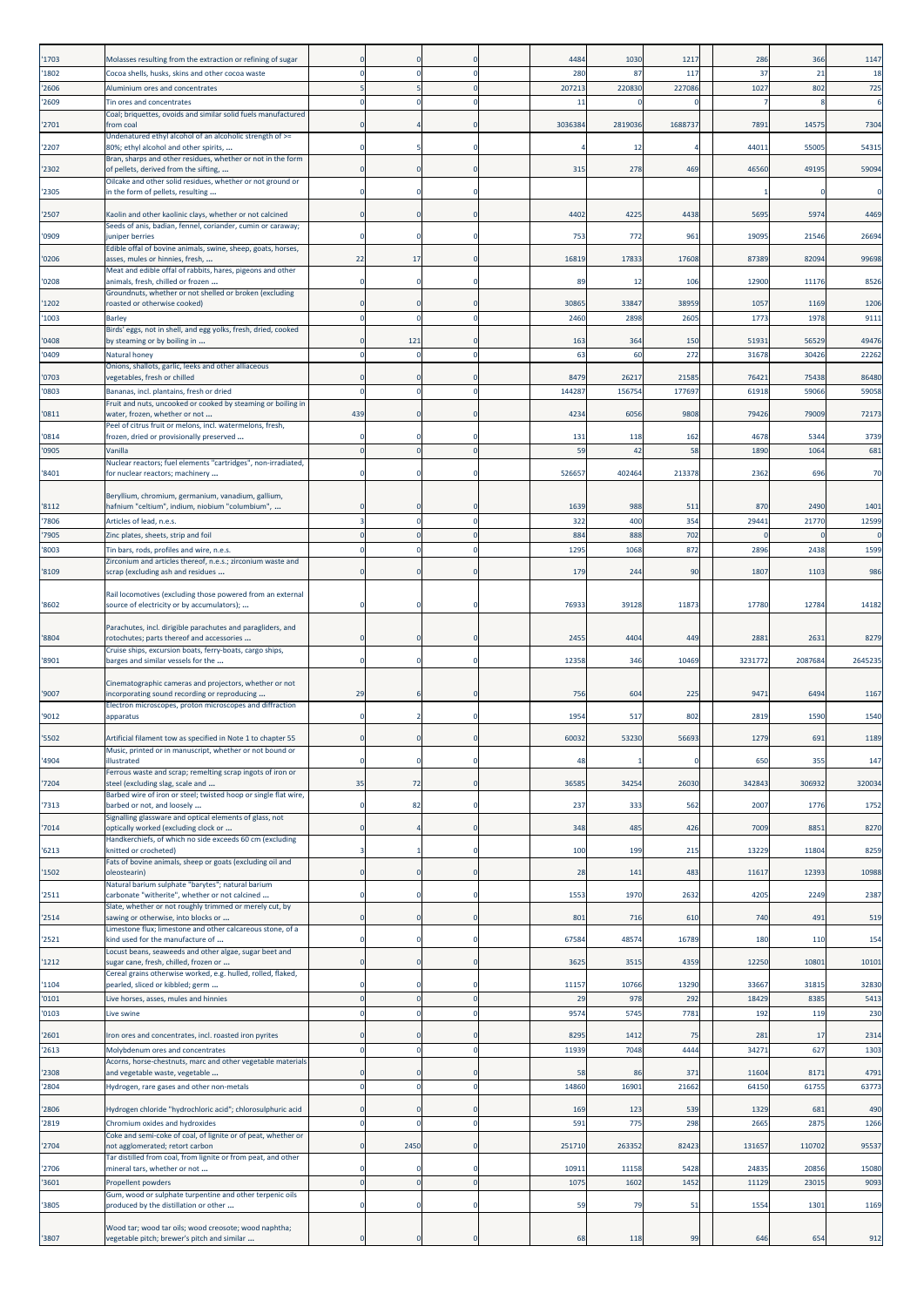|                |                                                                                                                     |                          |          |                         |               |               |                 | 14364          | 15161           |                  |
|----------------|---------------------------------------------------------------------------------------------------------------------|--------------------------|----------|-------------------------|---------------|---------------|-----------------|----------------|-----------------|------------------|
| '4910<br>'5002 | Calendars of any kinds, printed, incl. calendars blocks<br>Raw silk "non-thrown"                                    |                          |          |                         | 393           | 349           | 310             | 2315           | 22899           | 13863<br>20395   |
|                | Waste of wool or of fine or coarse animal hair, incl. yarn                                                          |                          |          |                         |               |               |                 |                |                 |                  |
| '5103          | waste (excluding garnetted stock,                                                                                   | 1462                     | 373      |                         | 1696          | 703           | 146             | 14637          | 9991            | 3791             |
| 5202           | Cotton waste, incl. yarn waste and garnetted stock<br>Wood charcoal, incl. shell or nut charcoal, whether or not    |                          |          | $\Omega$                | 2773          | 2555          | 1335            | 264            | 3734            | 2357             |
| 4402           | agglomerated (excluding wood charcoal                                                                               | 0                        |          |                         | 2093          | 2292          | 2374            | 495            | 610             | 737              |
| '4003          | Reclaimed rubber in primary forms or in plates, sheets or<br>strip                                                  | 14                       | O        |                         | 156           | 357           | 144             | 2189           | 2218            | 3121             |
|                |                                                                                                                     |                          |          |                         |               |               |                 |                |                 |                  |
| '4501          | Natural cork, raw or merely surface-worked or otherwise<br>cleaned; cork waste; crushed, powdered                   |                          |          |                         | 45            | 25            | 41              | 27249          | 22115           | 11581            |
| 4704           | Chemical wood pulp, sulphite (excluding dissolving grades)                                                          | $\Omega$                 |          | $\Omega$                | 247           | 162           | 283             | 283            | 769             | 1420             |
| 4706           | Pulps of fibres derived from recovered "waste and scrap"<br>paper or paperboard or of other fibrous                 | 39                       |          |                         | 7415          | 5560          | 10745           | 1301           | 3573            | 2495             |
|                | Float glass and surface ground or polished glass, in sheets,                                                        |                          |          |                         |               |               |                 |                |                 |                  |
| '7005          | whether or not having an absorbent,<br>Fabricated asbestos fibres; mixtures with a basis of asbestos                |                          |          |                         | 101900        | 92280         | 78800           | 132585         | 112801          | 112617           |
| '6812          | or with a basis of asbestos and                                                                                     |                          |          |                         | 3982          | 2747          | 2235            | 7255           | 7916            | 7544             |
| '6814          | Worked mica and articles of mica, incl. agglomerated or                                                             |                          |          |                         | 1913          | 1726          | 931             | 2167           | 1986            | 974              |
|                | reconstituted mica, whether or not<br>Dust and powder of natural or synthetic precious or semi-                     |                          |          |                         |               |               |                 |                |                 |                  |
| '7105          | precious stones                                                                                                     | $\Omega$                 |          |                         | 1878          | 1612          | 1577            | 2660           | 2081            | 764              |
|                | Hand-woven tapestries of the type Gobelin, Flanders,                                                                |                          |          |                         |               |               |                 |                |                 |                  |
| '5805          | Aubusson, Beauvais and the like, and needle-worked<br>Textile hosepiping and similar textile tubing, whether or not |                          |          |                         |               |               |                 | 569            | 675             | 109              |
| '5909          | impregnated or coated, with or<br>Setts, curbstones and flagstones, of natural stone (excluding                     | $\Omega$                 |          |                         | 1890          | 1255          | 1992            | 1706           | 1112            | 1029             |
| '6801          | slate)                                                                                                              |                          |          | O                       | 255           | 310           | 10              | 42276          | 42794           | 38368            |
| '8902          | Fishing vessels; factory ships and other vessels for processing<br>or preserving fishery products                   |                          |          |                         | 86            |               | 62              | 420            | 1423            | 397              |
| '8103          | Tantalum and articles thereof, n.e.s.; tantalum waste and<br>scrap (excluding ash and residues                      |                          |          |                         | 11            | 13            | 13              | 182            | 99              | 33               |
|                | Stranded wire, cables, plaited bands and the like, of                                                               |                          |          |                         |               |               |                 |                |                 |                  |
| '7614          | aluminium (excluding such products electrically<br>Zinc waste and scrap (excluding ash and residues from zinc       |                          |          |                         | 1428          | 1971          | 610             | 18935          | 10151           | 8585             |
| '7902          | production "heading 2620", ingots<br>Bars and rods of stainless steel, hot-rolled, in irregularly                   |                          |          |                         | 322           | 159           | 305             | 2622           | 25691           | 21934            |
| 7221           | wound coils                                                                                                         |                          |          |                         | 601           | 542           | 632             | 257034         | 239261          | 179441           |
| '9202          | String musical instruments, e.g. guitars, violins, and harps<br>(excluding with keyboard)                           |                          |          |                         | 2011          | 2405          | 2708            | 23945          | 25043           | 24073            |
| 2808           | Nitric acid; sulphonitric acids                                                                                     | $\Omega$                 | $\Omega$ | $\Omega$                | 4120          | 3162          | 3270            | 6617           | 589             | 678              |
| 2823           | <b>Titanium oxides</b>                                                                                              | $\Omega$                 | 14       | $\Omega$                | 345           | 152           | 370             | 35399          | 32472           | 2700             |
| '2617          | Ores and concentrates (excluding iron, manganese, copper,<br>nickel, cobalt, aluminium, lead,                       |                          |          |                         |               |               |                 | 924            | 1764            | 506              |
|                | Slag, dross, scalings and other waste from the manufacture                                                          |                          |          |                         |               |               |                 |                |                 |                  |
| '2619          | of iron or steel (excluding granulated                                                                              |                          |          |                         | 3075          | 2378          | 1268            | 1812           | 1190            | 1049             |
| '2702          | Lignite, whether or not agglomerated (excluding jet)                                                                | $\Omega$                 | $\Omega$ | $\Omega$                | 93            | 65            | 86              |                | 88              | 20               |
| '3803          | Tall oil, whether or not refined                                                                                    | $\Omega$                 |          | $\mathbf 0$             | 122           | 190           | 124             | 3258           | 3605            | 2100             |
| '0807          | Melons, incl. watermelons, and papaws (papayas), fresh                                                              |                          |          |                         | 1079          | 3721          | 6803            | 164473         | 133423          | 155636           |
| '0505          | Skins and other parts of birds, with their feathers or down,<br>feathers and parts of feathers,                     |                          | 51       |                         | 8654          | 8271          | 8968            | 42918          | 4857            | 47775            |
|                | Coral and similar materials, shells of molluscs, crustaceans or                                                     |                          |          |                         |               |               |                 |                |                 |                  |
| '0508          | echinoderms, cuttle-bone, powder                                                                                    |                          |          |                         | 33            | 66            | 36              | 5302           | 3798            | 1635             |
|                | Live poultry, "fowls of the species Gallus domesticus, ducks,                                                       |                          |          |                         |               |               |                 |                |                 |                  |
| '0105          | geese, turkeys and guinea fowls"<br>Meat of bovine animals, fresh or chilled                                        | $\Omega$<br>$\mathbf{0}$ |          | O<br>$\mathbf 0$        | 54736         | 60506         | 63093<br>4443   | 9960<br>444638 | 10747<br>411939 | 10120            |
| '0201<br>'0203 | Meat of swine, fresh, chilled or frozen                                                                             | $\mathbf 0$              | $\Omega$ | $\mathbf{0}$            | 1616<br>51920 | 1696<br>44213 | 54408           | 193546         | 202257          | 350964<br>226272 |
| '0903          | Mate                                                                                                                | $\Omega$                 |          | $\Omega$                | 100           | 63            | 56              | 125            | 58              | 54               |
| 1001           | Wheat and meslin                                                                                                    | $\Omega$                 |          | $\Omega$                | 2806          | 1947          | 3645            | 66894          | 33168           | 25587            |
| 1108           | Starches; inulin                                                                                                    | $\Omega$                 |          | $\Omega$                | 7608          | 5457          | 3817            | 43509          | 47939           | 43363            |
| '1210          | Hop cones, fresh or dried, whether or not ground, powdered<br>or in the form of pellets; lupulin                    | $\Omega$                 |          |                         | 3676          | 3982          | 3892            | 466            | 435             | 401              |
| '5809          | Woven fabrics of metal thread and woven fabrics of<br>metallised yarn of heading 5605, of a kind                    | O                        |          | O                       |               |               | 0               | 1633           | 959             | 449              |
|                | Jute and other textile bast fibres, raw or processed, but not                                                       |                          |          |                         |               |               |                 |                |                 |                  |
| 5303<br>5101   | spun; tow and waste of such fibres,<br>Wool, neither carded nor combed                                              | $\Omega$<br>11           | 417      | $\Omega$<br>$\mathbf 0$ | 16<br>1553    | 36<br>1597    | $\Omega$<br>891 | 196<br>19985   | 159<br>12106    | 127<br>7356      |
|                | Woven fabrics of coarse animal hair or of horsehair                                                                 |                          |          |                         |               |               |                 |                |                 |                  |
| 5113           | (excluding fabrics for technical uses of<br>Hoopwood; split poles; piles, pickets and stakes of wood,               |                          |          | C                       | 13            | 44            | 15              | 3474           | 3096            | 735              |
| 4404           | pointed but not sawn lengthwise;                                                                                    |                          |          |                         | $\Omega$      | 15            |                 | 2640           | 2667            | 2571             |
| 4406           | Railway or tramway sleepers "cross-ties" of wood<br>Raw skins of sheep or lambs, fresh, or salted, dried, limed,    | $\Omega$                 |          | $\Omega$                | 449           | 1214          | 1671            | 214            | 31              | 210              |
| '4102          | pickled or otherwise preserved,                                                                                     |                          |          |                         |               |               |                 | 24851          | 20395           | 13297            |
| '3813          | Preparations and charges for fire-extinguishers; charged fire-<br>extinguishing grenades (excluding                 | $\Omega$                 |          |                         | 463           | 900           | 483             | 16879          | 16535           | 17067            |
| '3818          | Chemical elements and compounds doped for use in<br>electronics, in the form of discs, wafers,                      | 13                       | 39       | O                       |               |               | 25              | 21277          | 225426          | 236436           |
|                | Biodiesel and mixtures thereof, not containing or containing                                                        |                          |          |                         |               |               |                 |                |                 |                  |
| 3826           | < 70 % by weight of petroleum<br>Base metals clad with silver, not further worked than semi-                        | 0                        |          | $\Omega$                | 19            | 103           | 42              | 36923          | 334972          | 637234           |
| '7107          | manufactured<br>Articles of asbestos-cement, cellulose fibre-cement or the                                          |                          |          |                         |               |               |                 | 5469           | 3299            | 3197             |
| '6811          | like                                                                                                                |                          |          | $\Omega$                | 1663          | 2061          | 2862            | 49860          | 46368           | 35034            |
|                | Lead waste and scrap (excluding ashes and residues from                                                             |                          |          |                         |               |               |                 |                |                 |                  |
| '7802          | lead production "heading No 2620",                                                                                  |                          |          |                         |               |               |                 | 11674          | 12871           | 7661             |
| '7224          | Steel, alloy, other than stainless, in ingots or other primary<br>forms, semi-finished products                     | $\Omega$                 |          | $\Omega$                | 3083          | 2586          | 1476            | 343431         | 270703          | 201557           |
| '7501          | Nickel mattes, nickel oxide sinters and other intermediate<br>products of nickel metallurgy:                        | 0                        |          |                         |               |               |                 | 23             | 40              | 117              |
|                | Tubes, pipes and tube or pipe fittings "e.g., couplings,                                                            |                          |          |                         |               |               |                 |                |                 |                  |
| '7507          | elbows, sleeves", of nickel<br>Image projectors, and photographic enlargers and reducers                            | $\Omega$                 | 60       | 0                       | 246           | 276           | 99              | 95220          | 96182           | 79546            |
| '9008          | (excluding cinematographic)                                                                                         |                          | 23       | 0                       | 967           | 1147          | 1417            | 3220           | 1862            | 1784             |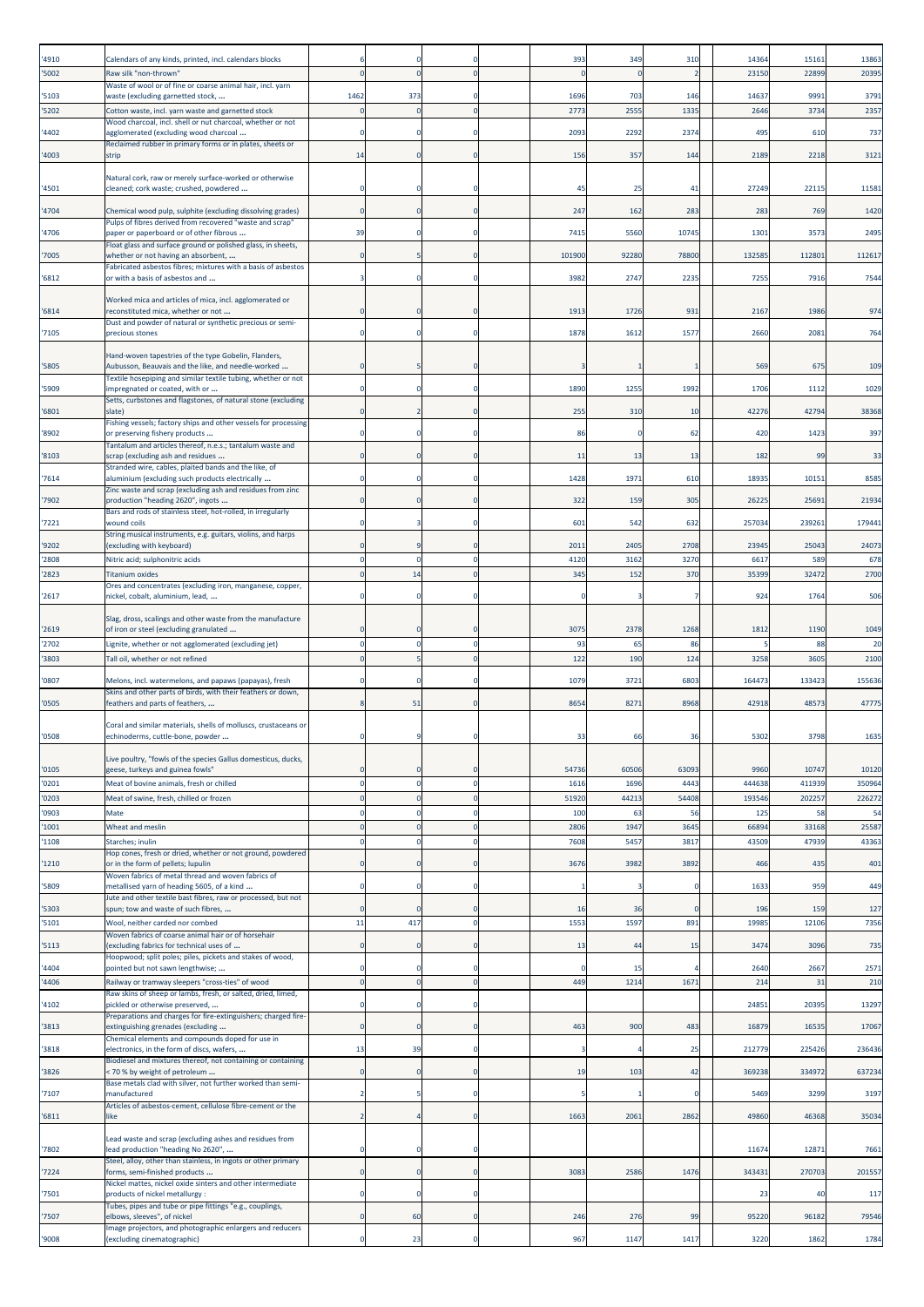| '9011          | Optical microscopes, incl. those for photomicrography,<br>cinephotomicrography or microprojection        | 32                      | 10             | $\Omega$                   | 5379          | 7284          | 6880          | 22378          | 2224          | 16260         |
|----------------|----------------------------------------------------------------------------------------------------------|-------------------------|----------------|----------------------------|---------------|---------------|---------------|----------------|---------------|---------------|
| '9111          | Cases for wrist-watches, pocket-watches and other watches,<br>incl. stop-watches, of heading 9101        | 106                     | 134            | $\Omega$                   | 122           | 134           | 76            | 17885          | 17125         | 11082         |
| '2902          | Cyclic hydrocarbons                                                                                      | 16                      | 16             | $\mathbf{0}$               | 1318          | 7978          | 6729          | 28326          | 19260         | 130048        |
|                | Photographic paper, paperboard and textiles, sensitised,                                                 |                         |                |                            |               |               |               |                |               |               |
| '3703          | unexposed<br>Cinematographic film, exposed and developed, whether or                                     | $\mathbf 0$             |                | $\Omega$                   | 1448          | 1903          | 2103          | 3514           | 3836          | 2866          |
| '3706          | not incorporating soundtrack or consisting                                                               | n                       |                | $\Omega$                   |               |               |               | 891            | 267           | 123           |
| '3606          | Ferro-cerium and other pyrophoric alloys in all forms;<br>metaldehyde, hexamethylenetetramine            | $\mathbf 0$             |                | $\mathbf 0$                | 192           | 335           | 333           | 1491           | 2278          | 781           |
|                | Carbonates; peroxocarbonates "percarbonates"; commercial                                                 |                         |                |                            |               |               |               |                |               |               |
| '2836<br>'2849 | ammonium carbonate containing ammonium<br>Carbides, whether or not chemically defined                    | 60                      | 15             | $\Omega$<br>$\Omega$       | 67424<br>3562 | 83110<br>4770 | 67195<br>4196 | 43226<br>10497 | 39163<br>7493 | 34924<br>7493 |
|                | Residues of starch manufacture and similar residues, beet-                                               |                         |                |                            |               |               |               |                |               |               |
| '2303          | pulp, bagasse and other waste of<br>Oilcake and other solid residues, whether or not ground or           | $\Omega$                |                | $\Omega$                   | 528           | 279           | 695           | 15498          | 14087         | 13636         |
| '2306          | in the form of pellets, resulting<br>Cigarette paper, whether or not cut to size or in the form of       | 0                       |                | $\mathbf 0$                | 1838          | 2120          | 612           | 26605          | 17057         | 18586         |
| 4813           | booklets or tubes                                                                                        | O                       | 110            | $\mathbf 0$                | 41863         | 40481         | 40674         | 26584          | 2938          | 19635         |
| 4417           | Tools, tool bodies, tool handles, broom or brush bodies and<br>nandles, of wood; boot or shoe            |                         |                |                            | 348           | 138           | 161           | 31834          | 3309:         | 35623         |
| '5110          | Yarn of coarse animal hair or of horsehair, incl. gimped<br>horsehair yarn, whether or not put           | $\Omega$                |                | $\Omega$                   |               |               |               | 120            | 118           | 20            |
| 4903           | Children's picture, drawing or colouring books                                                           | $\mathbf 0$             | 21             | $\mathbf{0}$               | 280           | 300           | 458           | 12667          | 8610          | 5663          |
| 4017           | Hard rubber, e.g. ebonite, in all forms, incl. waste and scrap;<br>articles of hard rubber, n.e.s.       | 5                       |                | $\mathbf{0}$               | 118           | 272           | 233           | 3688           | 5738          | 2676          |
|                |                                                                                                          |                         |                |                            |               |               |               |                |               |               |
| '3817          | Mixed alkylbenzenes and mixed alkylnaphthalenes produced<br>by the alkylation of benzene and naphthalene | n                       |                | $\Omega$                   | 127           | 59            | 19            |                |               |               |
| '0205          | Meat of horses, asses, mules or hinnies, fresh, chilled or<br>frozen                                     | $\Omega$                |                | $\Omega$                   |               |               |               | 12984          | 9469          | 11111         |
| '0308          | Aquatic invertebrates other than crustaceans and molluscs,<br>live, fresh, chilled, frozen, dried,       | $\Omega$                |                | $\mathbf 0$                | 39            | 38            | 28            | 7805           | 6007          | 5244          |
|                | Whey, whether or not concentrated or containing added                                                    |                         |                |                            |               |               |               |                |               |               |
| '0404          | sugar or other sweetening matter; products                                                               | 0                       |                | $\mathbf 0$                | 3122          | 5154          | 6920          | 166489         | 187748        | 203883        |
| '0501          | Human hair, unworked, whether or not washed or scoured;<br>waste of human hair                           | $\Omega$                |                | $\mathbf 0$                | C             |               | $^{\circ}$    | 1828           | 386           | 185           |
| 1208           | Flours and meals of oil seeds or oleaginous fruits (excluding<br>mustard)                                | $\Omega$                |                | $\Omega$                   | 86            | 85            | 132           | 123184         | 110219        | 108453        |
| 1404           | Vegetable products, n.e.s.                                                                               | $\Omega$                | C              | $\mathbf 0$                | 498           | 539           | 433           | 4345           | 494           | 6493          |
| 1505           | Wool grease and fatty substances derived therefrom, incl.<br>anolin                                      |                         |                |                            | 229           | 70            | 265           | 3132           | 300           | 2035          |
| 0907           | Cloves, whole fruit, cloves and stems                                                                    | $\Omega$                |                | $\mathbf 0$                | 592           | 461           | 474           | 304            | 354           | 461           |
| 0908           | Nutmeg, mace and cardamoms                                                                               | $\Omega$                |                | $\mathbf 0$                | 310           | 590           | 749           | 4083           | 3532          | 3730          |
| 1004           | Oats<br>Tapioca and substitutes therefor prepared from starch, in                                        | $\Omega$                | C              | $\mathbf 0$                | 99            | 580           | 146           | 1658           | 2521          | 1440          |
| 1903           | the form of flakes, grains, pearls,                                                                      |                         |                | C                          | 10            |               | 16            |                | 56<br>10      | 21            |
| '2509          | Chalk<br>Borates, natural, and concentrates thereof, whether or not                                      | $\Omega$                | $\Omega$       | $\mathbf 0$                | 866           | 746           | 586           | 175            | 154           | 141           |
| '2528          | calcined, and natural boric acids                                                                        |                         |                | C                          | 71            |               |               | 141            | 95            | 92            |
| '2604<br>'2607 | Nickel ores and concentrates<br>Lead ores and concentrates                                               | O<br>$\Omega$           | $\Omega$       | $\mathbf 0$<br>$\mathbf 0$ | 69326         | 68227         | 75791         |                |               | 370<br>21     |
| '2812          | Halides and halide oxides of non-metals                                                                  | $\Omega$                | C              | $\mathbf 0$                | 650           | 650           | 315           | 700            | 617           | 691           |
| 2813           | Sulphides of non-metals; commercial phosphorus trisulphide                                               |                         |                |                            | 202           | 288           | 245           |                |               |               |
| '2817          | Zinc oxide; zinc peroxide                                                                                | $\Omega$                |                | 0                          | 5701          | 4984          | 4748          | 57413          | 49625         | 32260         |
| '2829          | Chlorates and perchlorates; bromates and perbromates;<br>odates and periodates                           |                         |                |                            | 2861          | 2172          | 720           | 9277           | 5636          | 843           |
|                | Bricks, blocks, tiles and other ceramic goods of siliceous<br>fossil meals, e.g. kieselguhr, tripolite   | 0                       |                | $\mathbf 0$                | 437           | 1004          | 421           | 20357          |               | 29910         |
| '6901          | Clock or watch glasses and similar glasses, glasses for non-                                             |                         |                |                            |               |               |               |                | 21660         |               |
| '7015          | corrective or corrective spectacles,<br>Granules and powders of pig iron, spiegeleisen, iron or steel    | $\mathbf 0$             |                | $\mathbf{0}$               | 11            | 63            | 198           | 1391           | 3570          | 1970          |
| '7205          | (excluding granules and powders<br>Flat-rolled products of iron or non-alloy steel, of a width of <      | $\mathbf 0$             |                | $\mathbf 0$                | 2211          | 2058          | 1875          |                |               | C             |
| 7212           | 600 mm, hot-rolled or cold-rolled                                                                        | -1                      | 39             | $\mathbf{0}$               | 21083         | 24310         | 10705         | 219259         | 224205        | 220094        |
| '6501          | Hat-forms, hat bodies and hoods of felt, neither blocked to<br>shape nor with made brims; plateaux       | 0                       |                | 0                          | 15            |               |               | 550            | 662           | 383           |
| '7503          | Waste and scrap, of nickel (excluding ingots or other similar<br>unwrought shapes, of remelted           | $\Omega$                |                | $\mathbf 0$                | 482           |               | 95            | 18287          | 14116         | 5163          |
| '7603          | Powder and flakes, of aluminium (excluding pellets of<br>aluminium, and spangles)                        | 0                       |                | $\mathbf 0$                | 4375          | 6467          | 4858          | 5885           | 5338          | 4710          |
| '7301          | Sheet piling of iron or steel, whether or not drilled, punched<br>or made from assembled elements;       | $\mathbf 0$             |                | $\mathbf{0}$               | 9103          | 1676          | 2706          | 17086          | 14156         | 8305          |
| '5504          | Artificial staple fibres, not carded, combed or otherwise<br>processed for spinning                      | $\overline{\mathbf{2}}$ |                | 0                          | 261           | 218           | 127           | 5006           | 8385          | 5046          |
| '5305          | Coconut, abaca "Manila hemp or Musa textilis Nee", ramie,<br>agave and other vegetable textile           | 0                       |                | $\mathbf 0$                | 329           | 175           | 195           | 1116           | 1602          | 952           |
| '5904          | Linoleum, whether or not cut to shape; floor coverings                                                   | $\Omega$                |                | $\mathbf 0$                | 1228          | 2458          | 4887          | 23218          | 22664         | 20481         |
|                | consisting of a coating or covering<br>Knitted or crocheted fabrics, of a width <= 30 cm (excluding      |                         |                |                            |               |               |               |                |               |               |
| '6003          | those containing by weight >=<br>Tin waste and scrap (excluding ash and residues from the                | $\overline{7}$          |                | $\mathbf{0}$               | 1039          | 1184          | 792           | 26944          | 17488         | 12322         |
| '8002          | manufacture of tin of heading 2620,<br>Antimony and articles thereof, n.e.s.; antimony waste and         | $\mathbf 0$             |                | $\mathbf 0$                |               |               |               | 2465           | 2501          | 1511          |
| '8110          | scrap (excluding ash and residues                                                                        | $\Omega$                |                | $\mathbf{0}$               | 157           | 196           | 231           | 835            | 627           | 238           |
| '7904          | Zinc bars, rods, profiles and wire, n.e.s.<br>Aircraft launching gear (excluding motor winches for       | $\mathbf 0$             | C              | $\mathbf 0$                | 99            | 87            | 90            |                | -C            | $\epsilon$    |
| '8805          | launching gliders); deck-arrestor or similar                                                             |                         |                | $\mathbf 0$                | 136           | 2445          | 8942          | 73362          |               | $\epsilon$    |
| '8601          | Rail locomotives powered from an external source of<br>electricity or by electric accumulators           | 0                       |                | 0                          | 535           | 563           |               |                | 29<br>214     | 1481          |
|                | Clocks with watch movements (excluding wrist-watches,                                                    |                         |                |                            |               |               |               |                |               |               |
| '9103<br>'2608 | pocket-watches and other watches of heading<br>Zinc ores and concentrates                                | $\mathbf 0$             | C              | $\mathbf 0$<br>$\mathbf 0$ | 53            | 46            | 16            | 6630<br>50748  | 1656<br>51335 | 591<br>31881  |
| '2611          | Tungsten ores and concentrates                                                                           | $\mathbf 0$             | $\mathbf 0$    | $\mathbf 0$                | 0             | 167           | 128           |                | C             | $\Omega$      |
| '2703          | Peat, incl. peat litter, whether or not agglomerated                                                     | $\mathbf 0$             | $\overline{0}$ | $\pmb{0}$                  | 2966          | 3925          | 5033          | 1651           | 1926          | 1516          |